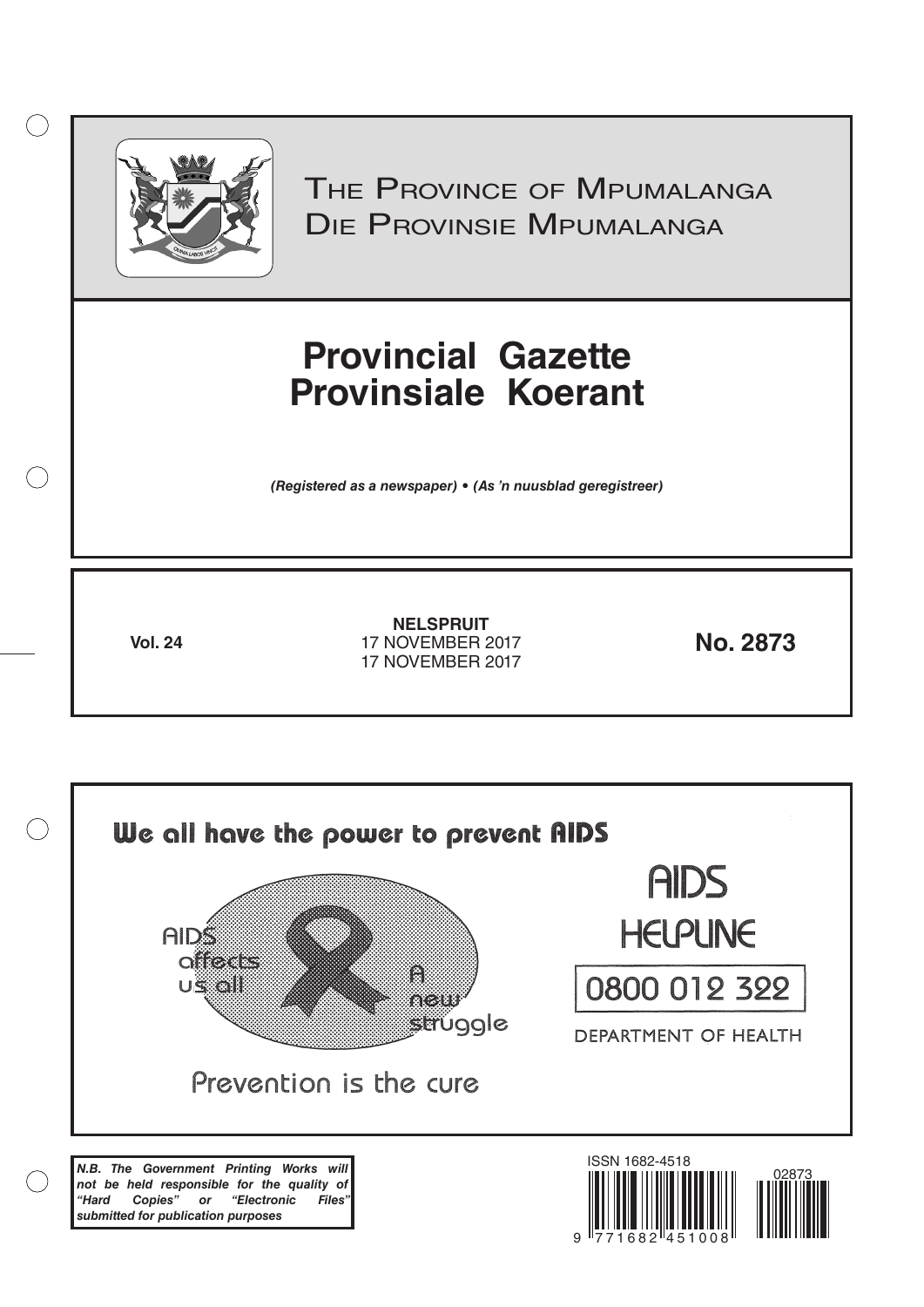## **IMPORTANT NOTICE:**

**The GovernmenT PrinTinG Works Will noT be held resPonsible for any errors ThaT miGhT occur due To The submission of incomPleTe / incorrecT / illeGible coPy.**

**no fuTure queries Will be handled in connecTion WiTh The above.**

## **CONTENTS**

|            |                                                                                                                                                                                                                    | Gazette | Page              |
|------------|--------------------------------------------------------------------------------------------------------------------------------------------------------------------------------------------------------------------|---------|-------------------|
|            |                                                                                                                                                                                                                    | No.     | No.               |
|            | <b>GENERAL NOTICES • ALGEMENE KENNISGEWINGS</b>                                                                                                                                                                    |         |                   |
| 124<br>124 | Local Government Ordinance (17/1939): Permanently closure of a portion of Provincial Road P52-3 (R547)<br>Ordonnansie op Plaaslike Bestuur (17/1939): Permanente sluiting van 'n gedeelte van Provinsiale Pad P52- | 2873    | 11                |
|            | 3 (R547) ingevolge die Regering van die Emalahleni Plaaslike Munisipaliteit in Kriel-dorpsgebied                                                                                                                   | 2873    | 11                |
| 127        |                                                                                                                                                                                                                    | 2873    | $12 \overline{ }$ |
| 127        | Steve Tshwete Dorpsbeplanningskema, 2004: Gedeelte 2 van Erf 1973, Middelburg Extension 5                                                                                                                          | 2873    | 12 <sup>2</sup>   |
|            | <b>PROCLAMATION • PROKLAMASIE</b>                                                                                                                                                                                  |         |                   |
| 30         |                                                                                                                                                                                                                    | 2873    | 13                |
|            | <b>PROVINCIAL NOTICES • PROVINSIALE KENNISGEWINGS</b>                                                                                                                                                              |         |                   |
| 147        | National Health Act (61/2003): The Mpumalanga Province's Amended Hospital Fees Manual in Schedule<br>hereto, is published for general information in respect of Public Health Facilities in the Province           | 2873    | 20                |
|            | <b>LOCAL AUTHORITY NOTICES • PLAASLIKE OWERHEIDS KENNISGEWINGS</b>                                                                                                                                                 |         |                   |
| 131        |                                                                                                                                                                                                                    | 2873    | 51                |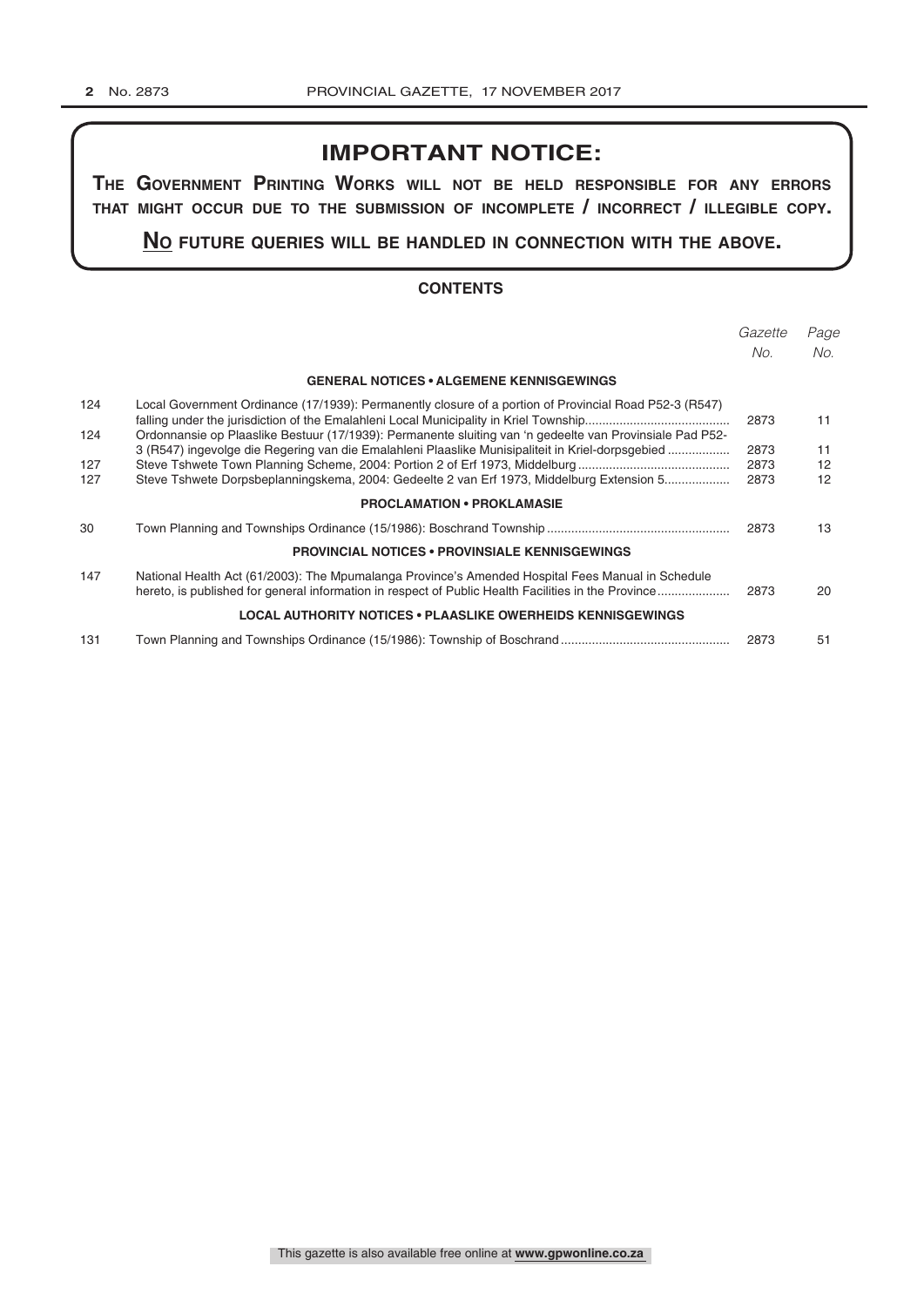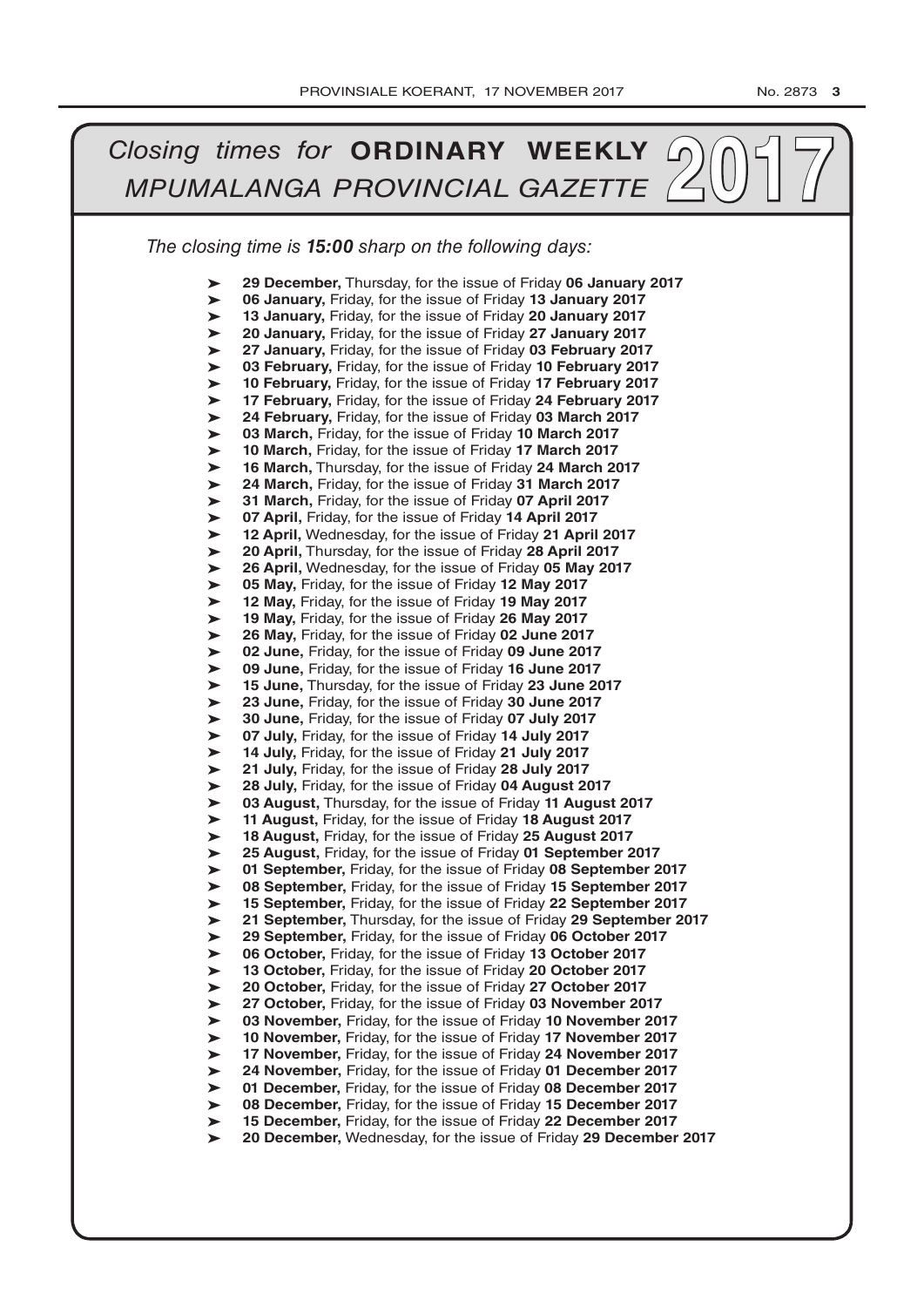## **LIST OF TARIFF RATES** FOR PUBLICATION OF NOTICES **COMMENCEMENT: 1 APRIL 2016**

## **NATIONAL AND PROVINCIAL**

Notice sizes for National, Provincial & Tender gazettes 1/4, 2/4, 3/4, 4/4 per page. Notices submitted will be charged at R1000 per full page, pro-rated based on the above categories.

| <b>Pricing for National, Provincial - Variable Priced Notices</b> |                          |                      |  |  |  |  |  |
|-------------------------------------------------------------------|--------------------------|----------------------|--|--|--|--|--|
| Notice Type                                                       | <b>Page Space</b>        | <b>New Price (R)</b> |  |  |  |  |  |
| Ordinary National, Provincial                                     | 1/4 - Quarter Page       | 250.00               |  |  |  |  |  |
| Ordinary National, Provincial                                     | 2/4 - Half Page          | 500.00               |  |  |  |  |  |
| Ordinary National, Provincial                                     | 3/4 - Three Quarter Page | 750.00               |  |  |  |  |  |
| Ordinary National, Provincial                                     | 4/4 - Full Page          | 1000.00              |  |  |  |  |  |

## **EXTRA-ORDINARY**

All Extra-ordinary National and Provincial gazette notices are non-standard notices and attract a variable price based on the number of pages submitted.

The pricing structure for National and Provincial notices which are submitted as **Extra ordinary submissions** will be charged at **R3000** per page.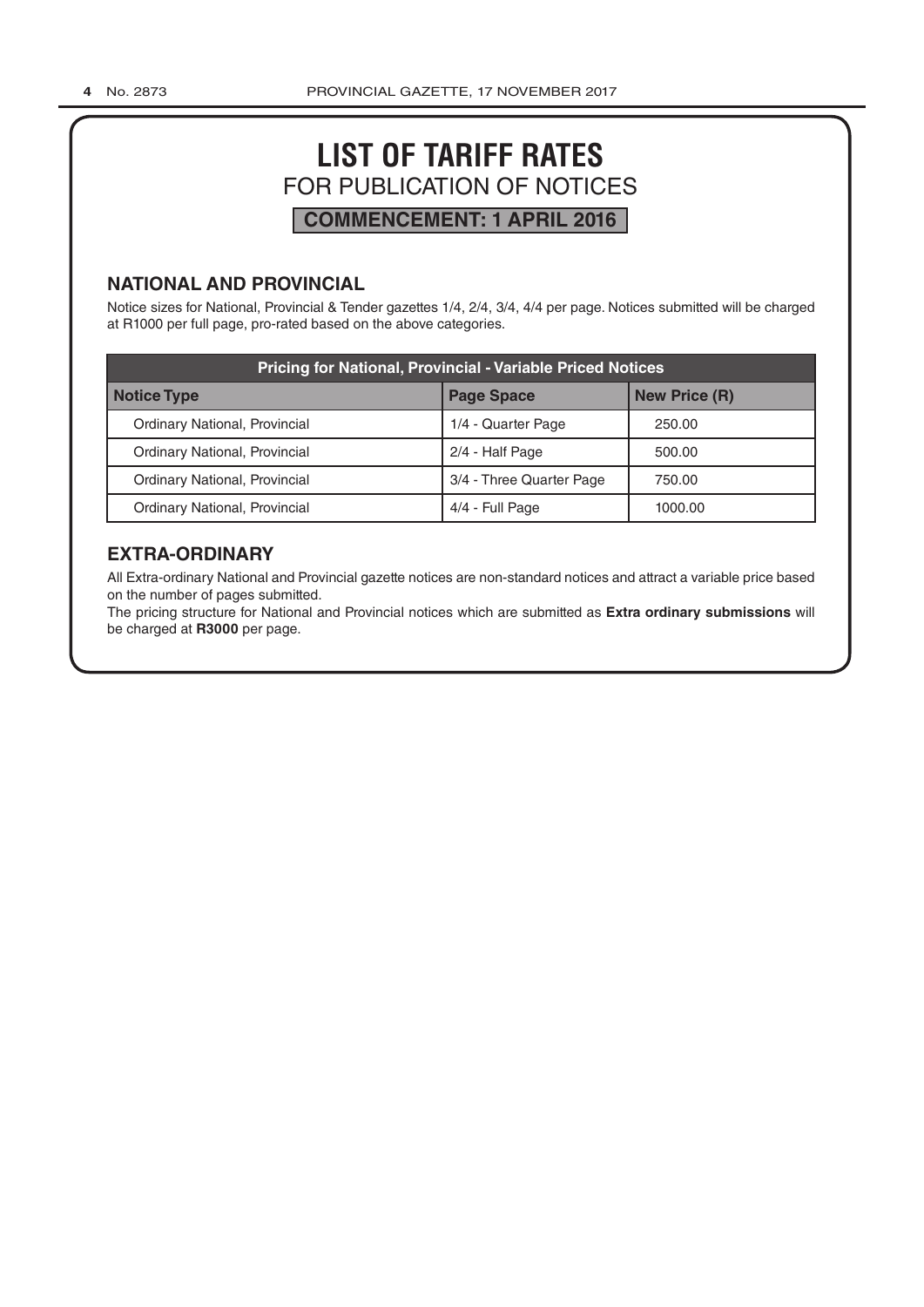The **Government Printing Works** (**GPW**) has established rules for submitting notices in line with its electronic notice processing system, which requires the use of electronic *Adobe* Forms. Please ensure that you adhere to these guidelines when completing and submitting your notice submission.

## **Closing Times for ACCepTAnCe of noTiCes**

- 1. The *Government Gazette* and *Government Tender Bulletin* are weekly publications that are published on Fridays and the closing time for the acceptance of notices is strictly applied according to the scheduled time for each gazette.
- 2. Please refer to the Submission Notice Deadline schedule in the table below. This schedule is also published online on the Government Printing works website www.gpwonline.co.za

All re-submissions will be subject to the standard cut-off times. **All notices received after the closing time will be rejected**.

| <b>Government Gazette Type</b>                   | <b>Publication</b><br><b>Frequency</b> | <b>Publication Date</b>                              | <b>Submission Deadline</b>                              | <b>Cancellations Deadline</b>                   |
|--------------------------------------------------|----------------------------------------|------------------------------------------------------|---------------------------------------------------------|-------------------------------------------------|
| <b>National Gazette</b>                          | Weekly                                 | Friday                                               | Friday 15h00 for next Friday                            | Tuesday, 15h00 - 3 days<br>prior to publication |
| <b>Regulation Gazette</b>                        | Weekly                                 | Friday                                               | Friday 15h00, to be published<br>the following Friday   | Tuesday, 15h00 - 3 days<br>prior to publication |
| <b>Petrol Price Gazette</b>                      | As required                            | First Wednesday of<br>the month                      | One week before publication                             | 3 days prior to<br>publication                  |
| <b>Road Carrier Permits</b>                      | Weekly                                 | Friday                                               | Thursday 15h00, to be<br>published the following Friday | 3 days prior to<br>publication                  |
| Unclaimed Monies (justice,<br>labour or lawyers) | January / As<br>required<br>2 per year | Any                                                  | 15 January / As required                                | 3 days prior to<br>publication                  |
| Parliament (acts, white paper,<br>green paper)   | As required                            | Any                                                  |                                                         | 3 days prior to<br>publication                  |
| <b>Manuals</b>                                   | As required                            | Any                                                  | <b>None</b>                                             | <b>None</b>                                     |
| <b>State of Budget</b><br>(National Treasury)    | <b>Monthly</b>                         | Any                                                  | 7 days prior to publication                             | 3 days prior to<br>publication                  |
| Legal Gazettes A, B and C                        | Weekly                                 | Friday                                               | One week before publication                             | Tuesday, 15h00 - 3 days<br>prior to publication |
| <b>Tender Bulletin</b>                           | Weekly                                 | Friday                                               | Friday 15h00 for next Friday                            | Tuesday, 15h00 - 3 days<br>prior to publication |
| Gauteng                                          | Weekly                                 | Wednesday                                            | Two weeks before publication                            | 3 days after submission<br>deadline             |
| <b>Eastern Cape</b>                              | Weekly                                 | Monday                                               | One week before publication                             | 3 days prior to<br>publication                  |
| Northern Cape                                    | Weekly                                 | Monday                                               | One week before publication                             | 3 days prior to<br>publication                  |
| <b>North West</b>                                | Weekly                                 | Tuesday                                              | One week before publication                             | 3 days prior to<br>publication                  |
| KwaZulu-Natal                                    | Weekly                                 | Thursday                                             | One week before publication                             | 3 days prior to<br>publication                  |
| Limpopo                                          | Weekly                                 | Friday                                               | One week before publication                             | 3 days prior to<br>publication                  |
| Mpumalanga                                       | Weekly                                 | Friday                                               | One week before publication                             | 3 days prior to<br>publication                  |
| <b>Gauteng Liquor License</b><br>Gazette         | Monthly                                | Wednesday before<br>the First Friday of the<br>month | Two weeks before publication                            | 3 days after submission<br>deadline             |
| Northern Cape Liquor License<br>Gazette          | Monthly                                | First Friday of the<br>month                         | Two weeks before publication                            | 3 days after submission<br>deadline             |
| National Liquor License Gazette                  | <b>Monthly</b>                         | First Friday of the<br>month                         | Two weeks before publication                            | 3 days after submission<br>deadline             |
| Mpumalanga Liquor License<br>Gazette             | 2 per month                            | Second & Fourth<br>Friday                            | One week before                                         | 3 days prior to<br>publication                  |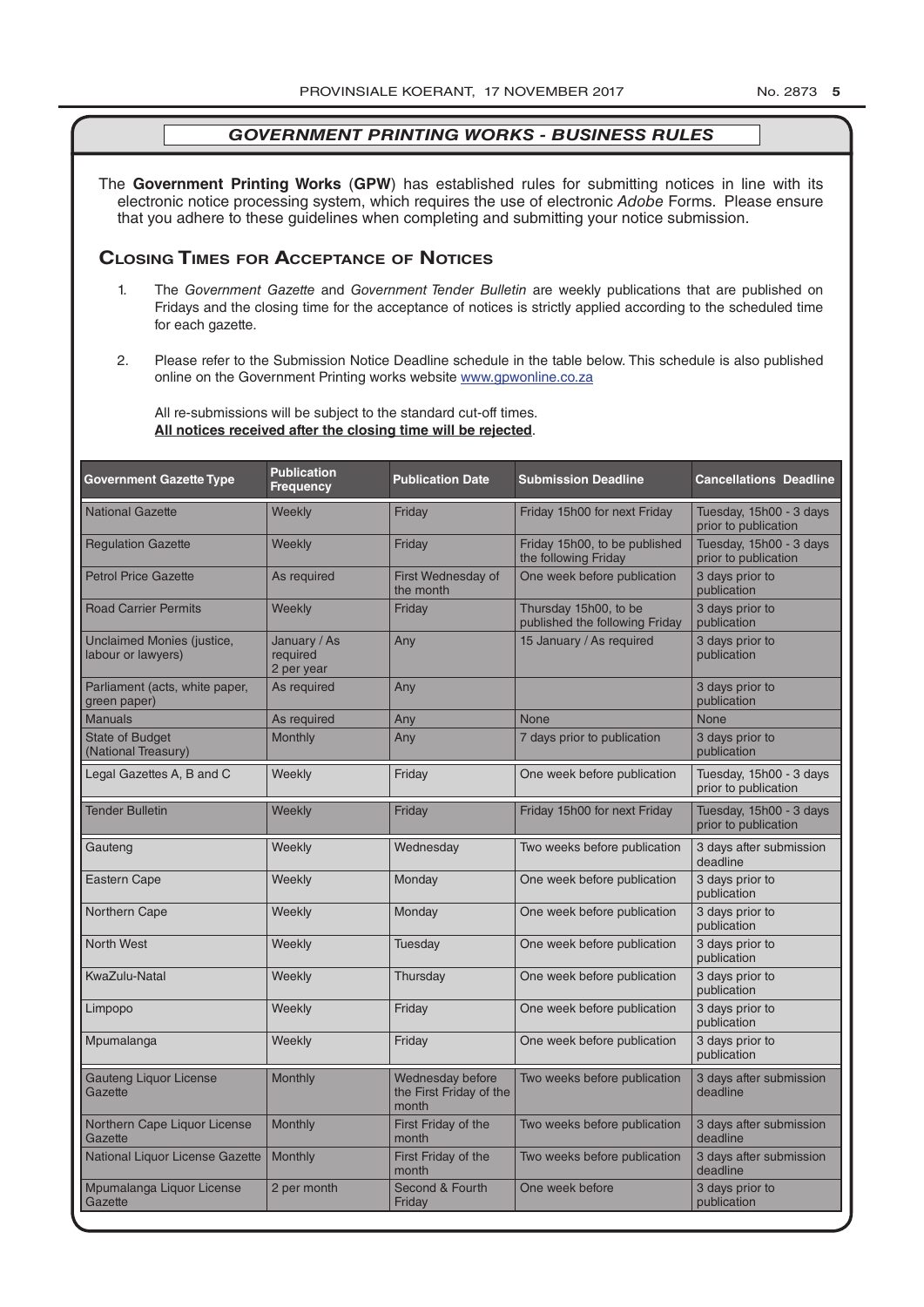### **exTrAordinAry gAzeTTes**

3. *Extraordinary Gazettes* can have only one publication date. If multiple publications of an *Extraordinary Gazette* are required, a separate Z95/Z95Prov *Adobe* Forms for each publication date must be submitted.

## **NOTICE SUBMISSION PROCESS**

- 4. Download the latest *Adobe* form, for the relevant notice to be placed, from the **Government Printing Works** website www.gpwonline.co.za.
- 5. The *Adobe* form needs to be completed electronically using *Adobe Acrobat* / *Acrobat Reader*. Only electronically completed *Adobe* forms will be accepted. No printed, handwritten and/or scanned *Adobe* forms will be accepted.
- 6. The completed electronic *Adobe* form has to be submitted via email to submit.egazette@gpw.gov.za. The form needs to be submitted in its original electronic *Adobe* format to enable the system to extract the completed information from the form for placement in the publication.
- 7. Every notice submitted **must** be accompanied by an official **GPW** quotation. This must be obtained from the *eGazette* Contact Centre.
- 8. Each notice submission should be sent as a single email. The email **must** contain **all documentation relating to a particular notice submission**.
	- 8.1. Each of the following documents must be attached to the email as a separate attachment:
		- 8.1.1. An electronically completed *Adobe* form, specific to the type of notice that is to be placed.
			- 8.1.1.1. For National *Government Gazette* or *Provincial Gazette* notices, the notices must be accompanied by an electronic Z95 or Z95Prov *Adobe* form
			- 8.1.1.2. The notice content (body copy) **MUST** be a separate attachment.
		- 8.1.2. A copy of the official **Government Printing Works** quotation you received for your notice . *(Please see Quotation section below for further details)*
		- 8.1.3. A valid and legible Proof of Payment / Purchase Order: **Government Printing Works** account customer must include a copy of their Purchase Order*.* **Non**-**Government Printing Works** account customer needs to submit the proof of payment for the notice
		- 8.1.4. Where separate notice content is applicable (Z95, Z95 Prov and TForm 3, it should **also** be attached as a separate attachment. *(Please see the Copy Section below, for the specifications)*.
		- 8.1.5. Any additional notice information if applicable.
- 9. The electronic *Adobe* form will be taken as the primary source for the notice information to be published. Instructions that are on the email body or covering letter that contradicts the notice form content will not be considered. The information submitted on the electronic *Adobe* form will be published as-is.
- 10. To avoid duplicated publication of the same notice and double billing, Please submit your notice **ONLY ONCE.**
- 11. Notices brought to **GPW** by "walk-in" customers on electronic media can only be submitted in *Adobe* electronic form format. All "walk-in" customers with notices that are not on electronic *Adobe* forms will be routed to the Contact Centre where they will be assisted to complete the forms in the required format.
- 12. Should a customer submit a bulk submission of hard copy notices delivered by a messenger on behalf of any organisation e.g. newspaper publisher, the messenger will be referred back to the sender as the submission does not adhere to the submission rules.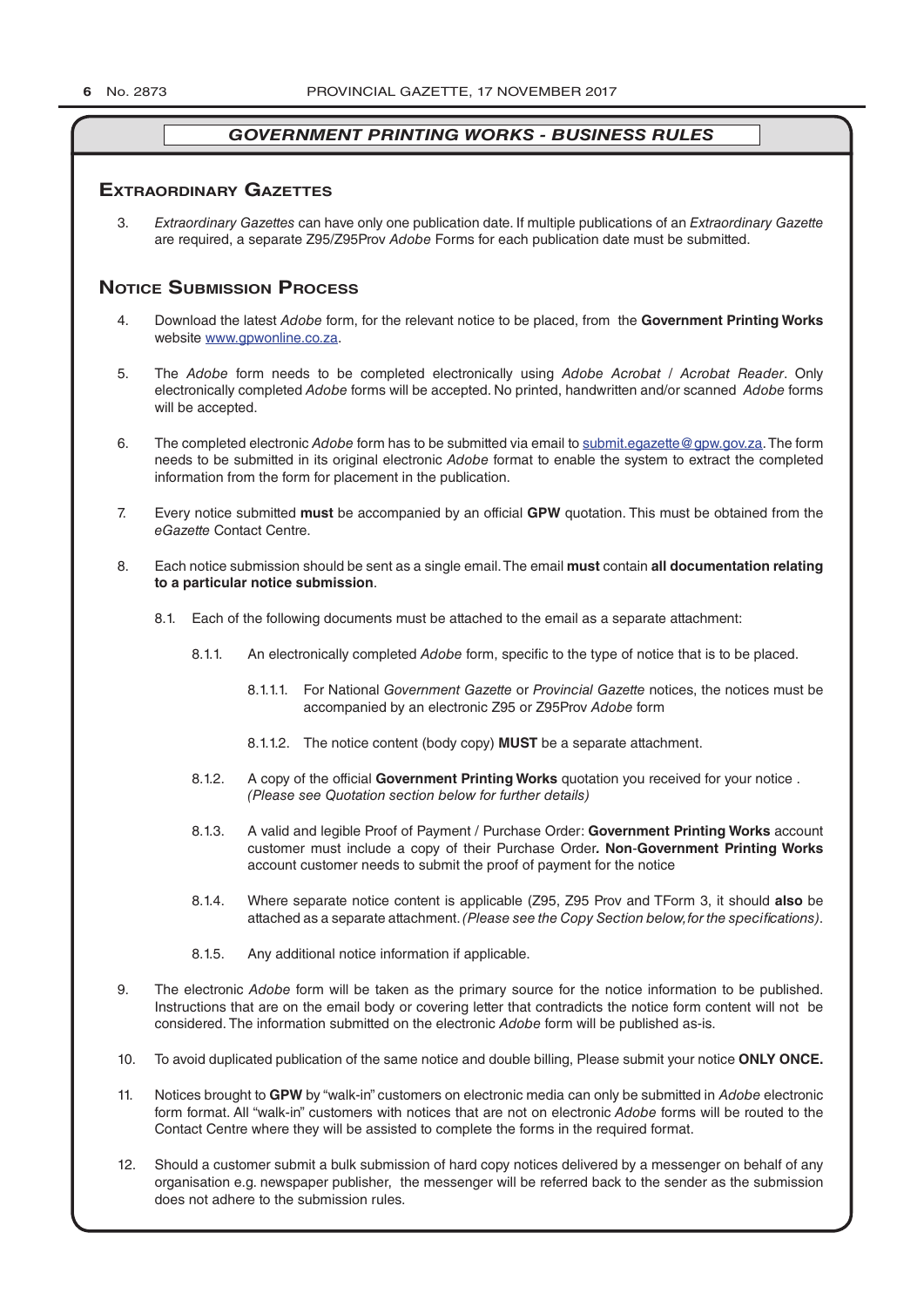### **QuoTATions**

- 13. Quotations are valid until the next tariff change.
	- 13.1. *Take note:* **GPW**'s annual tariff increase takes place on *1 April* therefore any quotations issued, accepted and submitted for publication up to *31 March* will keep the old tariff. For notices to be published from 1 April, a quotation must be obtained from **GPW** with the new tariffs. Where a tariff increase is implemented during the year, **GPW** endeavours to provide customers with 30 days' notice of such changes.
- 14. Each quotation has a unique number.
- 15. Form Content notices must be emailed to the *eGazette* Contact Centre for a quotation.
	- 15.1. The *Adobe* form supplied is uploaded by the Contact Centre Agent and the system automatically calculates the cost of your notice based on the layout/format of the content supplied.
	- 15.2. It is critical that these *Adobe* Forms are completed correctly and adhere to the guidelines as stipulated by **GPW**.

#### 16. **APPLICABLE ONLY TO GPW ACCOUNT HOLDERS**:

- 16.1. **GPW** Account Customers must provide a valid **GPW** account number to obtain a quotation.
- 16.2. Accounts for **GPW** account customers **must** be active with sufficient credit to transact with **GPW** to submit notices.
	- 16.2.1. If you are unsure about or need to resolve the status of your account, please contact the **GPW** Finance Department prior to submitting your notices. (If the account status is not resolved prior to submission of your notice, the notice will be failed during the process).

#### 17. **APPLICABLE ONLY TO CASH CUSTOMERS:**

- 17.1. Cash customers doing **bulk payments** must use a **single email address** in order to use the **same proof of payment** for submitting multiple notices.
- 18. The responsibility lies with you, the customer, to ensure that the payment made for your notice(s) to be published is sufficient to cover the cost of the notice(s).
- 19. Each quotation will be associated with one proof of payment / purchase order / cash receipt.
	- 19.1. This means that **the quotation number can only be used once to make a payment.**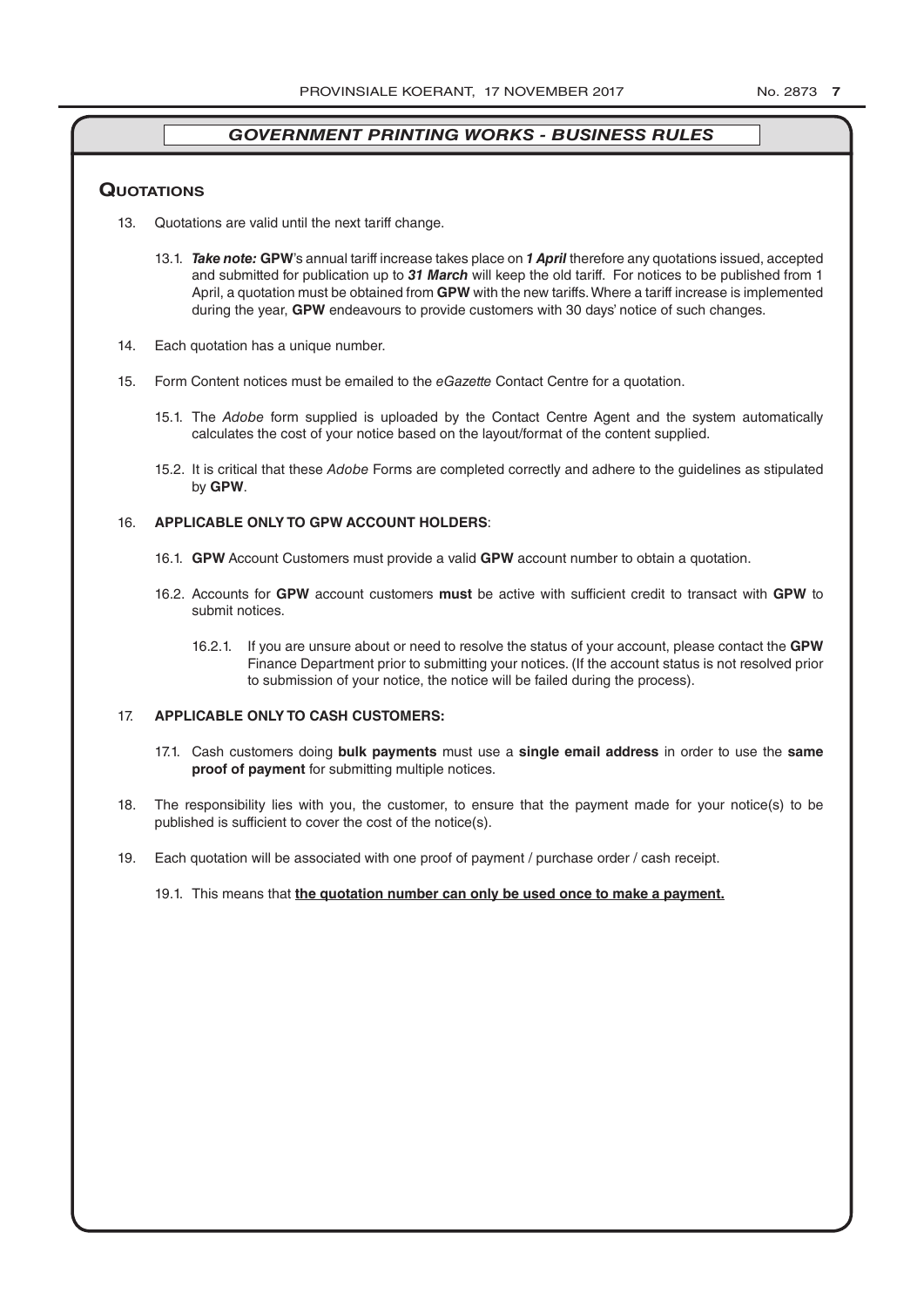## **COPY (SEPARATE NOTICE CONTENT DOCUMENT)**

- 20. Where the copy is part of a separate attachment document for Z95, Z95Prov and TForm03
	- 20.1. Copy of notices must be supplied in a separate document and may not constitute part of any covering letter, purchase order, proof of payment or other attached documents.

The content document should contain only one notice. (You may include the different translations of the same notice in the same document).

20.2. The notice should be set on an A4 page, with margins and fonts set as follows:

Page size  $=$  A4 Portrait with page margins: Top  $=$  40mm, LH/RH  $=$  16mm, Bottom  $=$  40mm; Use font size: Arial or Helvetica 10pt with 11pt line spacing;

Page size = A4 Landscape with page margins: Top = 16mm, LH/RH = 40mm, Bottom = 16mm; Use font size: Arial or Helvetica 10pt with 11pt line spacing;

## **CAnCellATions**

- 21. Cancellation of notice submissions are accepted by **GPW** according to the deadlines stated in the table above in point 2. Non-compliance to these deadlines will result in your request being failed. Please pay special attention to the different deadlines for each gazette. Please note that any notices cancelled after the cancellation deadline will be published and charged at full cost.
- 22. Requests for cancellation must be sent by the original sender of the notice and must accompanied by the relevant notice reference number (N-) in the email body.

## **AmendmenTs To noTiCes**

23. With effect from 01 October 2015, **GPW** will not longer accept amendments to notices. The cancellation process will need to be followed according to the deadline and a new notice submitted thereafter for the next available publication date.

## **REJECTIONS**

- 24. All notices not meeting the submission rules will be rejected to the customer to be corrected and resubmitted. Assistance will be available through the Contact Centre should help be required when completing the forms. (012-748 6200 or email info.egazette@gpw.gov.za). Reasons for rejections include the following:
	- 24.1. Incorrectly completed forms and notices submitted in the wrong format, will be rejected.
	- 24.2. Any notice submissions not on the correct *Adobe* electronic form, will be rejected.
	- 24.3. Any notice submissions not accompanied by the proof of payment / purchase order will be rejected and the notice will not be processed.
	- 24.4. Any submissions or re-submissions that miss the submission cut-off times will be rejected to the customer. The Notice needs to be re-submitted with a new publication date.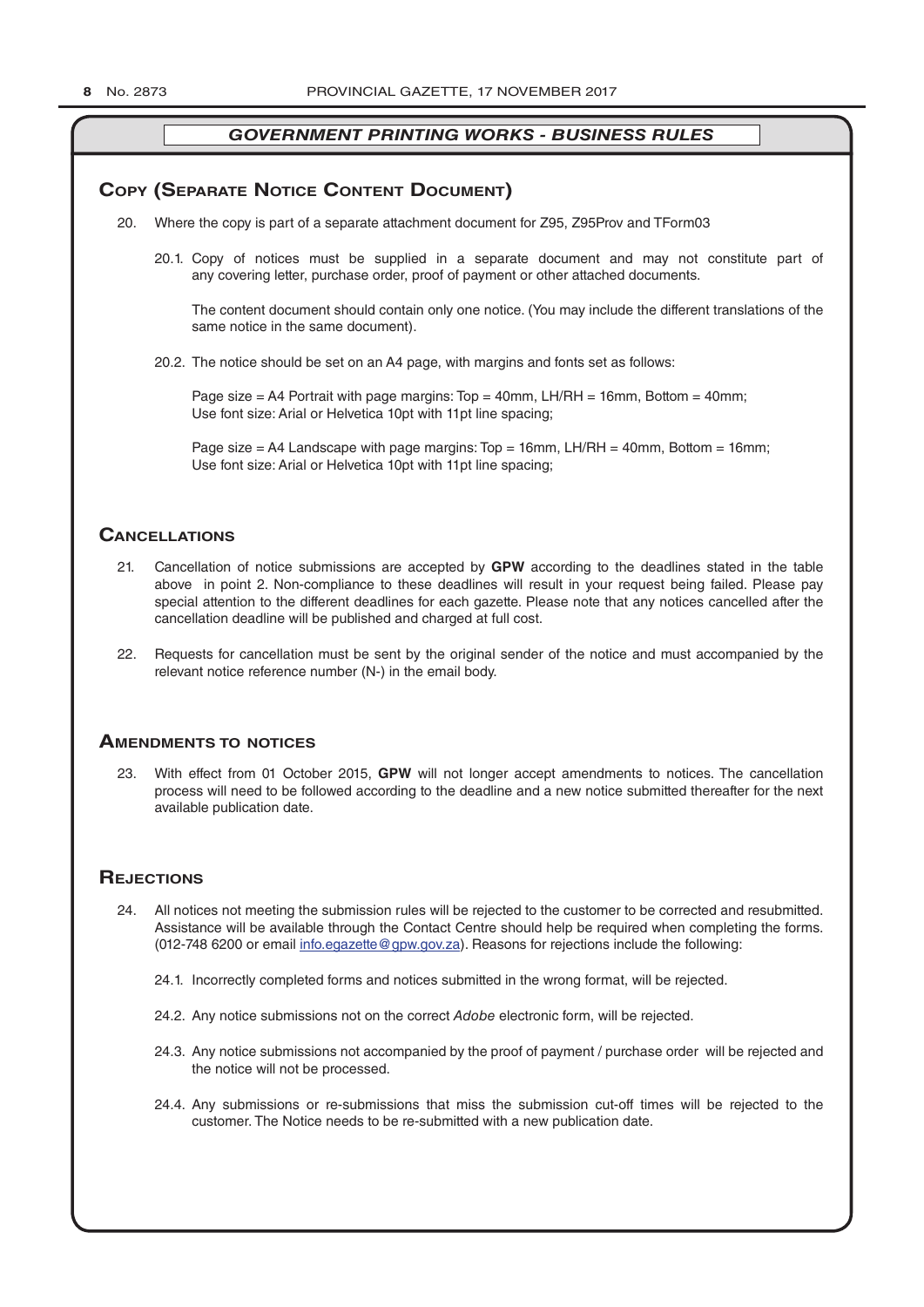#### **ApprovAl of noTiCes**

- 25. Any notices other than legal notices are subject to the approval of the Government Printer, who may refuse acceptance or further publication of any notice.
- 26. No amendments will be accepted in respect to separate notice content that was sent with a Z95 or Z95Prov notice submissions. The copy of notice in layout format (previously known as proof-out) is only provided where requested, for Advertiser to see the notice in final Gazette layout. Should they find that the information submitted was incorrect, they should request for a notice cancellation and resubmit the corrected notice, subject to standard submission deadlines. The cancellation is also subject to the stages in the publishing process, i.e. If cancellation is received when production (printing process) has commenced, then the notice cannot be cancelled.

## **governmenT prinTer indemnified AgAinsT liAbiliTy**

- 27. The Government Printer will assume no liability in respect of—
	- 27.1. any delay in the publication of a notice or publication of such notice on any date other than that stipulated by the advertiser;
	- 27.2. erroneous classification of a notice, or the placement of such notice in any section or under any heading other than the section or heading stipulated by the advertiser;
	- 27.3. any editing, revision, omission, typographical errors or errors resulting from faint or indistinct copy.

#### **liAbiliTy of AdverTiser**

28. Advertisers will be held liable for any compensation and costs arising from any action which may be instituted against the Government Printer in consequence of the publication of any notice.

### **CusTomer inQuiries**

Many of our customers request immediate feedback/confirmation of notice placement in the gazette from our Contact Centre once they have submitted their notice – While **GPW** deems it one of their highest priorities and responsibilities to provide customers with this requested feedback and the best service at all times, we are only able to do so once we have started processing your notice submission.

**GPW** has a 2-working day turnaround time for processing notices received according to the business rules and deadline submissions.

Please keep this in mind when making inquiries about your notice submission at the Contact Centre.

- 29. Requests for information, quotations and inquiries must be sent to the Contact Centre ONLY.
- 30. Requests for Quotations (RFQs) should be received by the Contact Centre at least **2 working days** before the submission deadline for that specific publication.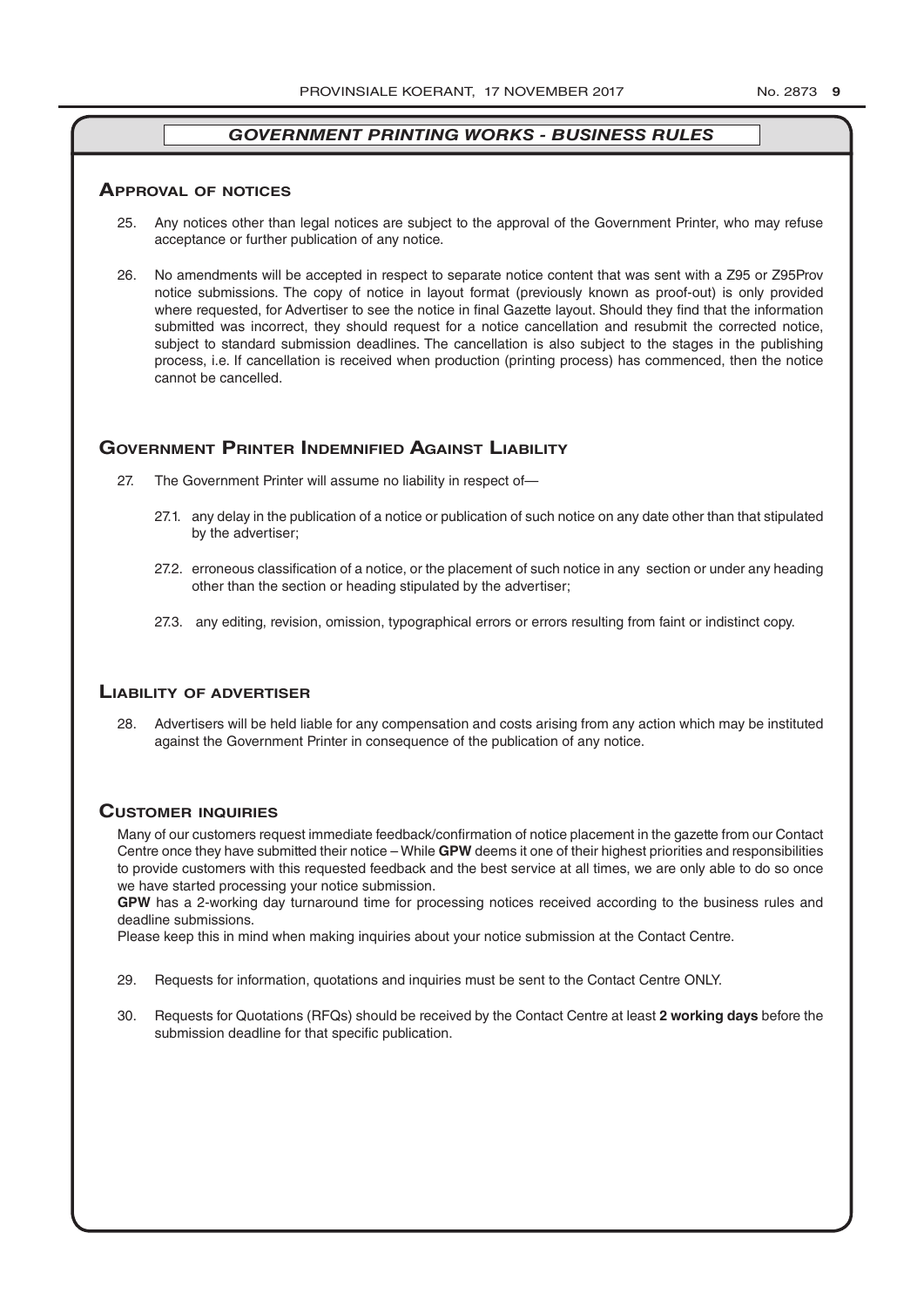#### **pAymenT of CosT**

- 31. The Request for Quotation for placement of the notice should be sent to the Gazette Contact Centre as indicated above, prior to submission of notice for advertising.
- 32. Payment should then be made, or Purchase Order prepared based on the received quotation, prior to the submission of the notice for advertising as these documents i.e. proof of payment or Purchase order will be required as part of the notice submission, as indicated earlier.
- 33. Every proof of payment must have a valid **GPW** quotation number as a reference on the proof of payment document.
- 34. Where there is any doubt about the cost of publication of a notice, and in the case of copy, an enquiry, accompanied by the relevant copy, should be addressed to the Gazette Contact Centre, **Government Printing Works**, Private Bag X85, Pretoria, 0001 email: info.egazette@gpw.gov.za before publication.
- 35. Overpayment resulting from miscalculation on the part of the advertiser of the cost of publication of a notice will not be refunded, unless the advertiser furnishes adequate reasons why such miscalculation occurred. In the event of underpayments, the difference will be recovered from the advertiser, and future notice(s) will not be published until such time as the full cost of such publication has been duly paid in cash or electronic funds transfer into the **Government Printing Works** banking account.
- 36. In the event of a notice being cancelled, a refund will be made only if no cost regarding the placing of the notice has been incurred by the **Government Printing Works**.
- 37. The **Government Printing Works** reserves the right to levy an additional charge in cases where notices, the cost of which has been calculated in accordance with the List of Fixed Tariff Rates, are subsequently found to be excessively lengthy or to contain overmuch or complicated tabulation.

### **proof of publiCATion**

- 38. Copies of any of the *Government Gazette* or *Provincial Gazette* can be downloaded from the **Government Printing Works** website www.gpwonline.co.za free of charge, should a proof of publication be required.
- 39. Printed copies may be ordered from the Publications department at the ruling price. The **Government Printing Works** will assume no liability for any failure to post or for any delay in despatching of such *Government Gazette*(s).

### *GOVERNMENT PRINTING WORKS CONTACT INFORMATION*

| <b>Physical Address:</b>                                            | <b>Postal Address:</b> | <b>GPW Banking Details:</b>                 |
|---------------------------------------------------------------------|------------------------|---------------------------------------------|
| <b>Government Printing Works</b>                                    | Private Bag X85        | <b>Bank: ABSA Bosman Street</b>             |
| 149 Bosman Street                                                   | Pretoria               | <b>Account No.: 405 7114 016</b>            |
| Pretoria                                                            | 0001                   | <b>Branch Code: 632-005</b>                 |
| For Gazette and Notice submissions: Gazette Submissions:            |                        | <b>E-mail:</b> submit.eqazette@gpw.gov.za   |
| <b>For queries and quotations, contact: Gazette Contact Centre:</b> |                        | <b>E-mail:</b> info.egazette@gpw.gov.za     |
|                                                                     |                        | <b>Tel: 012-748 6200</b>                    |
| <b>Contact person for subscribers: Mrs M. Toka:</b>                 |                        | <b>E-mail:</b> subscriptions $@$ gpw.gov.za |
|                                                                     |                        | <b>Tel: 012-748-6066 / 6060 / 6058</b>      |
|                                                                     |                        | <b>Fax: 012-323-9574</b>                    |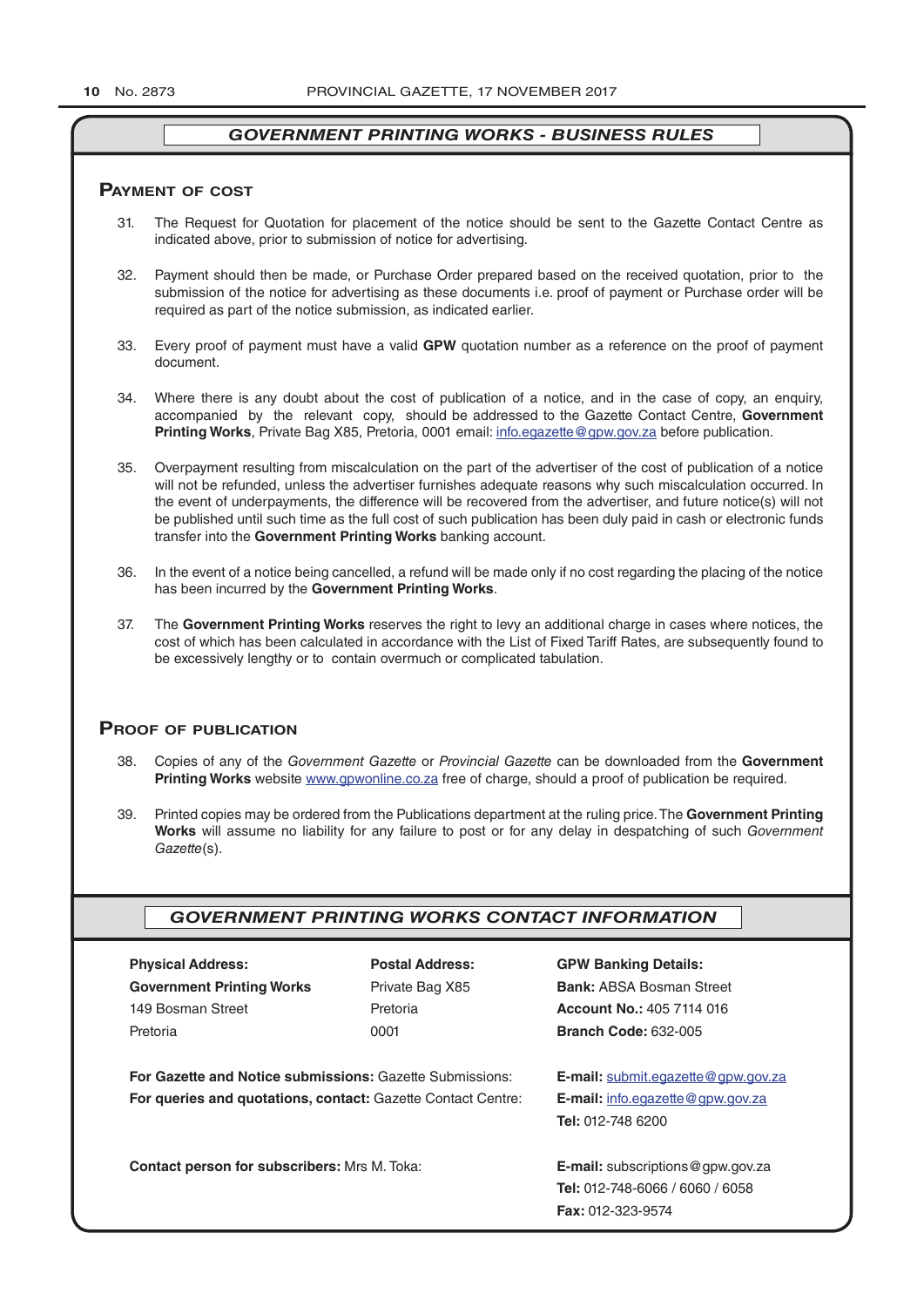## General Notices • Algemene Kennisgewings

### **NOTICE 124 OF 2017**

#### **EMALAHLENI LOCAL MUNICIPALITY**

#### **PERMANENTLY CLOSURE OF A PORTION OF PROVINCIAL ROAD P 52-3 (R547) FALLING UNDER THE JURISDICTION OF THE EMALAHLENI LOCAL MUNICIPALITY IN KRIEL TOWNSHIP**

Notice is hereby given in terms of the provisions of Section 67 of the Local Government Ordinance, 1939 (Ordinance No. 17 of 1939), as amended, that the Emalahleni Local Municipality intends to permanently close a portion of Provincial Road P 52-3 (R547) falling under the jurisdiction of the Emalahleni Local Municipality in Kriel Township.

The sketch plan indicating a portion of Provincial Road P 52-3 (R547) in Kriel Township to be permanently closed is available and may be inspected during normal office hours at the office of the Assistant Manager: Spatial Planning, Third Floor, Civic Centre, Mandela Avenue, eMalahleni, 1034 for a period of 30 days from **10 November 2017**.

Objections to or representations in respect of the proposed street closure must be lodged with or made in writing to the Municipal Manager at the above address or at Emalahleni Local Municipality, PO Box 3, Emalahleni, 1035 within a period of 30 days from **10 November 2017**.

Address of agent: Nkanivo Development Planners, P.O. Box 11948, Silver Lakes, 0054, Tel: (083) 277 7347, Fax: (086) 403 7043, email: info@nkanivo.co.za

10–17

#### **KENNISGEWING 124 VAN 2017**

#### **EMALAHLENI PLAASLIKE MUNISIPALITEIT**

#### **PERMANENTE SLUITING VAN 'N GEDEELTE VAN PROVINSIALE PAD P 52-3 (R547) INGEVOLGE DIE REGERING VAN DIE EMALAHLENI PLAASLIKE MUNISIPALITEIT IN KRIEL DORPSGEBEID**

Kennis geskied hiermee ingevolge die bepalings van Artikel 67 van die Ordonnansie op Plaaslike Bestuur, 1939 (Ordonnansie No. 17 van 1939), soos gewysig, dat die Emalahleni Plaaslike Munisipaliteit van voorneme is om 'n gedeelte van Provinsiale Pad P 52-3 permanent te sluit ( R547) onder die jurisdiksie van die Emalahleni Plaaslike Munisipaliteit in Kriel Dorp.

Die sketsplan wat 'n gedeelte van Provinsiale Pad P 52-3 (R547) in Kriel Dorp aandui om permanent gesluit te wees, is beskikbaar en kan gedurende gewone kantoorure by die kantoor van die Assistent Bestuurder: Ruimtelike Beplanning, Derde VIoer, Burgersentrum, Mandela Laan, eMalahleni, 1034 vir 'n tydperk van 30 dae vanaf **10 November 2017**.

Besware teen of vertoe ten opsigte van die voorgestelde straat sluiting moet binne 'n tydperk van 30 dae vanaf **10 November 2017** skriftelik by of tot die Munisipale Bestuurder by bovermelde adres of by Emalahleni Plaaslike Munisipaliteit, Posbus 3, Emalahleni, 1035, ingedien of gerig word.

Adres van agent: Nkanivo Development Planners, Posbus 11948, Silver Lakes, 0054, Tel: (083) 277 7347, Faks: (086) 403 7043, epos: info@nkanivo.co.za

 $10 - 17$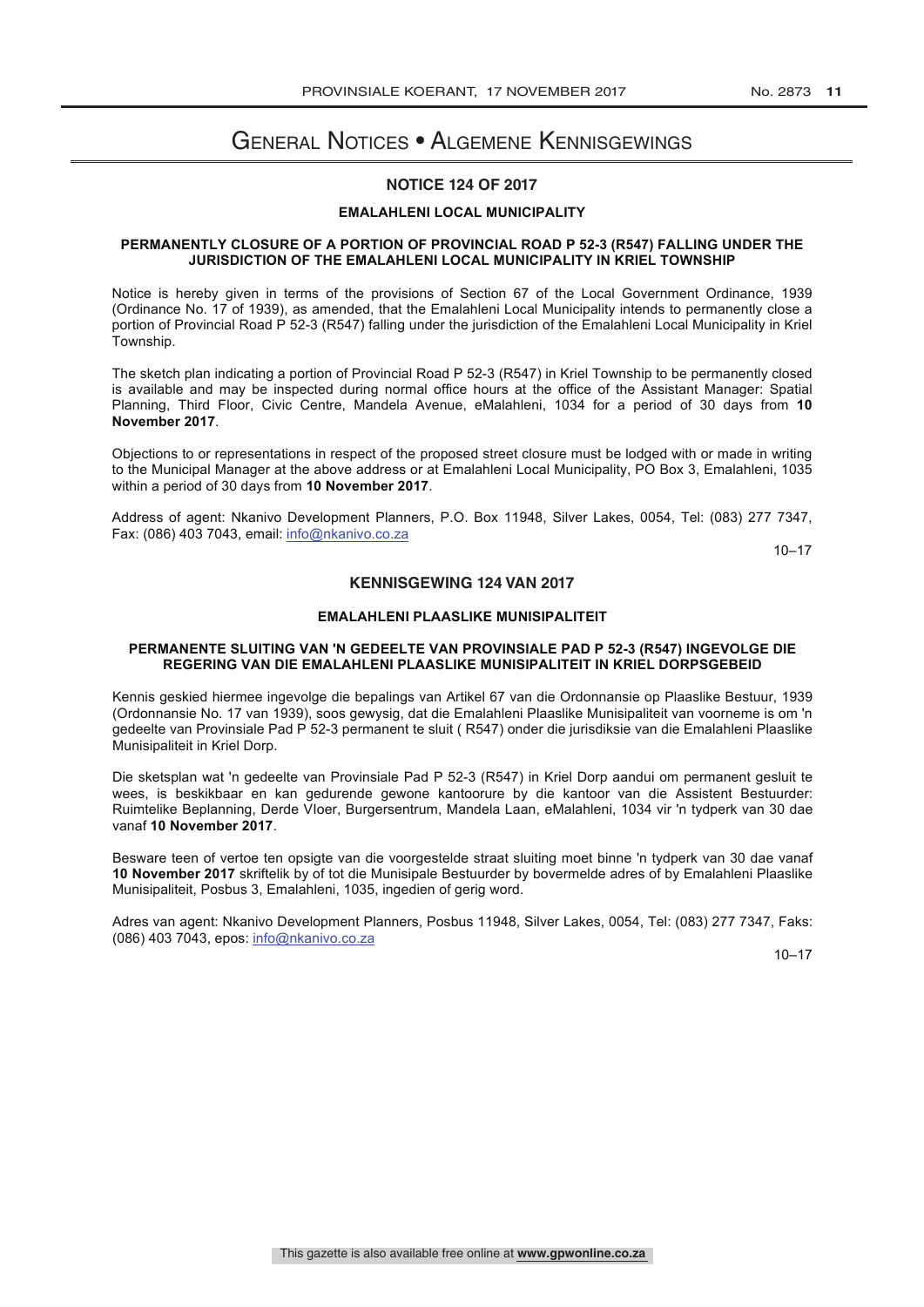#### **NOTICE 127 OF 2017**

#### **STEVE TSHWETE AMENDMENT SCHEME No. 700**

#### **NOTICE OF APPLICATION FOR THE AMENDMENT OF THE STEVE TSHWETE TOWN PLANNING SCHEME, 2004, IN TERMS OF SECTION 62(1) AND 94(1) (A) OF THE STEVE TSHWETE SPATIAL PLANNING AND LAND USE MANAGEMENT BYLAW, 2016.**

We Elizone (PTY) LTD being the authorized agent of the registered owner of Portion 2 of Erf 1973, Middelburg, hereby give notice in terms of Section 94(1)(a) of the Steve Tshwete Spatial Planning and Land Use Management Bylaw, 2016, that I have applied to the Steve Tshwete Local Municipality for the amendment of the town planning scheme known as the Steve Tshwete Town Planning Scheme, 2004, for the rezoning of the abovementioned property situated on Corner Jeppe and and Vos Street, Middelburg Extension 5, by rezoning the property from Parking to Business 1 subject to certain conditions.

Any objection/s or comments including the grounds for such objection/s or comments with full contact details, shall be made in writing to the Municipal Manager, PO Box 14, Middelburg 1050 within 30 days from 17 November 2017.

Full particulars and plans may be inspected during normal office hours at the office of the Municipal Manager, Steve Tshwete Local Municipality, Cnr. Walter Sisulu and Wanderers Avenue, Middelburg, 1050, Tel: 013 2497000, for a period of 30 days from 17 November 2017.

Address of the Applicant: 1 Seinhuwel Street, Aerorand, Middelburg, 1055

17–24

#### **KENNISGEWING 127 VAN 2017**

#### **STEVE TSHWETE WYSIGINGSKEMA No. 700**

#### **KENNISGEWING VAN DIE AANSOEK OM DIE WYSIGING VAN DIE STEVE TSHWETE DORPSBEPLANNINGSKEMA, 2004, INGEVOLGE ARTIKEL 62(1) EN 94(1) (A) VAN DIE STEDELIKE BEPLANNING EN GRONDGEBRUIK BESTUUR VERORDENINGE, 2016**

Ek, Elizone (PTY) LTD, synde die gemagtigde agent van die geregistreerde eienaar van restant van gedeelte 2 van Erf 1973 Middelburg Extension 5, gee hiermee ingevolge Artikel 62(1) en 94(1)(a), van die Stedelike Beplanning en Grondgebruik Bestuur Verordeninge, 2016, kennis dat ons by Steve Tshwete Plaaslike Munisipaliteit aansoek gedoen het om die wysiging van Steve Tshwete Dorpsbeplanningskema, 2004, deur die hersonering van die bogenoemde eiendom geleë te Cnr. Jeppe na Vos Street, Mineralia vanaf Pakering na Besigheid 1, onderworpe aan sekere voorwaardes.

Besonderhede van die aansoek lê ter insae gedurende gewone kantoorure by die kantoor van die munisipale bestuurder, Steve Tshwete Plaaslike munisipaliteit, munisipale gebou, Wandererslaan, Middelburg, 1050, vir 'n tydperk van 30 dae vanaf 17 November 2017.

Besware of vertoë ten opsigte van die aansoek moet binne 'n tydperk van 30 dae vanaf 17 November 2017, skriftelik by of tot die munisipale bestuurder by bovermelde adres of by Posbus 14, Middelburg, 1050, ingedien of gerig word.

Adres Van Applikant: 1 Seinhuwel Straat, Aerorand, Middelburg, 1055

17–24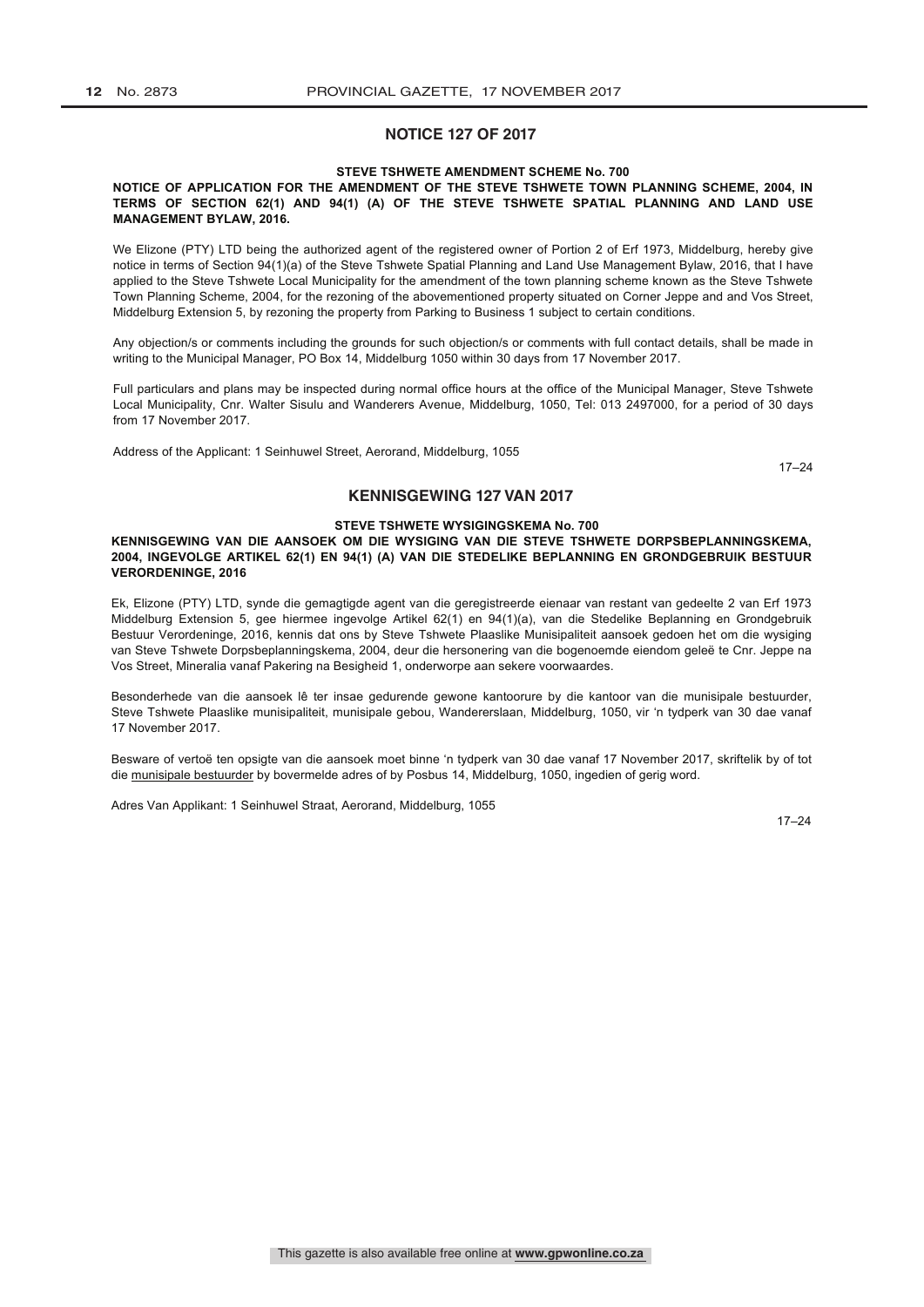## Proclamation • Proklamasie

### **PROCLAMATION 30 OF 2017**

#### **DECLARATION AS AN APPROVED TOWNSHIP**

The City of Mbombela declares herewith in terms of Section 103(1) of the Town Planning and Townships Ordinance 1986 (Ordinance 15 of 1986), Boschrand Township to be an approved township subject to the conditions set out in the Schedule hereto.

#### **SCHEDULE**

CONDITIONS UNDER WHICH THE APPLICATION MADE BY THE PROVINCIAL GOVERNMENT OF MPUMALANGA (HEREINAFTER REFERRED TO AS THE APPLICANT) IN TERMS OF THE PROVISIONS OF CHAPTER III (PART C) OF THE TOWN PLANNING AND TOWNSHIPS ORDINANCE, 1986 (ORDINANCE 15 OF 1986) FOR PERMISSION TO ESTABLISH A TOWNSHIP ON PORTION 113 OF THE FARM BOSCHRAND 283-JT.

#### **1. CONDITIONS OF ESTABLISHMENT**

#### **1.1 NAME**

The name of the township shall be **BOSCHRAND TOWNSHIP.**

#### **1.2 DESIGN**

The township shall consist of erven and streets as indicated on **General Plan S.G. No 245/2016.** 

#### **1.3 ACCESS**

Access to the site will be obtained from the R37 and shall be to the satisfaction of the City of Mbombela, the Department of Roads and Transport and SANRAL.

#### **1.4 RECEIPT AND DISPOSAL OF STORMWATER**

- 1.4.1 The township owner shall arrange the stormwater drainage of the township in such a way as to fit in with all relevant roads and he shall receive and dispose of the stormwater running off or being diverted from the road.
- 1.4.2 The township owner shall submit for the City of Mbombela approval a detailed scheme complete with plans, sections and specifications prepared by a civil engineer who is a member of SAACE for the collection and disposal of stormwater throughout the township by means of properly constructed works and for the construction, tarmacadamising, kerbing channelling of the streets therein together with the provisions of retaining walls as may be considered necessary by the City of Mbombela**.**
- 1.4.3 Furthermore, the scheme shall indicate the route and gradient by which each erf gains access to the street on which it abuts.
	- 1.4.1.3 The township owner shall carry out the approved scheme at its own expense on behalf of, and to the satisfaction of, the City of Mbombela under the supervision of a civil engineer who is a member of SAACE.
	- 1.4.1.4 The township owner shall be responsible for the maintenance of the streets to the satisfaction of the City of Mbombela until the streets have been constructed as set out in subclause 1.4.1.1.
	- 1.4.1.5 If the township owner fails to comply with the provisions of paragraphs 1.4.1.1, 1.4.1.2 and 1.4.1.3 hereof, the City of Mbombela shall be entitled to execute the work at the cost of the township owner.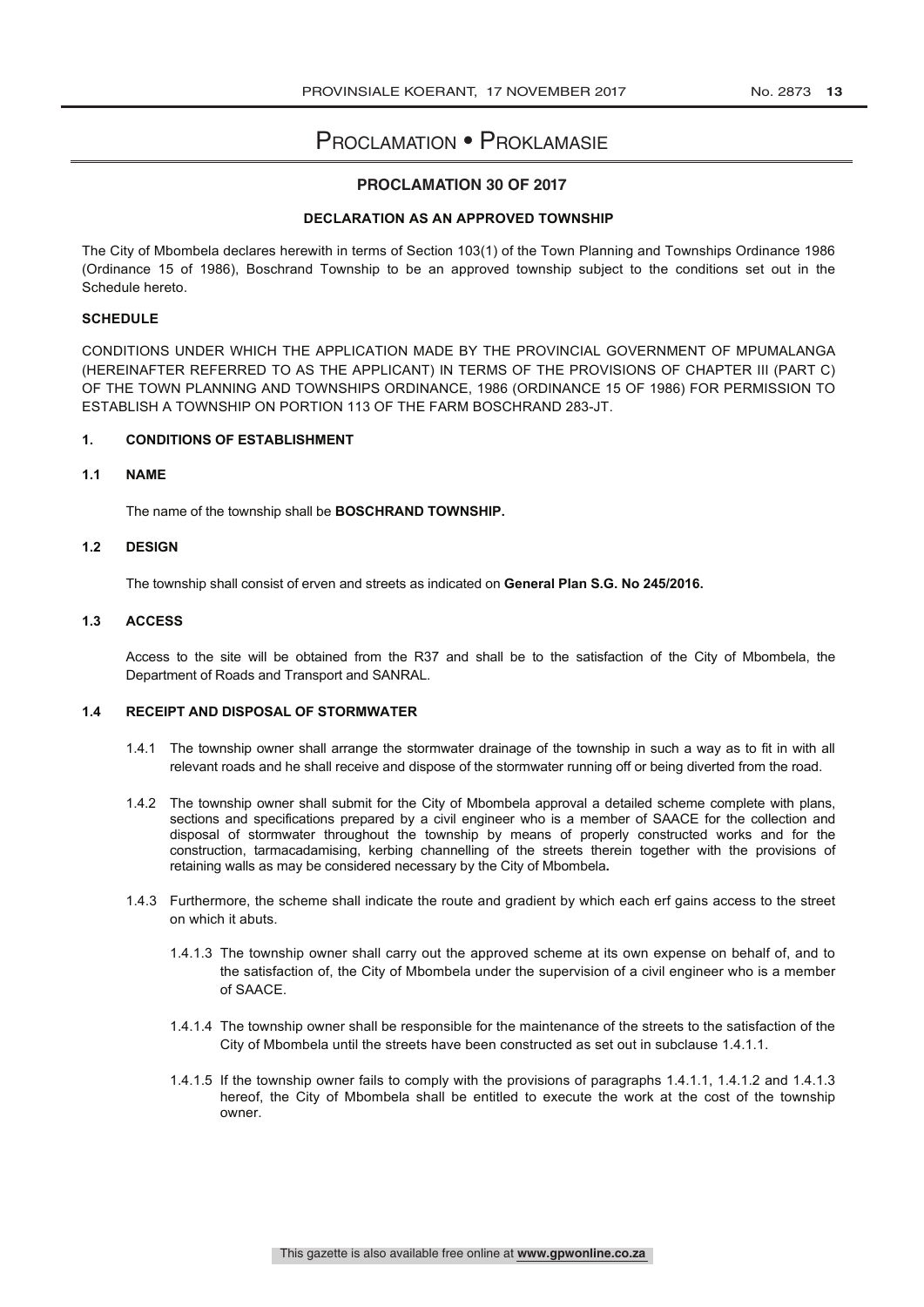#### **1.5 REMOVAL AND/OR REPLACEMENT OF MUNICIPAL SERVICES**

Should it become necessary to remove, alter or replace any municipal services as a result of the establishment of the township, the cost thereof shall be borne by the township owner.

#### **1.6 ERECTION OF FENCE OR OTHER PHYSICAL BARRIER**

The township owner shall at his own expense erect a fence or other physical barrier to the satisfaction of the City of Mbombela, as and when required by him to do so, and the township owner shall maintain such fence or physical barrier in a good state of repair until such time as this responsibility is taken over by the City of Mbombela.

#### **1.7 REMOVAL OF LITTER**

The township owner shall at his own expense have all litter within the township area removed to the satisfaction of the Mbombela Local Municipality.

#### **1.8 REMOVAL AND/OR REPLACEMENT OF ESKOM SERVICES**

Should it become necessary to remove, alter, or replace any existing services of Eskom as a result of the establishment of the township, the cost thereof shall be borne by the township owner.

### **1.9 REMOVAL AND/OR REPLACEMENT OF TELKOM SERVICES**

Should it become necessary to remove, alter, or replace any existing services of Telkom as a result of the establishment of the township, the cost thereof shall be borne by the township owner.

#### **1.10 RESPONSIBILITIES IN RESPECT OF ESSENTIAL SERVICES**

The township owner shall provide all essential services in terms of the provisions of sections 116 to 121 of Ordinance 15 of 1986 prior to the registration of any stands in the township.

### **1.11 PROTECTION OF STAND PEGS**

The township owner shall comply with the requirements with regard to the protection of boundary pegs as determined by the City of Mbombela in this regard, when required to do so by the City of Mbombela.

#### **1.12 DEMOLITION OF BUILDINGS AND STRUCTURES**

The township owner must at his own costs demolish all existing buildings and structures that are located within building restriction areas, side spaces of common boundaries to the satisfaction of the City of Mbombela.

## **1.13 SIGNAGE**

The applicant shall at his own expense erect the required signs to the satisfaction of the City of Mbombela and the township owner shall maintain such signage in a good state of repair, until such time as his responsibility is taken over by the City of Mbombela.

#### **1.14 DISPOSAL OF EXISTING CONDITIONS OF TITLE**

**All erven shall be made subject to existing conditions and servitudes, if any, including the reservation of mineral rights, but excluding the following conditions that must not be transferred to the erven in the township:**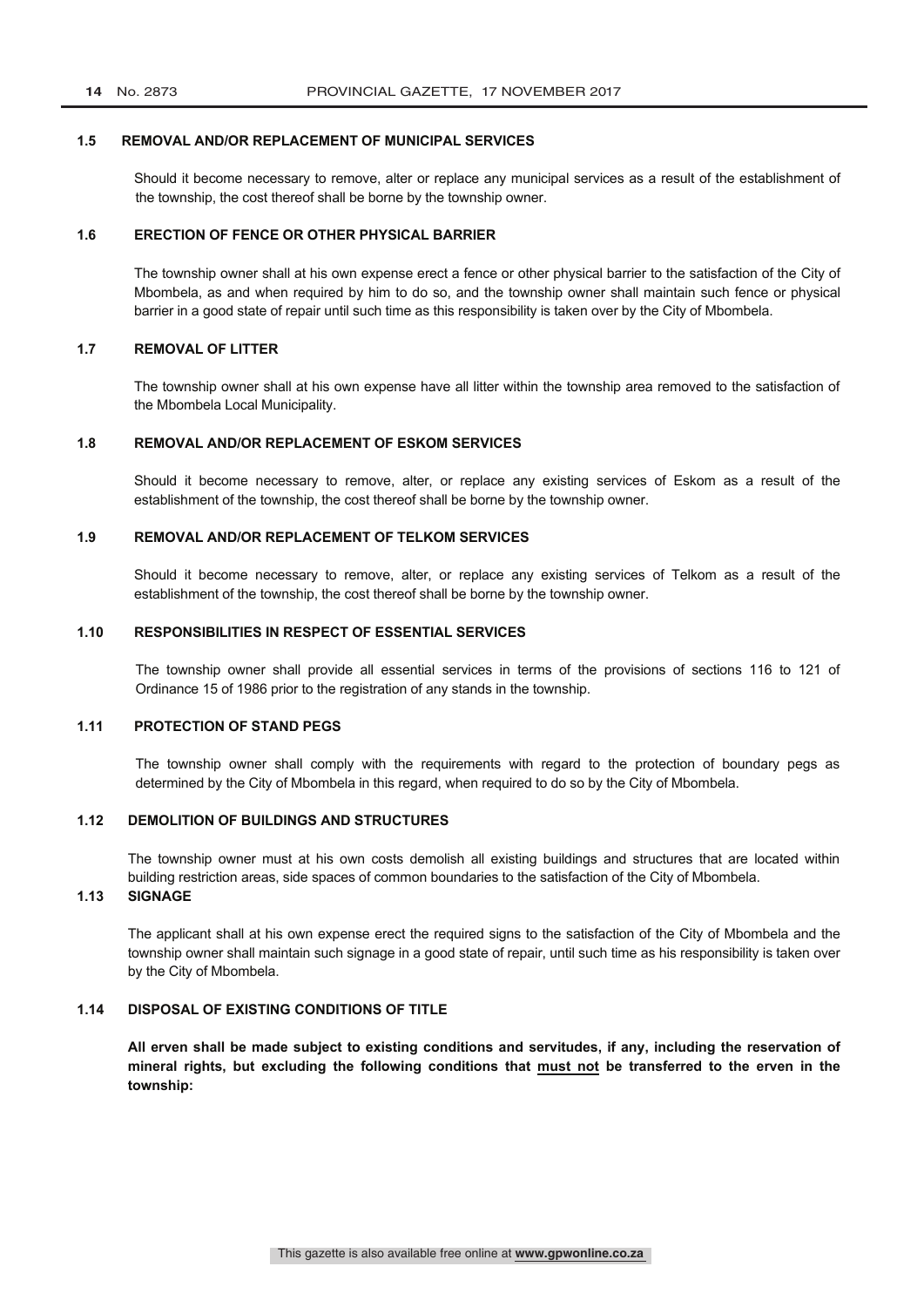- B) The former Remaining Extent of Portion 6 of the farm Boschrand No 283, Registration Division J.T., the Province of Mpumalanga, indicated by the figure 5M5Lef4H4j5M on Diagram S.G. No 691/2013, is subject to the following conditions.
	- 1. The property hereby transferred is subject to:

Die regte van die Goewerneur-Generaal soos in Artikel Vier-en-Dertig van die Kroongrond Nederzettingswet, 1912, bepaal.

C) The former Portion 7 of the farm Boschrand No 283, Registration Division JT., the Province of Mpumalanga, indicated by figure ghjkg on annexed Diagram SG No 691/2013 is subject to the following conditions:

SUBJECT to condition 1 under paragraph B above.

- D) The former Portion 111 (a portion of portion 14) of the Farm Boschrand No 283, Registration Division JT., the Province of Mpumalanga indicated by the figure ABCDEFGHJKLMNA, PQRSTUVWXYZ1A1B1C1D1E1F1G1H1J1K1L1M1N1P1Q1R1S1T1U1V2K2L2M2N2P2Q2R2S2T2U2V2W P and 2X2Y2Z3A3B3C3D3E3F3G3H3J3K3L3M3N3P3Q3R3S3T3U3V3W3X3Y3Z4A4B4CD4E 4F4G4H4J4 K4L4M4N4P4Q4R4S4T4U4V4W4X4Y4Z5A5B5C5D2X excluding the figure 5E5F5G5H5J5K5L5M5N5E on annexed Diagram S.G. No 691/2013 is subject to the following conditions –
	- 1. Portion "E" aforesaid (the Remaining extent whereof is hereby transferred) is specially subject and entitled to the servitudes and conditions appearing in the Deeds of Transfer of the following Portions namely –
		- 1.1 Portions "B" and "C" as held under Deeds of Transfer Nos 962/1922 and 958/1922 dated 3<sup>rd</sup> February, 1922 respectively measuring 27,1492 hectares and 21,8273 hectares respectively :-
			- (a) The owners of portion "B" and "C" shall jointly be entitled to the existing dam in the Nels river on said Portion "E" and the existing waterfurrow leading from such dam (as shown on the diagrams of said Portion "B" and "C") to the said Portions "B" and "C" as well as to the exclusive use and control of said dam and water furrow together with the right at any time to enter upon said Portion "E" along the line of passage of said waterfurrow for the purpose of repairing, enlarging reconstructing and maintaining the said furrow and dam.
			- (b) The owners of aforesaid portion "B" and "C" shall each have the right to depasture 30 heads of cattle or other animals on the veld of the said portion "E" but the owner of the said portion "E" shall nevertheless have the right to place any portion of the veld or whole thereof under cultivation, and the right of grazing will ipso facto lapse in respect of any portion of the said farm when brought under irrigation or placed under cultivation or under Orchards or Plantations, and further such right of grazing shall not extend to any ground in the immediate vicinity of any homesteads or buildings on the said farm, nor shall such grazing rights prevent the owner of said portion "E" or his Successors in title from carrying out any works on the said farm or from constructing any waterfurrows or other works in connection with the irrigation of the said farm or erection of buildings and other works in connection with the development of the said farm.
		- 1.2 Portion "D" in extent 10, 2784 hectares as held under Transfer No 5703/1922 dated  $10^{th}$  June 1922.
			- (a) Willem Adolph Joubert binds himself to construct suitable main and branch waterfurrows to lead the water from the Nelsrivier to aforesaid portion "D" – and the owner of portion "D" shall be obliged to pay yearly in advance, from the  $1<sup>st</sup>$  January 1920 to the said Willem Adolph Joubert, the sum of 50 cents in respect of each 8565 square metres of ground transferred to him. This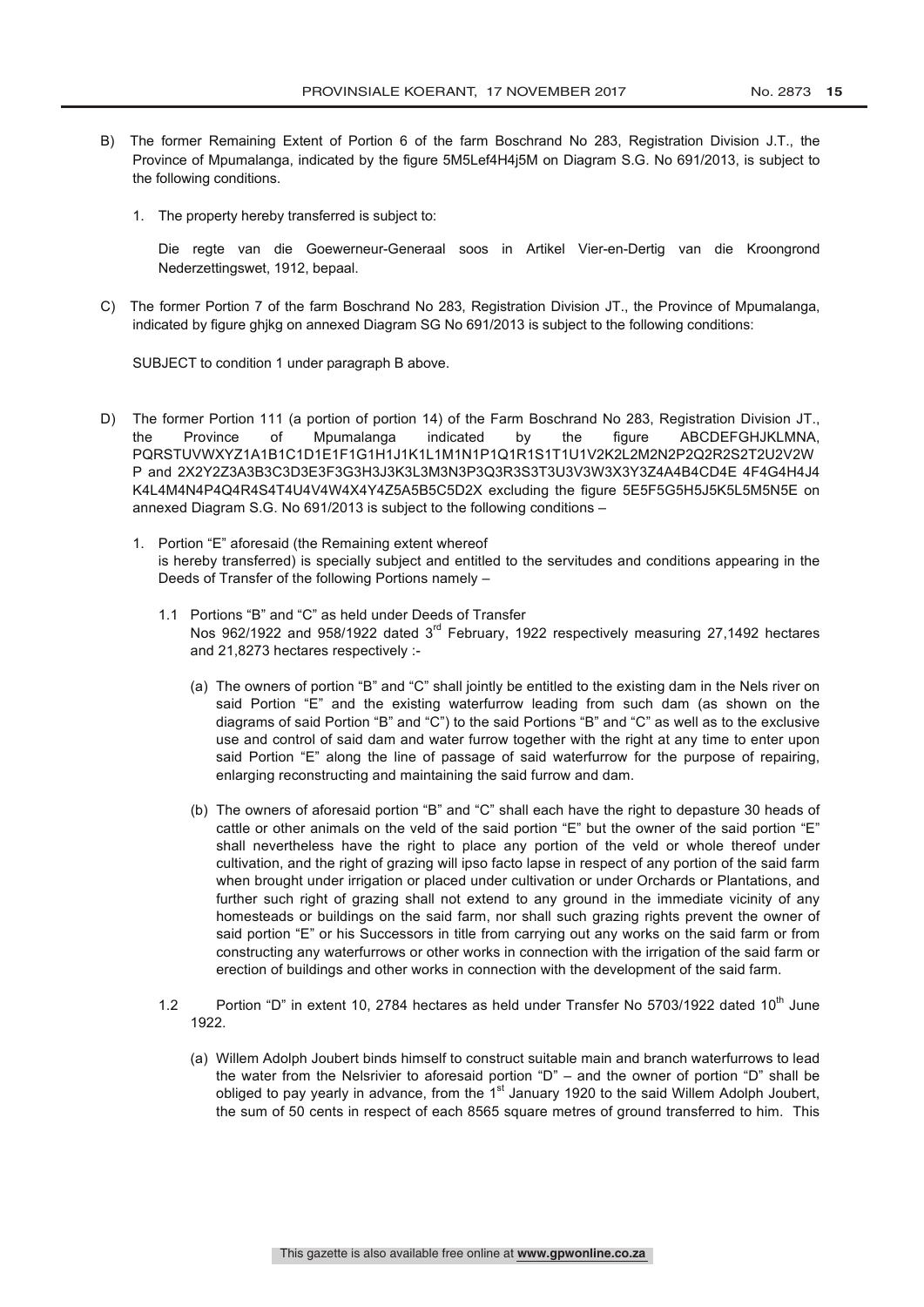payment to continue until such time as the said Willem Adolph Joubert shall hand over the maintenance of said waterfurrows to an Irrigation Board or other competent body to be appointed by the Lot owners or by the Government in terms of any law which may be in force.

- c)That the said Willem Adolph Joubert shall not be obliged to construct, maintain, repair or keep in order any approaches to the said portion "D" or any waterdrains, culverts or other works of whatsoever nature in connection with the same, save as hereinbefore stipulated.
- d)The owner of aforesaid portion "D" shall be entitled to departure ten (10) head of cattle or other animals on such part or portion of aforesaid portion "E" from time to time, such grazing rights to be exercised jointly with the other owners of irrigation portions, provided that the extent of the grazing area shall in no case be less than the aggregate area of the portions under irrigation of the parties exercising such grazing rights.
- 2. By Notarial Deed of Servitude No K668/1946S the right has been granted to Electricity Supply Commission to convey electricity over the property hereby conveyed, together with ancillary rights as will more fully appear on reference to the said Notarial Deed.
- 3. The within property is **entitled** to the following servitudes over Portion 30 (a portion of the within farm) this day transferred under Deed of Transfer T 14478/1971, viz
	- 3.1 to a servitude of aqueduct 3,15 metres wide.
	- 3.2 (i) to a servitude area for a hydroelectric station and substation;
		- (ii) to a power line servitude and right of way to the said servitude area;
	- 3.3 to a servitude of pipeline and right of way 6,30 metres wide;
	- 3.4 the right to erect a turbine and/or pumping plant on a site to be determined all as will more fully appear from the said Deed of Transfer and diagram S.G. No A 8650/69, annexed thereto
- 4. By Notarial Deed K258/1977S, the right has been granted to ESCOM to convey electricity over the property hereby conveyed together with **ancillary rights**, and subject to conditions, and as will more fully appear on reference to said Notarial Deed.
- 6. By virtue of Notarial Deed of Servitude K2652/1997S dated 9 January 1997 the within mentioned property is subject to a servitude of water for domestic and garden purposes in favour of Portion 12 of the Farm Boschrand 283 J.T., measuring 2,0900 (Two comma zero nine zero zero) Hectares, as will more fully appear from the said Notarial Deed.
- 7. By virtue of expropriation notice No EX 333/76, a portion of the property measuring approximately 210 Square Metres has been expropriated by the South African Railways and Harbours Association.
- E. The former Portion 1 of the Farm Boschrand No 283, Registration Division J.T. the Province of Mpumalanga, indicated by the figure A1L1Mda on annexed Diagram SG No 691/2013 is subject to the following condition:

Subject to the condition that the herein-mentioned land and adjoining land namely remainder of Portion 14 of the Farm Boschrand 283, Registration Division J.T., measuring 1935, 2226 hectares and held under Deed of Transfer 5346/1933 shall not be alienated separately without the written consent of Transnet Limited.

- F. The former Portion 112 of the farm Boschrand No 283, Registration Division J.T., the Province of Mpumalanga indicated by the figure 2K1V1W1X1Y1Z2A2B2C2D2E2F2G2H2J2K on annexed Diagram S.G. No 691.2013 is subject to the following conditions:
	- 1. Subject to conditions 1, 2,3,4,5, and 6 in paragraph D above.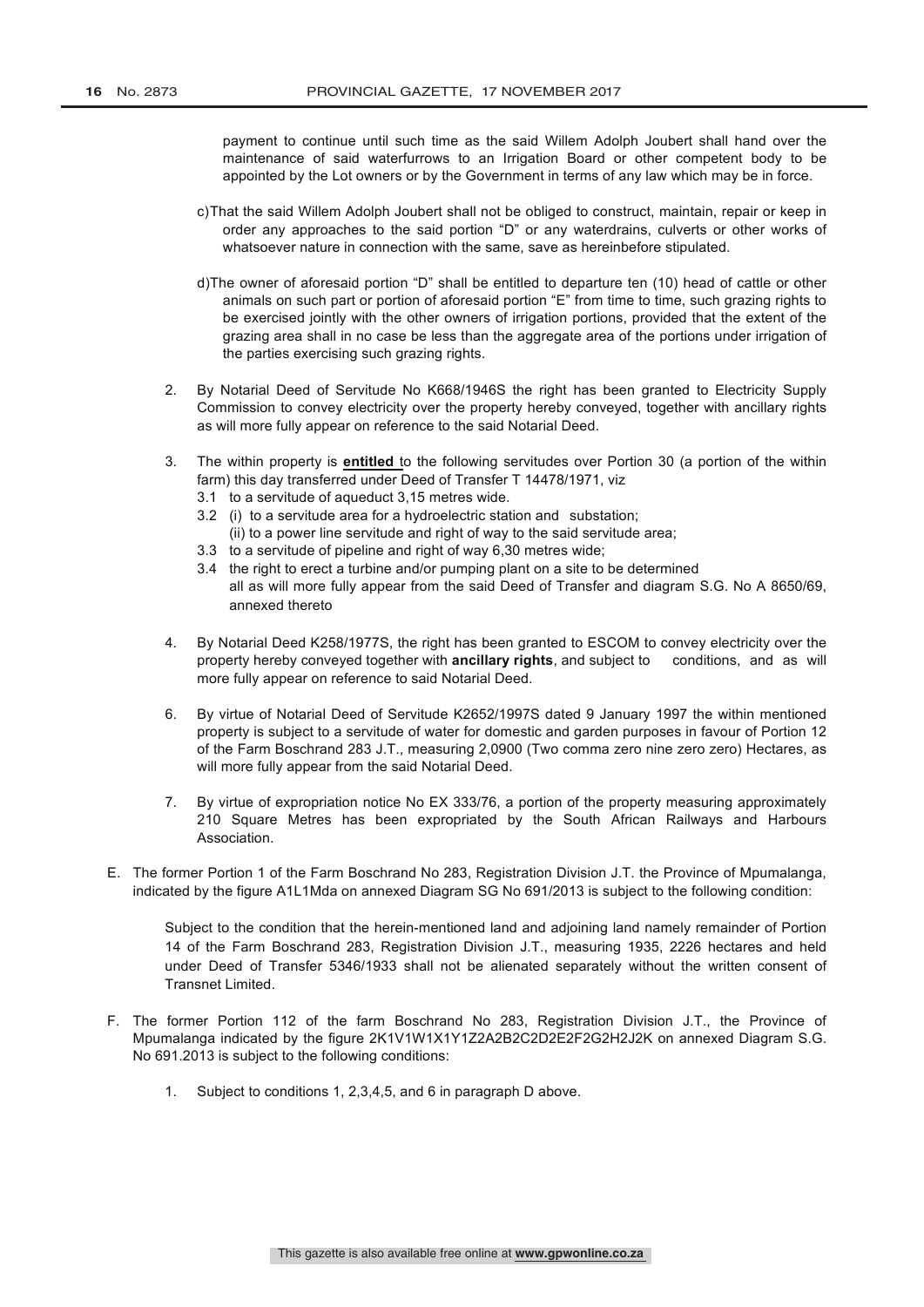#### **The following conditions and servitudes must be carried over to the following erven in the township:**

#### **Erf 25:**

- D) 8. By Notarial Deed of Servitude No K 169/2014S dated 18 February 2014 the within-mentioned property is subjectto a non-exclusive perpetual servitude of right of way and access purposes in favour of Portion 4 of the Farm Boschrand 283, Registration Division JT., the Province of Mpumalanga, 15 metres wide, the western boundary of which is indicated by the line 5K5L5P on Diagram S.G. No 691/2013 annexed here to and as will more fully appear from reference to the aforesaid servitude.
- D) 9. By Notarial Deed of Servitude No K 169/2014S dated 6 March 2014 the within-mentioned property is subject to the following servitudes in favour of HL Hall and Sons Proprietary Limited, Registration Number 1921/006878/07.
	- 9.3 A Servitude for dam purposes measuring 8523 square metres in extent indicated by the figure 6N3H3J6P6Q6R6N on diagram SG No 691/2013 annexed hereto;
	- 9.8 a servitude for canal purpose 3 metres wide the centre line of which is indicated by the irregular line 8B centre of canal 8C on diagram SG 691/2013 annexed to deed of transfer about to be registered.
	- 9.9 a servitude for right of way purposes 3 metres wide to the north of the canal servitude indicated by the irregular line 8B centre of canal 8C on diagram SG No 691/2013 annexed hereto.
	- 9.10 a servitude for pump house purposes measuring 335 square metres in extentindicated by the figure 8D8E8F8G8D on diagram SG No 691/2013 annexed hereto.
	- 9.11 a servitude for right of way and access purposes 15 metres wide, the western boundary of which is indicated by the figures 5K5L5P on diagram SG No 691/2013 annexed to deed of transfer about to be registered.
	- 9.12 A servitude for water canal purposes 5 metres wide to the eastern boundary of which indicated by the line 6PRK3L3M3N3P3Q3R3S3T3U3N3P3Q3R3S3T3U3B 3W and the southern boundary of which servitude indicated by the line 3W3X3Y 3Z4A4B4C4D4E4F on diagram SG No 691/2013 annexed to deed of transfer about to be registered.

#### **Erven 26 & 27:**

D) The former Portion 111 (a portion of portion 14) of the Farm Boschrand No 283, Registration Division JT., the Province of Mpumalanga indicated by the figure ABCDEFGHJKLMNAPQRSTUVWXYZ 1A1B1C1D1E1F1G1H1J1K1L1M1N1P1Q1R1S1T1U1V2K2L2M2N2P2Q2R2S2T2U2V2WP and 2X2Y2 Z3A3B3C3D3E3F3G3H3J3K3L3M3N3P3Q3R3S3T3U3V3W3X3Y3Z4A4B4CD4E4F4G4H4J4K4L4M4N4 P4Q4R4S4T4U4V4W4X4Y4Z5A5B5C5D2X excluding the figure 5E5F5G5H5J5K5L5M5N5E on annexed Diagram

S.G. No 691/2013 is subject to the following conditions –

- 1. Portion "E" aforesaid (the Remaining extent whereof is hereby transferred) is specially subject and entitled to the servitudes and conditions appearing in the Deeds of Transfer of the following Portions namely –
	- 1.1 Portions "B" and "C" as held under Deeds of Transfer Nos 962/1922 and 958/1922 dated  $3^{rd}$ February, 1922 respectively measuring 27,1492 hectares and 21,8273 hectares respectively :
		- c) The owners of said portions "B" and "C" shall jointly be entitled to a right of way over the said portion "E" along the existing road from portion "B" to Citrus Siding.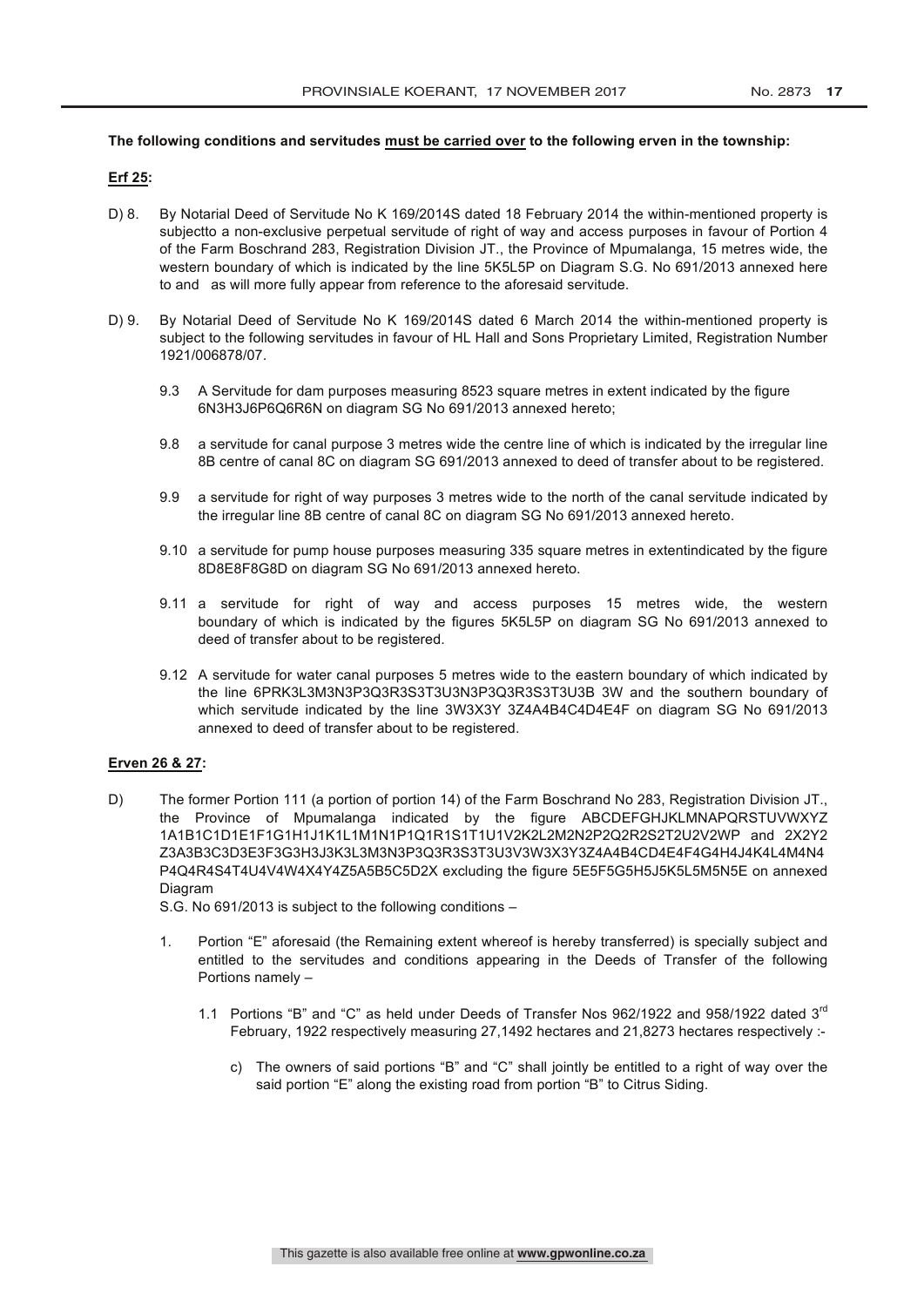## **Erven 1,7,10,11,14,15,25 & 28:**

- D. The former Portion 111 (a portion of portion 14) of the Farm Boschrand No 283, Registration Division JT., the Province of Mpumalanga indicated by the figure ABCDEFGHJKLMNAPQRSTUVWXYZ1A1B1C1D1 E1F1G1H1J1K1L1M1N1P1Q1R1S1T1U1V2K2L2M2N2P2Q2R2S2T2U2V2WP and 2X2Y2Z3A3B3C3D3E3 F3G3H3J3K3L3M3N3P3Q3R3S3T3U3V3W3X3Y3Z4A4B4CD4E4F4G4H4J4K4L4M4N4P4Q4R4S4T4U4V4 W4X4Y4Z5A5B5C5D2X excluding the figure 5E5F5G5H5J5K5L5M5N5E on annexed Diagram S.G. No 691/2013 is subject to the following conditions –
	- 1. Portion "E" aforesaid (the Remaining extent whereof is hereby transferred) is specially subject and entitled to the servitudes and conditions appearing in the Deeds of Transfer of the following Portions namely –
		- 1.2 Portion "D" in extent 10, 2784 hectares as held under Transfer No 5703/1922 dated 10<sup>th</sup> June 1922.
			- b) Said Portion "D" is subject to the right, in favour of the said portion "E" to construct waterfurrows and conduct water over the said Portion "D" should it be necessary or expedient for the irrigation of any land on the said farm.

#### **Erven 1,7,10,11,14,15,25 & 28:**

- D) 9. By Notarial Deed of Servitude No K 169/2014S dated 6 March 2014 the within-mentioned property is subject to the following servitudes in favour of HL Hall and Sons Proprietary Limited. Registration Number 1921/006878/07.
	- 9.1 a servitude for canal purposes 2 metres wide, the centre line of which is indicated by the line Q5R5S5T5U5V5W5X5Z6A6B6C6D6E6F6G6H6J6K6L6M on diagram SG No 691/2013 annexed hereto.
	- 9.2 A servitude for right of way purposes 3 metres wide situated to the north of a 2 metre wide canal servitude the centre line of which is indicated by the line 5Q5R5S5T5U5V5W5X5Y5Z6A6B6C6 D6E6F6G6H6J6K6L6M, as indicated by the line 5Q to 6A and west of the said canal servitude from 6A to 6M as indicated on SG No 691/2013 annexed hereto.

### **Erf 26:**

- D) 9. By Notarial Deed of Servitude No K 169/2014S dated 6 March 2014 the within-mentioned property is subject to the following servitudes in favour of HL Hall and Sons Proprietary Limited, Registration Number 1921/006878/07.
	- 9.4 A servitude for right of way purposes 1, 4405 hectares in extent indicated by the figure 6S6T6U6V6W6X6Y6Z7A7B6S, on diagram SG No 691/203 annexed hereto.
	- 9.5 A servitude for right of way purposes 2264 square metres in extent indicated by the figure 7C7DZ7E7F7G7C, on diagram SG No 691/2013 annexed hereto.
	- 9.6 a servitude for canal purposes 3 metres wide, the centre line of which is indicated by the irregular line 7 H centre of canal 7Y on diagram SG No 691/2013 annexed to deed of transfer about to be registered.
	- 9.7 a servitude for right of way purposes 3 metres wide to the west of a canal servitude indicated by the irregular line 7H centre of canal 7Y on diagram SG No 691/2013 annexed hereto
- F) 2. By Notarial Deed of Servitude No K 169/2014S dated 6 March 2014 the within-mentioned property is subject to the following servitudes in favour of HL Hall and Sons Proprietary Limited Registration Number 1921/006878/07.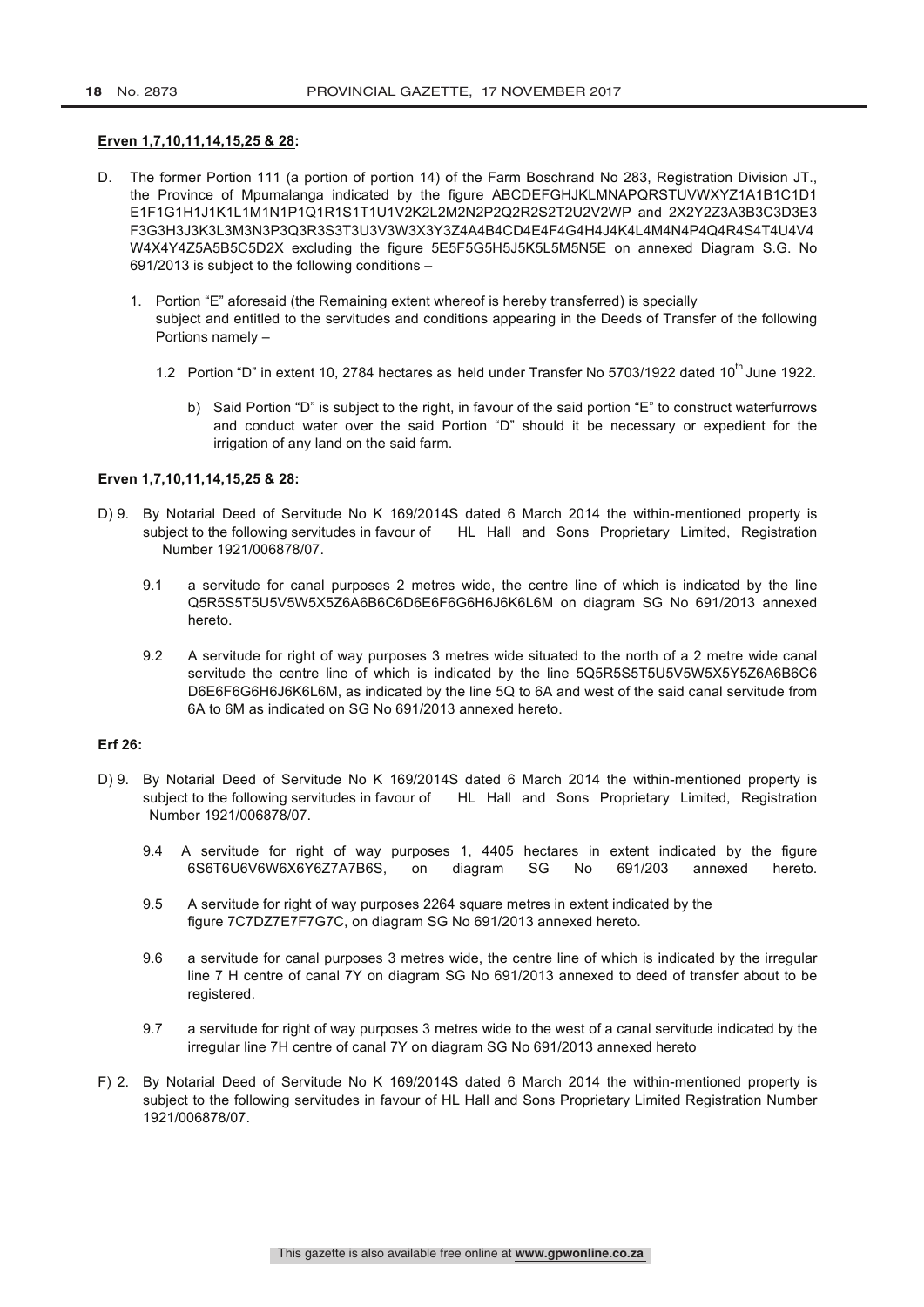- 2.1 A servitude for water canal purposes 3 metres wide the centreline of which is indicated by the irregular line 7Y centre of canal 7J on diagram SG No 691/2013 annexed hereto.
- 2.2 A servitude for right of way purposes 3 metres wide to the west of the canal servitude indicated by the irregular line 7Y centre of canal 7J on diagram SG No 691/2013 annexed hereto.
- 2.3 A servitude for dam purposes 8073 square metres in extent indicated by the figure 7K7L7M7N7P7Q7R7K on diagram SG No 691/2013 annexed hereto.
- 2.4 A servitude for right of way purposes 1550 square metres in extent indicated by the figure 7S7T7U7V7W7X7S on diagram SG No 691/2013 annexed hereto.

#### **2. CONDITIONS OF TITLE**

**THE ERVEN MENTIONED BELOW SHALL BE SUBJECT TO THE FOLLOWING CONDITIONS AS LAID DOWN BY THE MBOMBELA LOCAL MUNICIPALITY IN TERMS OF THE PROVISIONS OF THE TOWN PLANNING AND TOWNSHIPS ORDINANCE, 1986 (ORDINANCE 15 OF 1986)**

#### **2.1 CONDITIONS APPLICABLE TO ALL ERVEN**

- 2.1.1 The erven are subject to a servitude 2m wide in favour of the City of Mbombela, for sewerage and other municipal purposes along any two boundaries other than a street boundary and in the case of a panhandle erf, an additional servitude for municipal purposes 2m wide across the access portion of the erf, if and when required by the City of Mbombela provided that the City of Mbombela may dispense with any such servitude.
- 2.1.2 No building or other structure shall be erected within the aforesaid servitude area and no large rooted trees shall be planted within the area of such servitude or within 2m thereof.
- 2.1.3 The City of Mbombela shall be entitled to deposit temporarily on the land adjoining the aforesaid servitude area such material as may be excavated by it during the course of construction, maintenance or removal of such sewerage mains and other works as it, at its discretion may deem necessary and shall further be entitled to reasonable access to the said land for the aforesaid purpose subject to any damage done during the process of the construction, maintenance or removal of such sewerage mains and other works being made by the City of Mbombela.
- 2.1.4 The erven are situated in an area that has soil conditions that could detrimentally effect buildings and structures and be the cause of damage. Building plans which are submitted to the City of Mbombela for approval must contain remedial actions which are in accordance with the recommendations contained in the geo-technical report that was compiled for the township so as to eliminate possible damage to buildings and structures as a result of the unfavourable soil conditions, unless proof can be submitted to the City of Mbombela that such remedial actions are unnecessary or the same result could be achieved in a more effective manner.

### **3.** ALL ERVEN

The erf is situated in an area that has soil conditions that could detrimentally effect buildings and structures and be the cause of damage. Building plans which are submitted to the City of Mbombela for approval must contain remedial actions which are in accordance with the recommendations contained in the geo-technical report that was compiled for the township so as to eliminate possible damage to buildings and structures as a result of the unfavourable soil conditions, unless proof can be submitted to the City of Mbombela that such remedial actions are unnecessary or the same result could be achieved in a more effective manner.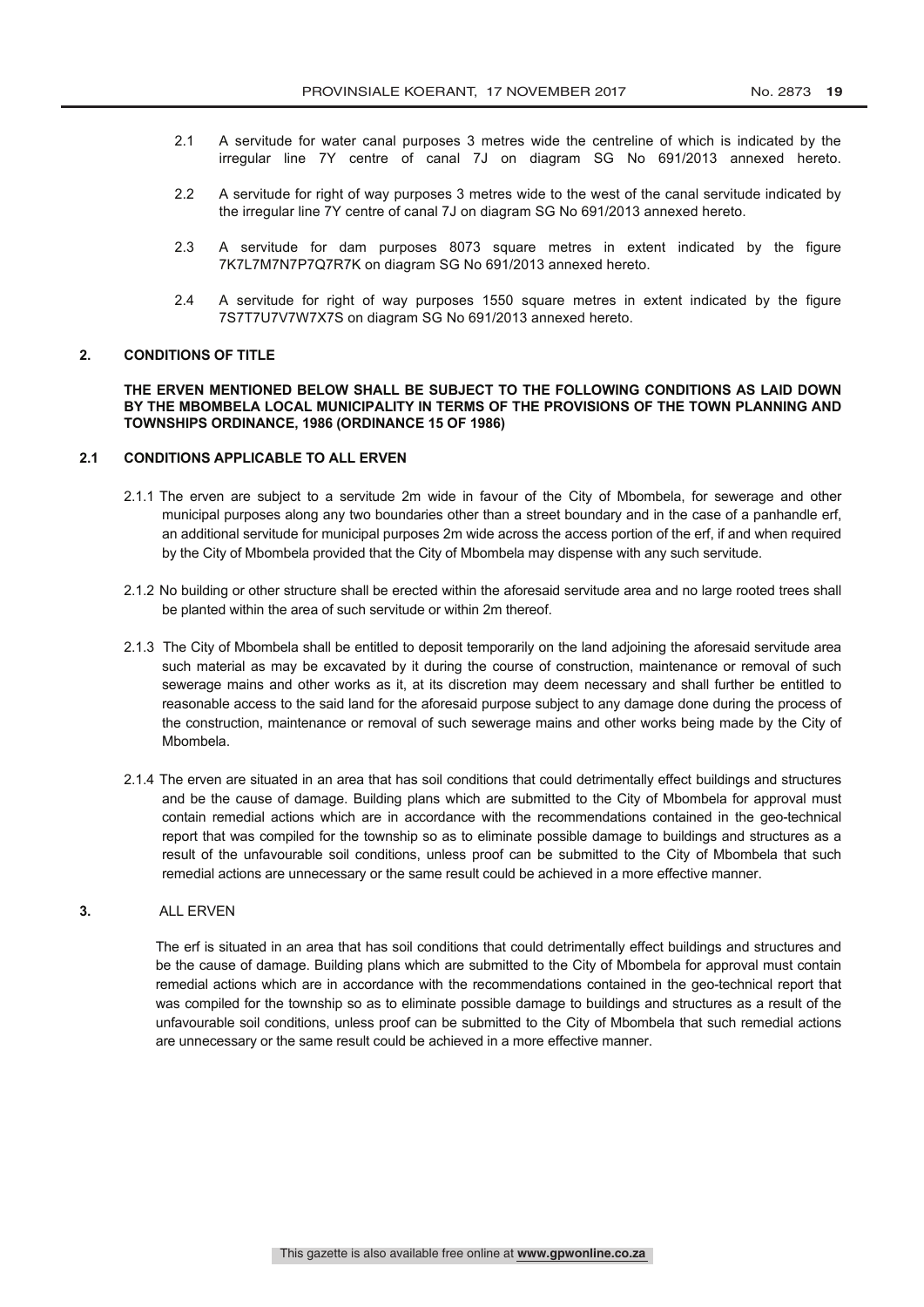Provincial Notices • Provinsiale Kennisgewings

**PROVINCIAL NOTICE 147 OF 2017** 

## NOTICE IN TERMS OF SECTION 41 (1) (C) OF THE NATIONAL HEALTH ACT, 2003 (ACT 61 OF 2003)

THE MPUMALANGA PROVINCE'S AMENDED **HOSPITAL FEES MANUAL IN SCHEDULE HERETO. IS PUBLISHED FOR GENERAL INFORMATION IN RESPECT OF PUBLIC HEALTH FACILITIES IN THE PROVINCE.** 

THE AMENDMENT IS IN RESPECT OF THE HOSPITAL **FEES MANUAL PUBLISHED IN PROVINCIAL GAZETTE** EXTRAORDINARY NO. 2672 DATED 25 MARCH 2016.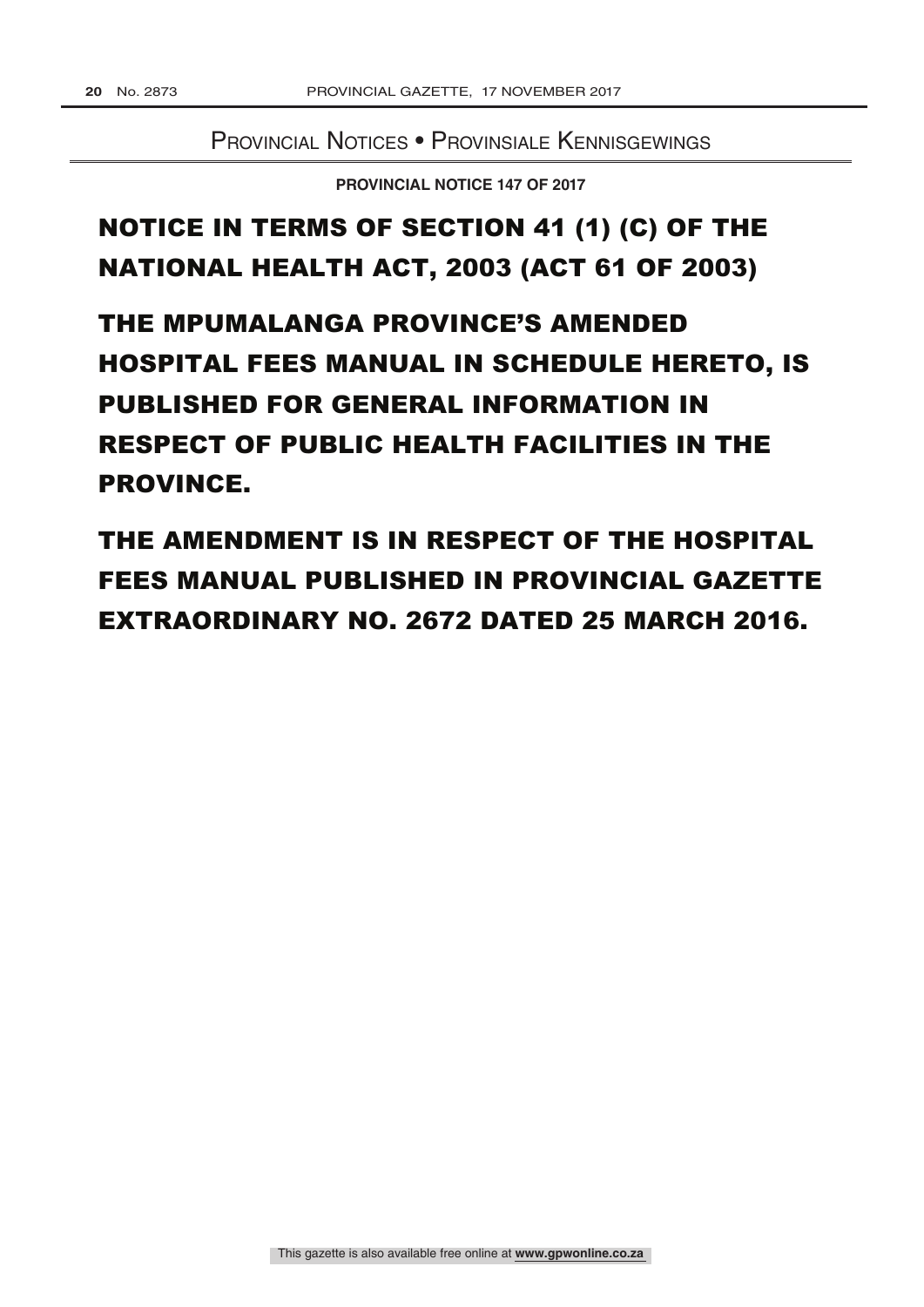## APPROVED UPFS 2017 FEE SCHEDULE FOR FULL PAYING PATIENTS

## EFFECTIVE 01<sup>ST</sup> APRIL 2017

|      |                                                          |              |                      | <b>FACILITY FEE</b> |                    |                    |
|------|----------------------------------------------------------|--------------|----------------------|---------------------|--------------------|--------------------|
|      | <b>DESCRIPTION</b>                                       | <b>BASIS</b> | Professio<br>nal Fee | LEVEL 1             | LEVEL <sub>2</sub> | LEVEL <sub>3</sub> |
| CODE |                                                          |              | R                    | R                   | R                  | R                  |
|      |                                                          |              |                      | с                   | с                  | с                  |
| 01   | <b>Anaesthetics</b>                                      |              |                      |                     |                    |                    |
| 0111 | Anaesthetics Cat A - General medical<br>practitioner     | Procedure    | 212                  |                     |                    |                    |
| 0112 | Anaesthetics Cat A - Specialist medical<br>practitioner  | Procedure    | 319                  |                     |                    |                    |
| 0121 | Anaesthetics Cat B - General medical<br>practitioner     | Procedure    | 362                  |                     |                    |                    |
| 0122 | Anaesthetics Cat B - Specialist medical<br>practitioner  | Procedure    | 545                  |                     |                    |                    |
| 0131 | Anaesthetics Cat C - General medical<br>practitioner     | Procedure    | 1,274                |                     |                    |                    |
| 0132 | Anaesthetics Cat C - Specialist medical<br>practitioner  | Procedure    | 1,912                |                     |                    |                    |
| 02   | <b>Confinement</b>                                       |              |                      |                     |                    |                    |
| 0210 | <b>Natural Birth - Facility Fee</b>                      | Incident     |                      | 3,932               | 3,932              | 4,577              |
| 0211 | Natural Birth - General medical practitioner             | Incident     | 2,133                | 6,065               | 6,065              | 6,710              |
| 0212 | Natural Birth - Specialist medical practitioner          | Incident     | 2,753                | 6.685               | 6,685              | 7,330              |
| 0213 | Natural Birth - Nursing practitioner                     | Incident     | 2,580                | 6,512               | 6,512              | 7,157              |
| 0220 | <b>Caesarean Section - Facility Fee</b>                  | Incident     |                      | 6,190               | 6,190              | 7,204              |
| 0221 | Caesarean Section - General medical<br>practitioner      | Incident     | 2,133                | 8,323               | 8,323              | 9,337              |
| 0222 | Caesarean Section - Specialist medical<br>practitioner   | Incident     | 2,753                | 8,943               | 8,943              | 9,957              |
| 03   | <b>Dialysis</b>                                          |              |                      |                     |                    |                    |
| 0310 | <b>Haemo - Facility Fee</b>                              | Day          |                      | 1,410               | 1,410              | 1,615              |
| 0311 | Haemo-dialysis - General medical practitioner            | Day          | 267                  | 1,677               | 1,677              | 1,882              |
| 0312 | Haemo-dialysis - Specialist medical practitioner         | Day          | 336                  | 1,746               | 1,746              | 1,951              |
| 0313 | Haemo-dialysis- Nursing Practitioner                     | Day          | 216                  | 1,626               | 1,626              | 1,831              |
| 0320 | <b>Peritoneal Dialysis - Facility Fee</b>                | Session      |                      | 218                 | 218                | 247                |
| 0321 | Peritoneal Dialysis - General medical practitioner       | Session      | 44                   | 262                 | 262                | 291                |
| 0322 | Peritoneal Dialysis - Specialist medical<br>practitioner | Session      | 52                   | 270                 | 270                | 299                |
| 0323 | Peritoneal Dialysis - Nursing practitioner               | Session      | 29                   | 247                 | 247                | 276                |
| 0330 | <b>Plasmapheresis - Facility Fee</b>                     | Session      |                      | 1,410               | 1,410              | 1,615              |
| 0331 | Plasmapheresis - General medical practitioner            | Session      | 267                  | 1,677               | 1,677              | 1,882              |
| 0332 | Plasmapheresis - Specialist medical practitioner         | Session      | 336                  | 1,746               | 1,746              | 1,951              |
| 04   | <b>Medical Reports</b>                                   |              |                      |                     |                    |                    |
| 0410 | <b>Medical Report - Facility Fee</b>                     | Report       |                      | 136                 | 136                | 166                |
| 0411 | Medical Report - General medical practitioner            | Report       | 256                  | 392                 | 392                | 422                |
| 0412 | Medical Report - Specialist medical practitioner         | Report       | 392                  | 528                 | 528                | 558                |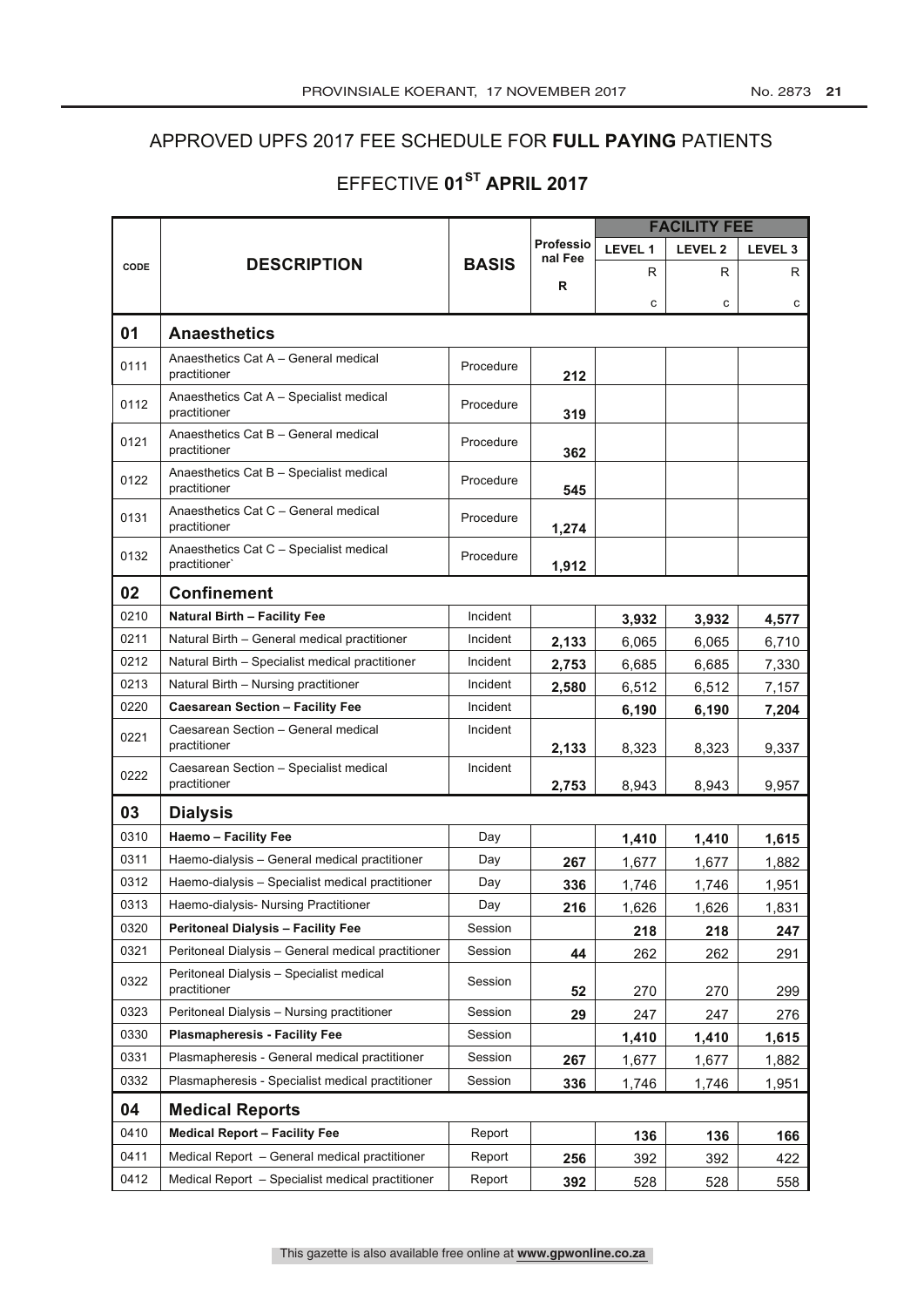| 0420 | <b>Copies of Medical Report - Facility Fee</b>                                                                        | Copy      |       | 136   | 136   | 166   |
|------|-----------------------------------------------------------------------------------------------------------------------|-----------|-------|-------|-------|-------|
| 0421 | Copies of Medical Report, records, X-Rays,<br>completion of certificates / Forms - General<br>medical practitioner    | Copy      | 127   | 263   | 263   | 293   |
| 0422 | Copies of Medical Report, records, X-Rays,<br>completion of certificates / Forms - Specialist<br>medical practitioner | Copy      | 197   | 333   | 333   | 363   |
| 0425 | Copies of X-rays films, ultrasounds etc.                                                                              | Copy      | 127   | 263   | 263   | 293   |
| 0430 | <b>Functional Assessment Report - Facility Fee</b>                                                                    | Report    |       | 272   | 272   | 332   |
| 0431 | Functional Assessment Report - General<br>medical practitioner                                                        | Report    | 768   | 1,040 | 1,040 | 1,100 |
| 0432 | Functional Assessment Report - Specialist<br>medical practitioner                                                     | Report    | 1,568 | 1,840 | 1,840 | 1,900 |
| 0434 | Functional Assessment Report - Allied health<br>practitioner                                                          | Report    | 768   | 1,040 | 1,040 | 1,100 |
| 0440 | Copies of Specialized Radiology (MRI, CT &<br>Nuclear)                                                                | Copy      |       | 1,000 | 1,000 | 1,000 |
| 05   | Imaging                                                                                                               |           |       |       |       |       |
| 0510 | Radiology, Cat A - Facility Fee                                                                                       | Procedure |       | 72    | 72    | 80    |
| 0511 | Radiology, Cat A – General medical practitioner                                                                       | Procedure | 70    | 142   | 142   | 150   |
| 0512 | Radiology, Cat A – Specialist medical practitioner                                                                    | Procedure | 131   | 203   | 203   | 211   |
| 0514 | Radiology, Cat $A -$ Allied health practitioner                                                                       | Procedure | 69    | 141   | 141   | 149   |
| 0520 | Radiology, Cat B - Facility Fee                                                                                       | Procedure |       | 197   | 197   | 225   |
| 0521 | Radiology, Cat B - General medical practitioner                                                                       | Procedure | 189   | 386   | 386   | 414   |
| 0522 | Radiology, Cat B - Specialist medical practitioner                                                                    | Procedure | 368   | 565   | 565   | 593   |
| 0524 | Radiology, Cat $B -$ Allied health practitioner                                                                       | Procedure | 184   | 381   | 381   | 409   |
| 0530 | Radiology, Cat C - Facility Fee                                                                                       | Procedure |       | 456   | 456   | 521   |
| 0531 | Radiology, Cat C - General medical practitioner                                                                       | Procedure | 294   | 750   | 750   | 815   |
| 0532 | Radiology, Cat C - Specialist medical<br>practitioner                                                                 | Procedure | 900   | 1,356 | 1,356 | 1,421 |
| 0540 | Radiology, Cat D - Facility Fee                                                                                       | Procedure |       | 912   | 912   | 1,041 |
| 0541 | Radiology, Cat D - General medical practitioner                                                                       | Procedure | 585   | 1,497 | 1,497 | 1,626 |
| 0542 | Radiology, Cat D - Specialist medical<br>practitioner                                                                 | Procedure | 1,798 | 2,710 | 2,710 | 2,839 |
| 0550 | Radiology, Cat E - Facility Fee                                                                                       | Procedure |       | 2,324 | 2,324 | 2,657 |
| 0551 | Radiology, Cat E - General medical practitioner                                                                       | Procedure | 2,152 | 4,476 | 4,476 | 4,809 |
| 0552 | Radiology, Cat E - Specialist medical practitioner                                                                    | Procedure | 4,488 | 6,812 | 6,812 | 7,145 |
| 06   | <b>Inpatients</b>                                                                                                     |           |       |       |       |       |
| 0610 | <b>Inpatient General ward - Facility Fee</b>                                                                          | Day       |       | 723   | 921   | 1,741 |
| 0611 | Inpatient General Ward - General medical<br>practitioner                                                              | Day       | 150   | 873   | 1,071 | 1,891 |
| 0612 | Inpatient General Ward - Specialist medical<br>practitioner                                                           | Day       | 262   | 985   | 1,183 | 2,003 |
| 0620 | Inpatient High care - Facility Fee                                                                                    | 12 hours  |       | 1,121 | 1,401 | 2,007 |
| 0621 | Inpatient High Care - General medical<br>practitioner                                                                 | 12 hours  | 77    | 1,198 | 1,478 | 2,084 |
| 0622 | Inpatient High Care - Specialist medical<br>practitioner                                                              | 12 hours  | 149   | 1,270 | 1,550 | 2,156 |
| 0630 | Inpatient Intensive care - Facility Fee                                                                               | 12 hours  |       | 3,682 | 3,682 | 4,401 |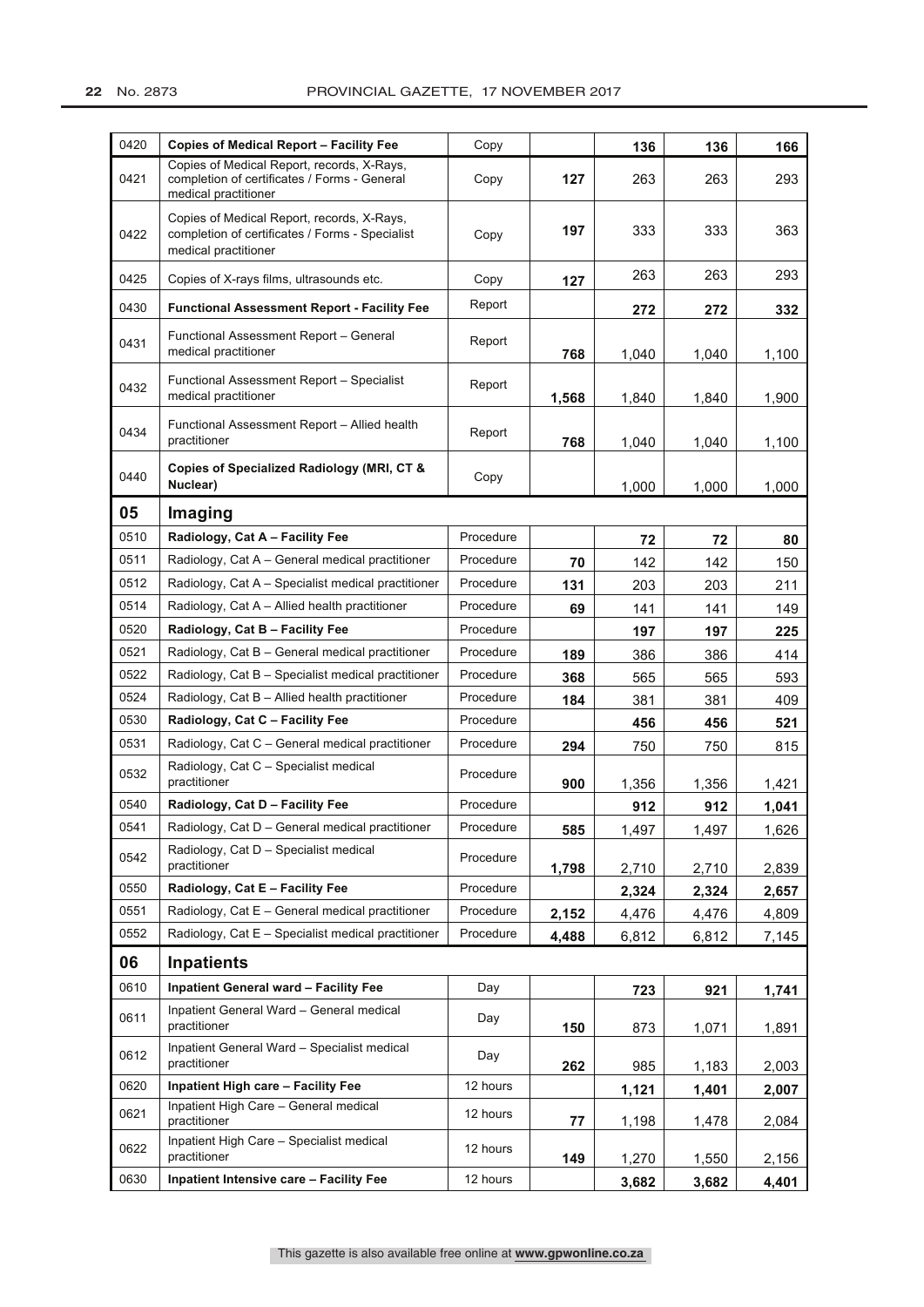| 0631 | Inpatient Intensive Care - General medical<br>practitioner    | 12 hours    | 87  | 3,769 | 3,769 | 4,488 |
|------|---------------------------------------------------------------|-------------|-----|-------|-------|-------|
| 0632 | Inpatient Intensive Care-Specialist medical<br>practitioner   | 12 hours    | 166 | 3,848 | 3,848 | 4,567 |
| 0640 | <b>Inpatient Chronic care - Facility Fee</b>                  | Day         |     | 424   | 424   | 424   |
| 0641 | Inpatient Chronic care - General medical<br>practitioner      | Day         | 49  | 473   | 473   | 473   |
| 0642 | Inpatient Chronic care - Specialist medical<br>practitioner   | Day         | 115 | 539   | 539   | 539   |
| 0643 | Inpatient Chronic care – Nursing practitioner                 | Day         | 29  | 453   | 453   | 453   |
| 0650 | Day patient - Facility Fee                                    | Day         |     | 602   | 760   | 1,112 |
| 0651 | Day patient - General medical practitioner                    | Day         | 150 | 752   | 910   | 1,262 |
| 0652 | Day patient - Specialist medical practitioner                 | Day         | 262 | 864   | 1,022 | 1,374 |
| 0653 | Day patient – Nursing practitioner                            | Day         | 87  | 689   | 847   | 1,199 |
| 0660 | Inpatient Boarder/Patient companion -<br><b>Facility Fee</b>  | Day         |     | 345   | 345   | 345   |
| 0663 | Inpatient Boarder/Patient Companion - Nursing<br>practitioner | Day         | 29  | 374   | 374   | 374   |
| 0670 | <b>Inpatient General ward - Facility Fee</b>                  | 12 hours    |     | 362   | 463   | 870   |
| 0671 | Inpatient General Ward - General medical<br>practitioner      | 12 hours    | 75  | 437   | 538   | 945   |
| 0672 | Inpatient General Ward - Specialist medical<br>practitioner   | 12 hours    | 129 | 491   | 592   | 999   |
| 0673 | Inpatient General Ward - Nursing practitioner<br>(MOU)        | 12 hours    | 49  | 411   | 512   | 919   |
| 0680 | <b>Inpatient Chronic care - Facility Fee</b>                  | 12 hours    |     | 212   | 212   | 212   |
| 0681 | Inpatient Chronic care - General medical<br>practitioner      | 12 hours    | 23  | 235   | 235   | 235   |
| 0682 | Inpatient Chronic care - Specialist medical<br>practitioner   | 12 hours    | 54  | 266   | 266   | 266   |
| 0683 | Inpatient Chronic care - Nursing practitioner                 | 12 hours    | 18  | 230   | 230   | 230   |
| 07   | <b>Mortuary</b>                                               |             |     |       |       |       |
| 0710 | Mortuary - Facility Fee                                       | Day         |     | 184   | 184   | 209   |
| 0720 | Cremation Certificate - Facility Fee                          | Certificate |     | 184   | 184   | 209   |
| 08   | <b>Pharmaceutical</b>                                         |             |     |       |       |       |
|      |                                                               | Prescriptio |     |       |       |       |
| 0810 | Medication Fee - Facility Fee                                 | n           |     | 32    | 32    | 40    |
| 0815 | Pharmaceutical - IP                                           | Item        |     |       |       |       |
| 0816 | Pharmaceutical -TTO                                           | Item        |     |       |       |       |
| 0817 | Pharmaceutical - Chronic OPD                                  | Item        |     |       |       |       |
| 0818 | Pharmaceutical - Oncology IP                                  | Item        |     |       |       |       |
| 0819 | Pharmaceutical - Immune Suppressant Drugs IP                  | Item        |     |       |       |       |
| 0820 | Pharmaceutical Flat Fee - Chronic OPD                         | Item        |     |       |       |       |
| 0825 | Pharmaceutical Flat Fee - IP                                  | Item        |     |       |       |       |
| 0827 | Pharmaceutical - Acute OPD                                    | Item        |     |       |       |       |
| 0828 | Pharmaceutical - Oncology OPD                                 | Item        |     |       |       |       |
| 0829 | Pharmaceutical - Immune Suppressant Drugs<br>OPD              | Item        |     |       |       |       |
| 0830 | Pharmaceutical Flat Fee Acute OPD                             | Item        |     |       |       |       |
| 0835 | Pharmaceutical - Chronic IP                                   | Item        |     |       |       |       |
| 0836 | Pharmaceutical - Repeat scripts                               | Item        |     |       |       |       |
|      |                                                               |             |     |       |       |       |
| 0837 | Pharmaceutical - Travel Medicines                             | Item        |     |       |       |       |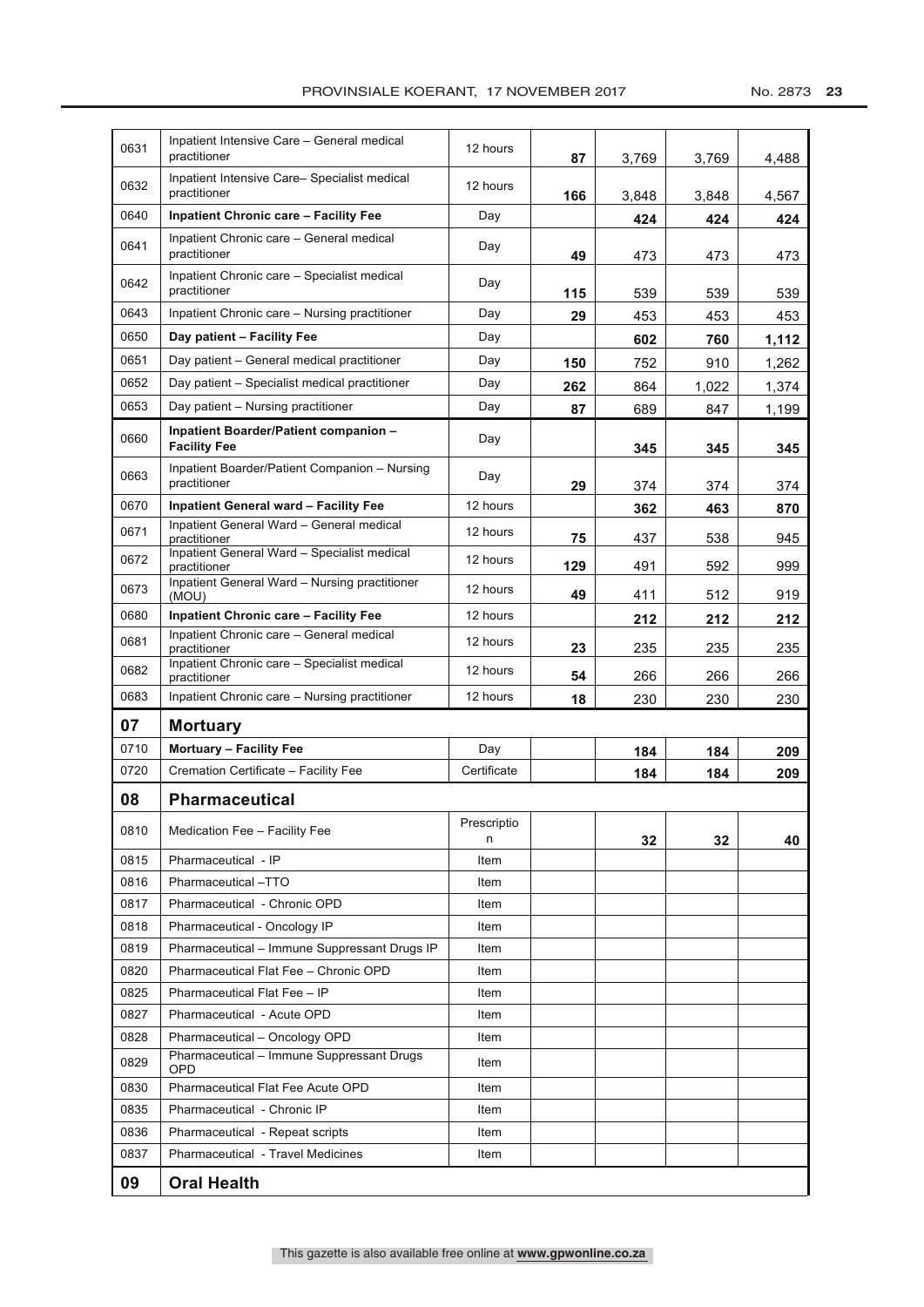| 0910 | Oral Care Cat A - Facility Fee                                         | Procedure |        | 27     | 27     | 30     |
|------|------------------------------------------------------------------------|-----------|--------|--------|--------|--------|
| 0911 | Oral Care Cat A - General medical practitioner                         | Procedure | 40     | 67     | 67     | 70     |
| 0912 | Oral Care Cat A - Specialist medical practitioner                      | Procedure | 48     | 75     | 75     | 78     |
| 0914 | Oral Care Cat A - Allied health practitioner                           | Procedure | 35     | 62     | 62     | 65     |
| 0920 | Oral Care Cat B - Facility Fee                                         | Procedure |        | 82     | 82     | 97     |
| 0921 | Oral Care Cat B - General medical practitioner                         | Procedure | 93     | 175    | 175    | 190    |
| 0922 | Oral Health Cat B - Specialist medical<br>practitioner                 | Procedure | 147    | 229    | 229    | 244    |
| 0924 | Oral Care Cat B - Allied health practitioner                           | Procedure | 75     | 157    | 157    | 172    |
| 0930 | Oral Care Cat C - Facility Fee                                         | Procedure |        | 509    | 509    | 584    |
| 0931 | Oral Care Cat C - General medical practitioner                         | Procedure | 563    | 1,072  | 1,072  | 1,147  |
| 0932 | Oral Care Cat C - Specialist medical practitioner                      | Procedure | 968    | 1,477  | 1,477  | 1,552  |
| 0940 | Oral Care Cat D - Facility Fee                                         | Procedure |        | 2,003  | 2,003  | 2,293  |
| 0941 | Oral Care Cat D - General medical practitioner                         | Procedure | 1,729  | 3,732  | 3,732  | 4,022  |
| 0942 | Oral Care Cat D - Specialist medical practitioner                      | Procedure | 3,548  | 5,551  | 5,551  | 5,841  |
| 0950 | Oral Care Cat E - Facility Fee                                         | Procedure |        | 6,748  | 6,748  | 7,711  |
| 0951 | Oral Care Cat E - General medical practitioner                         | Procedure | 5,815  | 12,563 | 12,563 | 13,526 |
| 0952 | Oral Care Cat E - Specialist medical practitioner                      | Procedure | 11,933 | 18,681 | 18,681 | 19,644 |
| 10   | <b>Consultations</b>                                                   |           |        |        |        |        |
| 1010 | <b>Outpatient Consultation - Facility Fee</b>                          | Visit     |        | 89     | 89     | 107    |
| 1011 | Outpatient Consultation - General medical<br>practitioner              | Visit     | 99     | 188    | 188    | 206    |
| 1012 | Outpatient Consultation - Specialist medical<br>practitioner           | Visit     | 229    | 318    | 318    | 336    |
| 1013 | Outpatient Consultation - Nursing practitioner                         | Visit     | 57     | 146    | 146    | 164    |
| 1014 | Outpatient Consultation - Allied health<br>practitioner                | Visit     | 59     | 148    | 148    | 166    |
| 1020 | <b>Emergency Consultation - Facility Fee</b>                           | Visit     |        | 180    | 180    | 216    |
| 1021 | Emergency Consultation - General medical<br>practitioner               | Visit     | 150    | 330    | 330    | 366    |
| 1022 | Emergency Consultation - Specialist medical<br>practitioner            | Visit     | 343    | 523    | 523    | 559    |
| 1023 | Emergency Consultation - Nursing practitioner                          | Visit     | 87     | 267    | 267    | 303    |
| 1024 | Emergency Consultation - Allied health<br>practitioner                 | Visit     | 89     | 269    | 269    | 305    |
| 1030 | Follow-Up Outpatient Consultation - Facility<br>Fee                    | Visit     |        | 89     | 89     | 107    |
| 1031 | Follow-Up Outpatient Consultation - General<br>medical practitioner    | Visit     | 99     | 188    | 188    | 206    |
| 1032 | Follow-Up Outpatient Consultation - Specialist<br>medical practitioner | Visit     | 229    | 318    | 318    | 336    |
| 1033 | Follow-Up Outpatient Consultation - Nursing<br>practitioner            | Visit     | 57     | 146    | 146    | 164    |
| 1034 | Follow-Up Outpatient Consultation - Allied<br>health practitioner      | Visit     | 59     | 148    | 148    | 166    |
| 11   | <b>Minor Theatre Procedures</b>                                        |           |        |        |        |        |
| 1110 | Minor Procedure Cat A - Facility Fee                                   | Procedure |        | 424    | 424    | 508    |
| 1111 | Minor Procedure Cat A - General medical<br>practitioner                | Procedure | 147    | 571    | 571    | 655    |
| 1112 | Minor Procedure Cat A - Specialist medical<br>practitioner             | Procedure | 282    | 706    | 706    | 790    |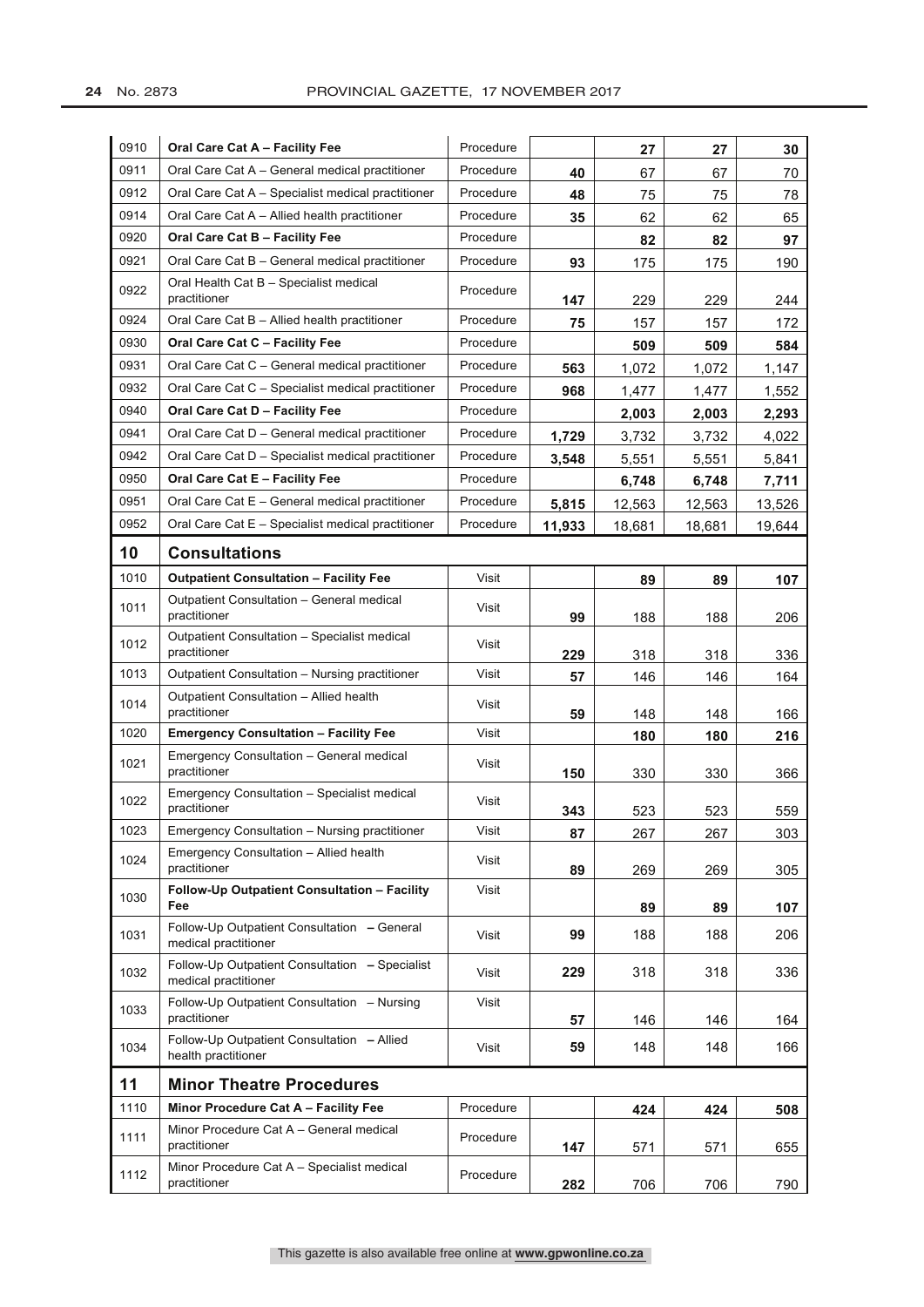| 1120 | Minor Procedure Cat B - Facility Fee                                 | Procedure |       | 424    | 424    | 508    |
|------|----------------------------------------------------------------------|-----------|-------|--------|--------|--------|
| 1121 | Minor Procedure Cat B - General medical<br>practitioner              | Procedure | 218   | 642    | 642    | 726    |
| 1122 | Minor Procedure Cat B - Specialist medical<br>practitioner           | Procedure | 491   | 915    | 915    | 999    |
| 1130 | Minor Procedure Cat C - Facility Fee                                 | Procedure |       | 424    | 424    | 508    |
| 1131 | Minor Procedure Cat C - General medical<br>practitioner              | Procedure | 342   | 766    | 766    | 850    |
| 1132 | Minor Procedure Cat C - Specialist medical<br>practitioner           | Procedure | 768   | 1,192  | 1,192  | 1,276  |
| 1140 | Minor Procedure Cat D - Facility Fee                                 | Procedure |       | 424    | 424    | 508    |
| 1141 | Minor Procedure Cat D - General medical<br>practitioner              | Procedure | 903   | 1,327  | 1,327  | 1,411  |
| 1142 | Minor Procedure Cat D - Specialist medical<br>practitioner           | Procedure | 2,036 | 2,460  | 2,460  | 2,544  |
| 12   | <b>Major Theatre Procedures</b>                                      |           |       |        |        |        |
| 1210 | Theatre Procedure Cat A - Facility Fee                               | Procedure |       | 1,371  | 2,007  | 2,316  |
| 1211 | Theatre Procedure Cat A - General medical<br>practitioner            | Procedure | 147   | 1,518  | 2,154  | 2,463  |
| 1212 | Theatre Procedure Cat A - Specialist medical<br>practitioner         | Procedure | 282   | 1,653  | 2,289  | 2,598  |
| 1220 | Theatre Procedure Cat B - Facility Fee                               | Procedure |       | 2,074  | 3,044  | 3,504  |
| 1221 | Theatre Procedure Cat B - General medical<br>practitioner            | Procedure | 218   | 2,292  | 3,262  | 3,722  |
| 1222 | Theatre Procedure Cat B - Specialist medical<br>practitioner         | Procedure | 491   | 2,565  | 3,535  | 3,995  |
| 1230 | Theatre Procedure Cat C - Facility Fee                               | Procedure |       | 3,564  | 5,229  | 6,034  |
| 1231 | Theatre Procedure Cat C - General medical<br>practitioner            | Procedure | 342   | 3,906  | 5,571  | 6,376  |
| 1232 | Theatre Procedure Cat C - Specialist medical<br>practitioner         | Procedure | 768   | 4,332  | 5,997  | 6,802  |
| 1240 | Theatre Procedure Cat D - Facility Fee                               | Procedure |       | 9,138  | 13,403 | 15,445 |
| 1241 | Theatre Procedure Cat D - General medical<br>practitioner            | Procedure | 903   | 10,041 | 14,306 | 16,348 |
| 1242 | Theatre Procedure Cat D - Specialist medical<br>practitioner         | Procedure | 2,036 | 11,174 | 15,439 | 17,481 |
| 13   | <b>Treatments</b>                                                    |           |       |        |        |        |
| 1310 | Supplementary Health Treatment - Facility<br>Fee                     | Contact   |       | 57     | 57     | 69     |
| 1313 | Supplementary Health Treatment- Nurse<br>practitioner                | Contact   | 50    | 107    | 107    | 119    |
| 1314 | Supplementary Health Treatment - Allied health<br>practitioner       | Contact   | 50    | 107    | 107    | 119    |
| 1320 | <b>Supplementary Health Group Treatment -</b><br><b>Facility Fee</b> | Contact   |       | 45     | 45     | 49     |
| 1324 | Supplementary Health Group Treatment - Allied<br>health practitioner | Contact   | 35    | 80     | 80     | 84     |
| 14   | <b>Emergency Medical Services</b>                                    |           |       |        |        |        |
| 1410 | Patient transport service - Facility Fee                             | 100km     |       | 380    | 380    | 380    |
| 1420 | Basic life support - Facility Fee                                    | 50km      |       | 1,037  | 1,037  | 1,037  |
| 1430 | Intermediate life support - Facility Fee                             | 50km      |       | 1,402  | 1,402  | 1,402  |
| 1440 | Advanced life support- Facility Fee                                  | 50km      |       | 2,332  | 2,332  | 2,332  |
| 1450 | <b>Emergency service standby - Facility Fee</b>                      | Once-Off  |       | 503    | 503    | 503    |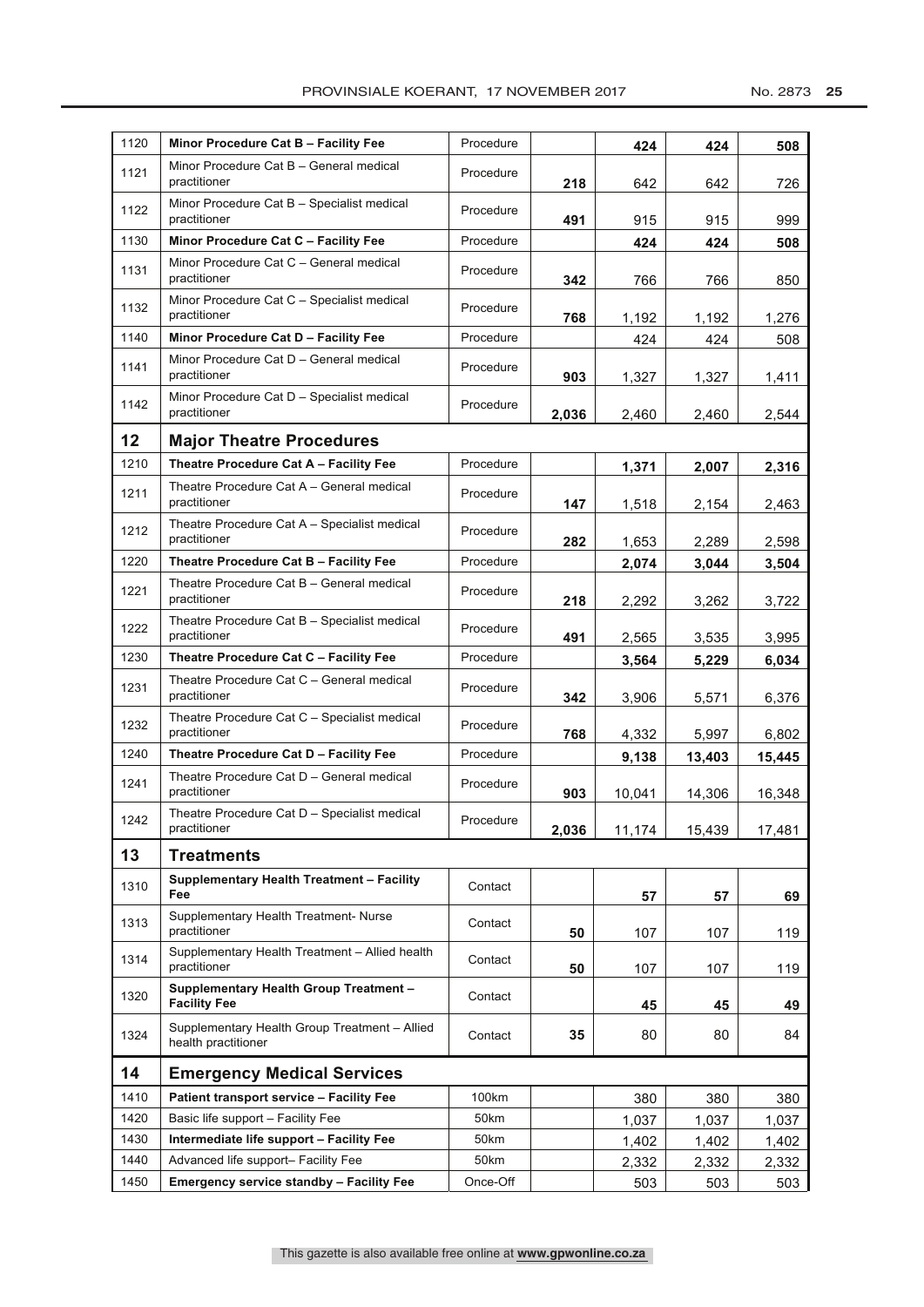| 1451 | Emergency service standby - General medical<br>practitioner           | Hour               | 675    | 1,178  | 1,178  | 1,178  |
|------|-----------------------------------------------------------------------|--------------------|--------|--------|--------|--------|
| 1452 | Emergency service standby - Specialist medical<br>practitioner        | Hour               | 908    | 1,411  | 1,411  | 1,411  |
| 1453 | Emergency service standby - Nursing<br>practitioner                   | Hour               | 383    | 886    | 886    | 886    |
| 1454 | Emergency service standby – Emergency care<br>practitioner            | Hour               | N/A    |        |        |        |
| 1455 | Emergency service standby – Basic life support<br>practitioner        | Hour               | 158    | 661    | 661    | 661    |
| 1456 | Emergency service standby – Intermediate life<br>support practitioner | Hour               | 242    | 745    | 745    | 745    |
| 1457 | Emergency service standby - Advanced life<br>support practitioner     | Hour               | 424    | 927    | 927    | 927    |
| 1460 | <b>Rescue - Facility Fee</b>                                          | Once-Off           |        | 1,110  | 1,110  | 1,110  |
| 1461 | Rescue - General medical practitioner                                 | Incident           | 1,665  | 2,775  | 2,775  | 2,775  |
| 1462 | Rescue – Specialist medical practitioner                              | Incident           | 2,495  | 3,605  | 3,605  | 3,605  |
| 1463 | Rescue - Nursing practitioner                                         | Incident           | 1,110  | 2,220  | 2,220  | 2,220  |
| 1464 | Rescue - Emergency care practitioner                                  | Incident           | N/A    |        |        |        |
| 1465 | Rescue - Basic life support practitioner                              | Incident           | 170    | 1270   | 1270   | 1270   |
| 1466 | Rescue - Intermediate life support practitioner                       | Incident           | 203    | 1303   | 1303   | 1303   |
| 1467 | Rescue - Advanced life support practitioner                           | Incident           | 463    |        |        |        |
| 1470 | Emergency transport air services fixed wing                           | Flying Hour        |        | 10,218 | 10,218 | 10,218 |
| 1480 | Emergency transport air services helicopter<br>(Single Engine)        | <b>Flying Hour</b> |        | 11,222 | 11,222 | 11,222 |
| 1490 | <b>Emergency service standby - Facility Fee</b>                       | Additional<br>50km |        | 232    | 232    | 232    |
|      |                                                                       |                    |        |        |        |        |
| 15   | <b>Assistive Devices &amp; Prosthesis</b>                             |                    |        |        |        |        |
| 1510 | <b>Assistive Devices</b>                                              | Item               | Varies |        |        |        |
| 1520 | <b>Prosthetic Devices</b>                                             | Item               | Varies |        |        |        |
| 1530 | <b>Dental laboratory</b>                                              | Item               | Varies |        |        |        |
| 1540 | Assistive Devices, Prosthesis, Dental and<br><b>Optical - Repairs</b> | Item               | Varies |        |        |        |
| 1550 | <b>Optical Devices</b>                                                | Item               | Varies |        |        |        |
| 16   | <b>Cosmetic Surgery</b>                                               |                    |        |        |        |        |
| 1610 | <b>Cosmetic Surgery Cat A - Facility Fee</b>                          | Procedure          |        | 2,884  | 2,884  | 3,294  |
| 1611 | Cosmetic Surgery Cat A - General medical<br>practitioner              | Procedure          | 1,663  | 4,547  | 4,547  | 4,957  |
| 1612 | Cosmetic Surgery Cat A - Specialist medical<br>practitioner           | Procedure          | 2,490  | 5,374  | 5,374  | 5,784  |
| 1620 | <b>Cosmetic Surgery Cat B - Facility Fee</b>                          | Procedure          |        | 6,484  | 6,484  | 7,411  |
| 1621 | Cosmetic Surgery Cat B - General medical<br>practitioner              | Procedure          | 1,970  | 8,454  | 8,454  | 9,381  |
| 1622 | Cosmetic Surgery Cat B - Specialist medical<br>practitioner           | Procedure          | 2,955  | 9,439  | 9,439  | 10,366 |
| 1630 | Cosmetic Surgery - Cat C - Facility Fee                               | Procedure          |        | 10,472 | 10,472 | 11,970 |
| 1631 | Cosmetic Surgery Cat C - General medical<br>practitioner              | Procedure          | 3,330  | 13,802 | 13,802 | 15,300 |
| 1632 | Cosmetic Surgery Cat C - Specialist medical<br>practitioner           | Procedure          | 4,994  | 15,466 | 15,466 | 16,964 |
| 1640 | <b>Cosmetic Surgery Cat D - Facility Fee</b>                          | Procedure          |        | 17,690 | 17,690 | 20,216 |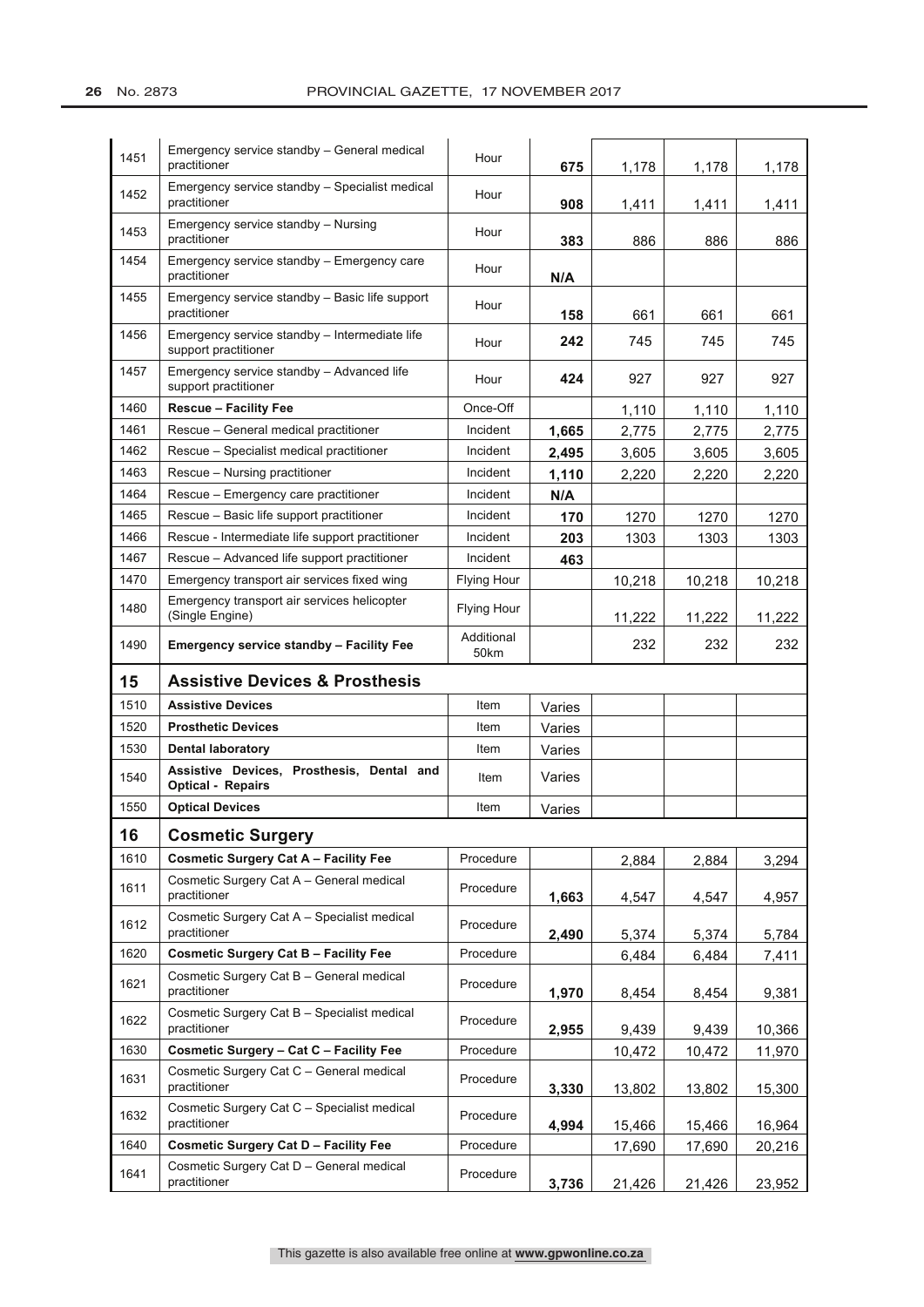| 1642 | Cosmetic Surgery Cat D - Specialist medical<br>practitioner                   | Procedure         | 5,497  | 23,187 | 23,187 | 25,713 |
|------|-------------------------------------------------------------------------------|-------------------|--------|--------|--------|--------|
| 17   | <b>Laboratory Services (NHLS)</b>                                             |                   |        |        |        |        |
| 1700 | Drawing of Blood                                                              | Per               |        |        |        |        |
| 1710 | Laboratory Test                                                               | Contact<br>Varies |        | 35     | 35     | 35     |
| 18   | <b>Radiation Oncology (Refer to proposed list)</b>                            |                   |        |        |        |        |
| 1800 | <b>Radiation Oncology</b>                                                     | Item              | Varies |        |        |        |
| 19   | <b>Nuclear Medicines</b>                                                      |                   |        |        |        |        |
| 1900 | Itemisation of Isotopes                                                       | Item              |        |        |        |        |
| 1910 | <b>Nuclear Medicine Cat A - Facility Fee</b>                                  | Procedure         |        | 648    | 648    | 648    |
| 1912 | Nuclear Medicine Cat A: Specialist medical<br>practitioner                    | Procedure         | 321    | 969    | 969    | 969    |
| 1920 | <b>Nuclear Medicine Cat B- Facility Fee</b>                                   | Procedure         |        | 648    | 648    | 648    |
| 1922 | Nuclear Medicine Cat-B Specialist medical<br>practitioner                     | Procedure         | 969    | 1,617  | 1,617  | 1,617  |
| 1930 | <b>Nuclear Medicine Cat C- Facility Fee</b>                                   | Procedure         |        | 648    | 648    | 648    |
| 1932 | Nuclear Medicine Cat C - Specialist medical<br>practitioner                   | Procedure         | 1,936  | 2,584  | 2,584  | 2,584  |
| 1940 | <b>Nuclear Medicine Cat D- Facility Fee</b>                                   | Procedure         |        | 648    | 648    | 648    |
| 1942 | Nuclear Medicine Cat-D Specialist medical<br>practitioner                     | Procedure         | 2,905  | 3,553  | 3,553  | 3,553  |
| 1950 | Positron Emission Tomography (PET) Cat E -<br><b>Facility Fee</b>             | Procedure         |        | 1,257  | 1,257  | 1,257  |
| 1952 | Positron Emission Tomography (PET) Cat E -<br>Specialist medical practitioner | Procedure         | 3,773  | 5,030  | 5,030  | 5,030  |
| 20   | <b>Ambulatory Procedures</b>                                                  |                   |        |        |        |        |
| 2010 | Ambulatory Procedure Cat A - Facility Fee                                     | Procedure         |        | 136    | 136    | 166    |
| 2011 | Ambulatory Procedure Cat A - General medical<br>practitioner                  | Procedure         | 49     | 185    | 185    | 215    |
| 2012 | Ambulatory Procedure Cat A - Specialist medical<br>practitioner               | Procedure         | 98     | 234    | 234    | 264    |
| 2013 | Ambulatory Procedure Cat A - Nursing<br>practitioner                          | Procedure         | 29     | 165    | 165    | 195    |
| 2014 | Ambulatory Procedure Cat A - Allied Health<br>Worker                          | Procedure         | 29     | 214    | 214    | 244    |
| 2020 | Ambulatory Procedure Cat B - Facility Fee                                     | Procedure         |        | 136    | 136    | 166    |
| 2021 | Ambulatory Procedure Cat B - General medical<br>practitioner                  | Procedure         | 70     | 206    | 206    | 236    |
| 2022 | Ambulatory Procedure Cat B - Specialist medical<br>practitioner               | Procedure         | 107    | 243    | 243    | 273    |
| 2023 | Ambulatory Procedure Cat B- Nursing<br>Practitioner                           | Procedure         | 40     | 176    | 176    | 206    |
| 2024 | Ambulatory Procedure Cat B- Allied Health<br>Worker                           | Procedure         | 40     | 246    | 246    | 276    |
| 21   | <b>Blood and Blood Products (SANBS etc)</b>                                   |                   |        |        |        |        |
| 2100 | <b>Blood and Blood Products</b>                                               | Itemisation       | Varies |        |        |        |
| 22   | <b>Hyperbaric Oxygen Therapy</b>                                              |                   |        |        |        |        |
| 2200 | Hyperbaric Oxygen Therapy- Facility Fee<br>(Flat Fee)                         | Session           |        | 471    | 471    | 471    |
| 2210 | Hyperbaric Oxygen Therapy- Facility Fee                                       | Session           |        | 1,422  | 1,422  | 1,422  |
| 2211 | Hyperbaric Oxygen therapy - General medical<br>practitioner                   | Session           | 601    | 2,023  | 2,023  | 2,023  |
| 2212 | Hyperbaric Oxygen therapy - Specialist medical<br>practitioner                | Session           | 601    | 2,023  | 2,023  | 2,023  |
| 2220 | Emergency Hyperbaric Oxygen Therapy -<br><b>Facility Fee</b>                  | Session           |        | 1,432  | 1,432  | 1,432  |
| 2221 | Emergency Hyperbaric Oxygen Therapy -<br>General medical practitioner         | Session           | 875    | 2,307  | 2,307  | 2,307  |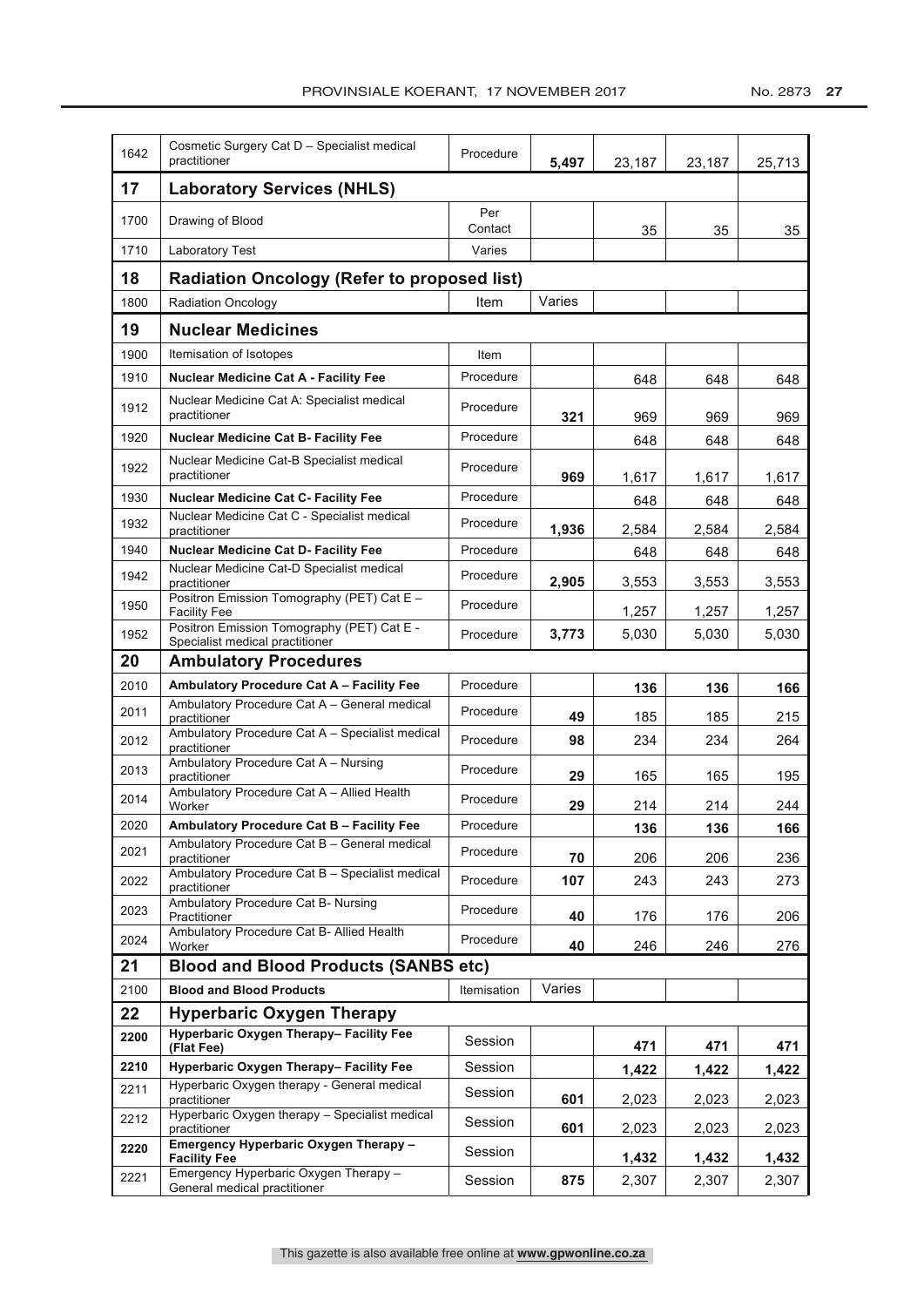| 2222 | Emergency Hyperbaric Oxygen Therapy -<br>Specialist medical practitioner | Session          | 875    | 2,307 | 2,307 | 2,307 |  |  |
|------|--------------------------------------------------------------------------|------------------|--------|-------|-------|-------|--|--|
| 23   | <b>Consumables (Not included in Facility Fee) Buy-outs</b>               |                  |        |       |       |       |  |  |
| 2300 | Consumables not included in the facility fee                             | Item             | Varies |       |       |       |  |  |
| 24   | <b>Autopsies</b>                                                         |                  |        |       |       |       |  |  |
| 2410 | <b>Autopsy-Facility Fee</b>                                              | Per case         |        | 89    | 89    | 107   |  |  |
| 2411 | <b>Autopsy- General Practitioner</b>                                     | Per case         | 99     | 188   | 188   | 206   |  |  |
| 2412 | <b>Autopsy- Specialist Practitioner</b>                                  | Per case         | 229    | 318   | 318   | 336   |  |  |
| 25   | <b>Port Health and Travel Clinics</b>                                    |                  |        |       |       |       |  |  |
| 2510 | <b>Consultation - Facility Fee</b>                                       | Visit            |        | 107   | 107   | 107   |  |  |
| 2511 | Consultation - General medical practitioner                              | Visit            | 99     | 206   | 206   | 206   |  |  |
| 2513 | Consultation - Nursing practitioner                                      | Visit            | 57     | 164   | 164   | 164   |  |  |
| 2520 | <b>Emergency Consultation - Facility Fee</b>                             | Visit            |        | 216   | 216   | 216   |  |  |
| 2521 | <b>Emergency Consultation - General medical</b><br>practitioner          | Visit            | 150    | 366   | 366   | 366   |  |  |
| 2523 | <b>Emergency Consultation - Nursing practitioner</b>                     | Visit            | 87     | 303   | 303   | 303   |  |  |
| 0810 | Medication Fee - Facility Fee                                            | Prescriptio<br>n |        | 32    | 32    | 40    |  |  |
| 0837 | Pharmaceutical - Travel Medicines                                        | Item             |        |       |       |       |  |  |

## APPROVED UPFS 2017 FEE SCHEDULE FOR H3 PATIENTS

## EFFECTIVE 01<sup>ST</sup> APRIL 2017

|      |                                                         |              | Professio<br>nal Fee   |         | <b>FACILITY FEE</b> |                    |  |  |
|------|---------------------------------------------------------|--------------|------------------------|---------|---------------------|--------------------|--|--|
|      |                                                         |              |                        | LEVEL 1 | LEVEL <sub>2</sub>  | LEVEL <sub>3</sub> |  |  |
| CODE | <b>DESCRIPTION</b>                                      | <b>BASIS</b> |                        | R       | R                   | R                  |  |  |
|      |                                                         |              | R                      | C       | C                   | C                  |  |  |
| 01   | <b>Anaesthetics</b>                                     |              |                        |         |                     |                    |  |  |
| 0111 | Anaesthetics Cat A - General medical<br>practitioner    | Procedure    | 64                     |         |                     |                    |  |  |
| 0112 | Anaesthetics Cat A - Specialist medical<br>practitioner | Procedure    | 96                     |         |                     |                    |  |  |
| 0121 | Anaesthetics Cat B - General medical<br>practitioner    | Procedure    | 109                    |         |                     |                    |  |  |
| 0122 | Anaesthetics Cat B - Specialist medical<br>practitioner | Procedure    | 164                    |         |                     |                    |  |  |
| 0131 | Anaesthetics Cat C - General medical<br>practitioner    | Procedure    | 382                    |         |                     |                    |  |  |
| 0132 | Anaesthetics Cat C - Specialist medical<br>practitioner | Procedure    | 574                    |         |                     |                    |  |  |
| 02   | <b>Confinement</b>                                      |              |                        |         |                     |                    |  |  |
| 0210 | <b>Natural Birth - Facility Fee</b>                     | Incident     |                        |         |                     |                    |  |  |
| 0211 | Natural Birth - General medical practitioner            | Incident     | <b>Free Healthcare</b> |         |                     |                    |  |  |
| 0212 | Natural Birth - Specialist medical practitioner         | Incident     |                        |         |                     |                    |  |  |
| 0213 | Natural Birth - Nursing practitioner                    | Incident     |                        |         |                     |                    |  |  |
| 0220 | <b>Caesarean Section - Facility Fee</b>                 | Incident     |                        |         |                     |                    |  |  |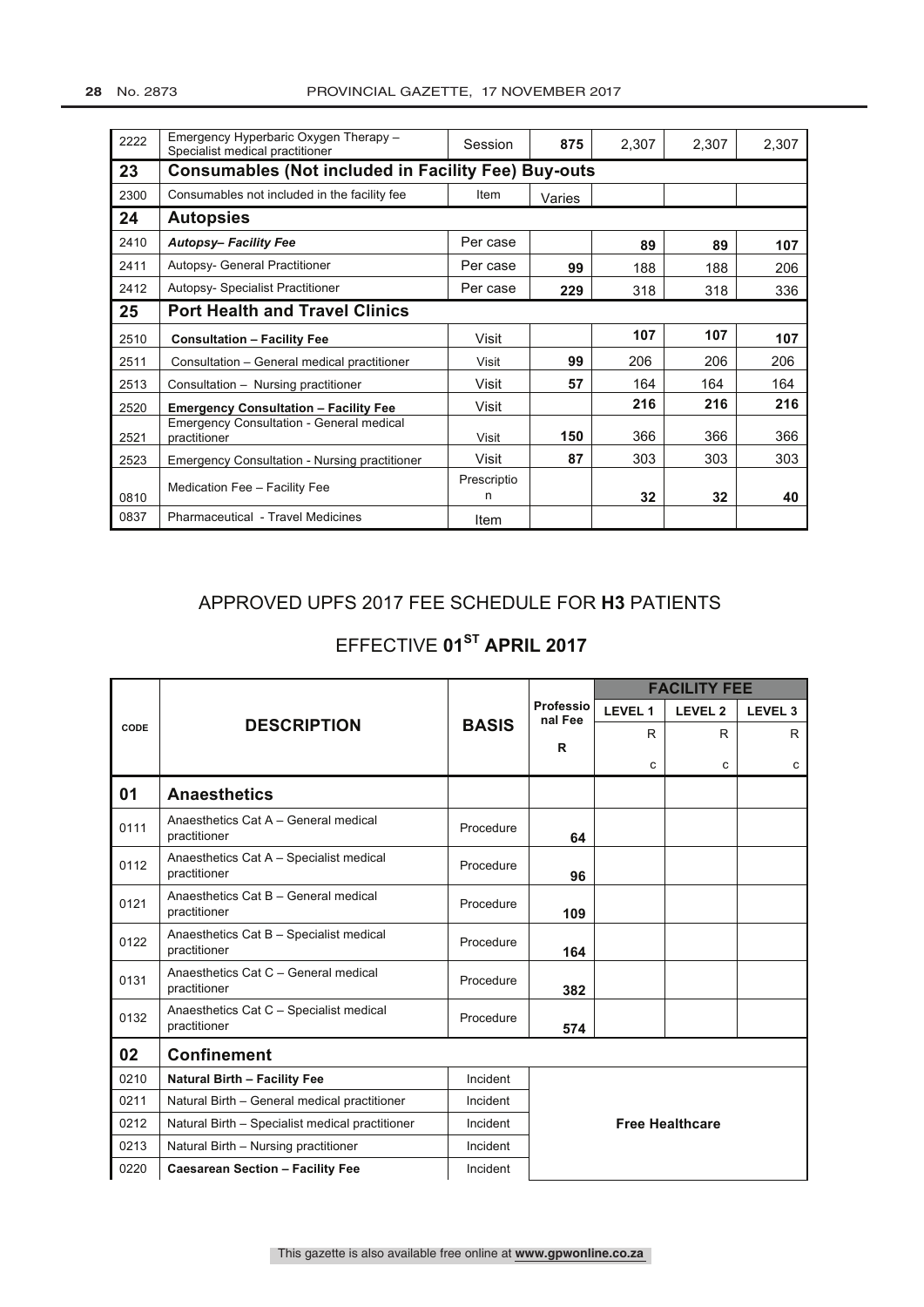| 0221 | Caesarean Section - General medical<br>practitioner                                                                   | Incident  |       |       |       |       |  |  |
|------|-----------------------------------------------------------------------------------------------------------------------|-----------|-------|-------|-------|-------|--|--|
| 0222 | Caesarean Section - Specialist medical<br>practitioner                                                                | Incident  |       |       |       |       |  |  |
| 03   | <b>Dialysis</b>                                                                                                       |           |       |       |       |       |  |  |
| 0310 | <b>Haemo - Facility Fee</b>                                                                                           | Day       |       | 423   | 423   | 485   |  |  |
| 0311 | Haemo-dialysis - General medical practitioner                                                                         | Day       | 80    | 503   | 503   | 565   |  |  |
| 0312 | Haemo-dialysis - Specialist medical practitioner                                                                      | Day       | 101   | 524   | 524   | 586   |  |  |
| 0313 | Haemo-dialysis- Nursing Practitioner                                                                                  | Day       | 65    | 488   | 488   | 550   |  |  |
| 0320 | <b>Peritoneal Dialysis - Facility Fee</b>                                                                             | Session   |       | 65    | 65    | 74    |  |  |
| 0321 | Peritoneal Dialysis - General medical practitioner                                                                    | Session   | 13    | 78    | 78    | 87    |  |  |
| 0322 | Peritoneal Dialysis - Specialist medical<br>practitioner                                                              | Session   | 16    | 81    | 81    | 90    |  |  |
| 0323 | Peritoneal Dialysis - Nursing practitioner                                                                            | Session   | 9     | 74    | 74    | 83    |  |  |
| 0330 | <b>Plasmapheresis - Facility Fee</b>                                                                                  | Session   |       | 423   | 423   | 485   |  |  |
| 0331 | Plasmapheresis - General medical practitioner                                                                         | Session   | 80    | 503   | 503   | 565   |  |  |
| 0332 | Plasmapheresis - Specialist medical practitioner                                                                      | Session   | 101   | 524   | 524   | 586   |  |  |
| 04   | <b>Medical Reports</b>                                                                                                |           |       |       |       |       |  |  |
| 0410 | <b>Medical Report - Facility Fee</b>                                                                                  | Report    |       | 136   | 136   | 166   |  |  |
| 0411 | Medical Report - General medical practitioner                                                                         | Report    | 256   | 392   | 392   | 422   |  |  |
| 0412 | Medical Report - Specialist medical practitioner                                                                      | Report    | 392   | 528   | 528   | 558   |  |  |
| 0420 | <b>Copies of Medical Report - Facility Fee</b>                                                                        | Copy      |       | 136   | 136   | 166   |  |  |
| 0421 | Copies of Medical Report, records, X-Rays,<br>completion of certificates / Forms - General<br>medical practitioner    | Copy      | 127   | 263   | 263   | 293   |  |  |
| 0422 | Copies of Medical Report, records, X-Rays,<br>completion of certificates / Forms - Specialist<br>medical practitioner | Copy      | 197   | 333   | 333   | 363   |  |  |
| 0425 | Copies of X-rays films, ultrasounds etc.                                                                              | Copy      | 127   | 263   | 263   | 293   |  |  |
| 0430 | <b>Functional Assessment Report</b>                                                                                   | Report    |       | 272   | 272   | 332   |  |  |
| 0431 | Functional Assessment Report - General<br>medical practitioner                                                        | Report    | 768   | 1,040 | 1,040 | 1,100 |  |  |
| 0432 | Functional Assessment Report - Specialist<br>medical practitioner                                                     | Report    | 1.568 | 1,840 | 1,840 | 1,900 |  |  |
| 0434 | Functional Assessment Report - Allied health<br>practitioner                                                          | Report    | 768   | 1,040 | 1,040 | 1,100 |  |  |
| 0440 | Copies of Specialized Radiology (MRI, CT &<br>Nuclear)                                                                | Copy      |       | 1,000 | 1,000 | 1,000 |  |  |
| 05   | Imaging                                                                                                               |           |       |       |       |       |  |  |
| 0510 | Radiology, Cat A - Facility Fee                                                                                       | Procedure |       | 22    | 22    | 24    |  |  |
| 0511 | Radiology, Cat A – General medical practitioner                                                                       | Procedure | 21    | 43    | 43    | 45    |  |  |
| 0512 | Radiology, Cat A - Specialist medical practitioner                                                                    | Procedure | 39    | 61    | 61    | 63    |  |  |
| 0514 | Radiology, Cat $A -$ Allied health practitioner                                                                       | Procedure | 21    | 43    | 43    | 45    |  |  |
| 0520 | Radiology, Cat B - Facility Fee                                                                                       | Procedure |       | 59    | 59    | 68    |  |  |
| 0521 | Radiology, Cat B - General medical practitioner                                                                       | Procedure | 57    | 116   | 116   | 123   |  |  |
| 0522 | Radiology, Cat B - Specialist medical practitioner                                                                    | Procedure | 110   | 169   | 169   | 178   |  |  |
| 0524 | Radiology, Cat $B -$ Allied health practitioner                                                                       | Procedure | 55    | 114   | 114   | 123   |  |  |
| 0530 | Radiology, Cat C - Facility Fee                                                                                       | Procedure |       | 137   | 137   | 156   |  |  |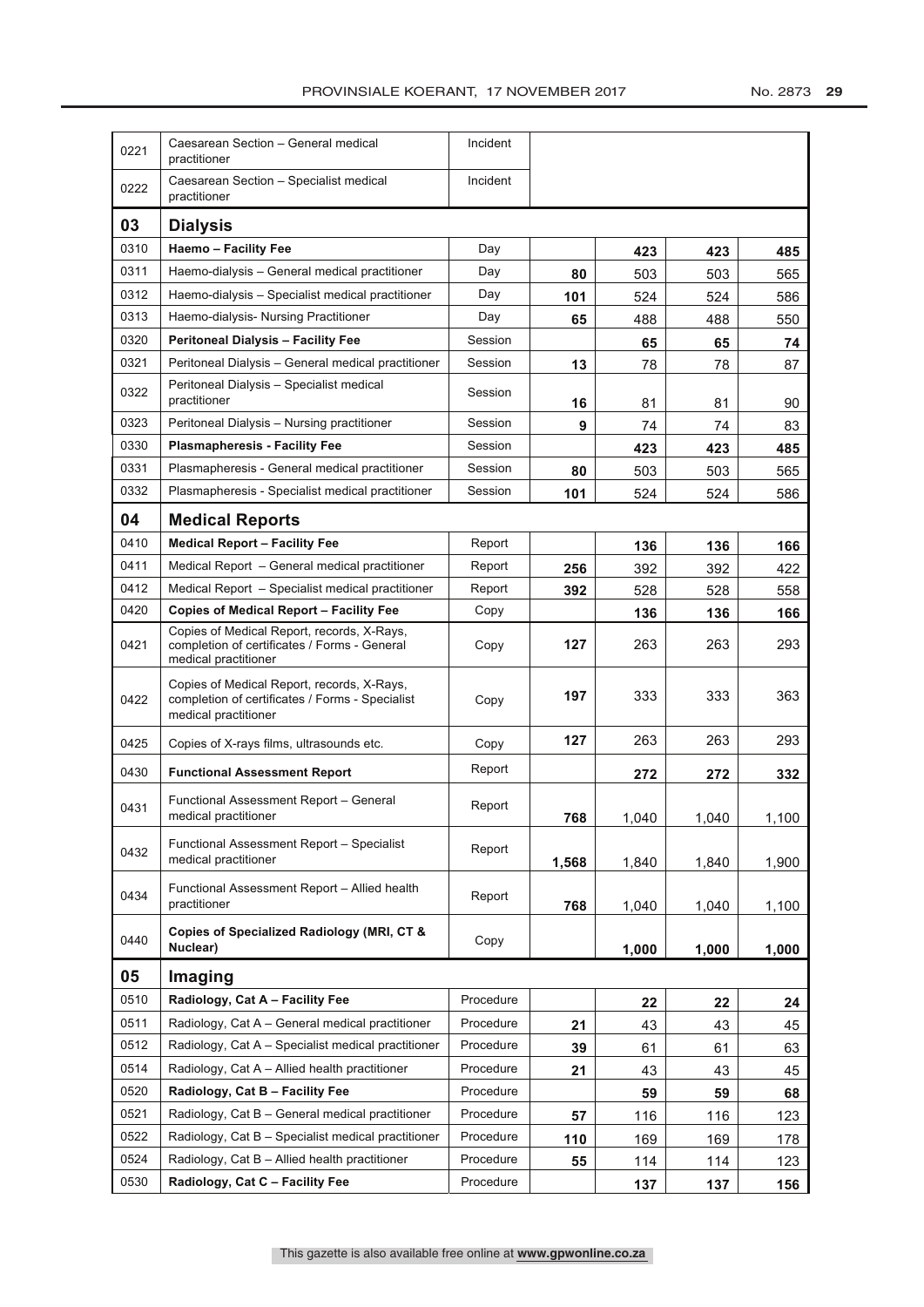| 0531 | Radiology, Cat C – General medical practitioner                                                         | Procedure | 88             | 225   | 225   | 244   |
|------|---------------------------------------------------------------------------------------------------------|-----------|----------------|-------|-------|-------|
| 0532 | Radiology, Cat C - Specialist medical<br>practitioner                                                   | Procedure | 270            | 407   | 407   | 426   |
| 0540 | Radiology, Cat D - Facility Fee                                                                         | Procedure |                | 274   | 274   | 312   |
| 0541 | Radiology, Cat D - General medical practitioner                                                         | Procedure | 176            | 450   | 450   | 488   |
| 0542 | Radiology, Cat D - Specialist medical<br>practitioner                                                   | Procedure | 539            | 813   | 813   | 851   |
| 0550 | Radiology, Cat E - Facility Fee                                                                         | Procedure |                | 697   | 697   | 797   |
| 0551 | Radiology, Cat E – General medical practitioner                                                         | Procedure | 646            | 1,343 | 1,343 | 1,443 |
| 0552 | Radiology, Cat E - Specialist medical practitioner                                                      | Procedure | 1,346          | 2,043 | 2,043 | 2,143 |
| 06   | <b>Inpatients</b>                                                                                       |           |                |       |       |       |
| 0610 | <b>Inpatient General ward - Facility Fee</b>                                                            | Day       |                | 217   | 276   | 522   |
| 0611 | Inpatient General Ward - General medical<br>practitioner                                                | Day       | 45             | 262   | 321   | 567   |
| 0612 | Inpatient General Ward - Specialist medical<br>practitioner                                             | Day       | 79             | 296   | 355   | 601   |
| 0620 | Inpatient High care - Facility Fee                                                                      | 12 hours  |                | 336   | 420   | 602   |
| 0621 | Inpatient High Care - General medical<br>practitioner                                                   | 12 hours  | 23             | 359   | 443   | 625   |
| 0622 | Inpatient High Care - Specialist medical<br>practitioner                                                | 12 hours  | 45             | 381   | 465   | 647   |
| 0630 | Inpatient Intensive care - Facility Fee                                                                 | 12 hours  |                | 1,105 | 1,105 | 1,320 |
| 0631 | Inpatient Intensive Care - General medical<br>practitioner                                              | 12 hours  | 26             | 1,131 | 1,131 | 1,346 |
| 0632 | Inpatient Intensive Care-Specialist medical<br>practitioner                                             | 12 hours  | 50             | 1,155 | 1,155 | 1,370 |
| 0640 | <b>Inpatient Chronic care - Facility Fee</b>                                                            | Day       |                | 127   | 127   | 127   |
| 0641 | Inpatient Chronic care - General medical<br>practitioner                                                | Day       | 15             | 142   | 142   | 142   |
| 0642 | Inpatient Chronic care - Specialist medical<br>practitioner                                             | Day       | 35             | 162   | 162   | 162   |
| 0643 | Inpatient Chronic care - Nursing practitioner                                                           | Day       | 9              | 136   | 136   | 136   |
| 0650 | Day patient - Facility Fee                                                                              | Day       |                | 181   | 228   | 334   |
| 0651 | Day patient - General medical practitioner                                                              | Day       | 45             | 226   | 273   | 379   |
| 0652 | Day patient - Specialist medical practitioner                                                           | Day       | 79             | 260   | 307   | 413   |
| 0653 | Day patient - Nursing practitioner                                                                      | Day       | 26             | 207   | 254   | 360   |
| 0660 | Inpatient Boarder/Patient companion -<br><b>Facility Fee</b>                                            | 24 hours  |                | 104   | 104   | 104   |
| 0663 | Inpatient Boarder/Patient Companion - Nursing<br>practitioner                                           | 24 hours  | 9              | 113   | 113   | 113   |
| 0670 | <b>Inpatient General ward - Facility Fee</b>                                                            | 12 hours  |                | 54    | 69    | 131   |
| 0671 | Inpatient General Ward - General medical<br>practitioner<br>Inpatient General Ward - Specialist medical | 12 hours  | 23             | 77    | 149   | 154   |
| 0672 | practitioner                                                                                            | 12 hours  | 39             | 93    | 108   | 170   |
| 0673 | Inpatient General Ward - Nursing practitioner<br>(MOU)                                                  | 12 hours  | 15             | 69    | 84    | 146   |
| 0680 | <b>Inpatient Chronic care - Facility Fee</b>                                                            | 12 hours  |                | 64    | 64    | 64    |
| 0681 | Inpatient Chronic care - General medical<br>practitioner                                                | 12 hours  | $\overline{7}$ | 71    | 71    | 71    |
| 0682 | Inpatient Chronic care - Specialist medical<br>practitioner                                             | 12 hours  | 16             | 80    | 80    | 80    |
| 0683 | Inpatient Chronic care - Nursing practitioner                                                           | 12 hours  | 5              | 69    | 69    | 69    |
| 07   | <b>Mortuary</b>                                                                                         |           |                |       |       |       |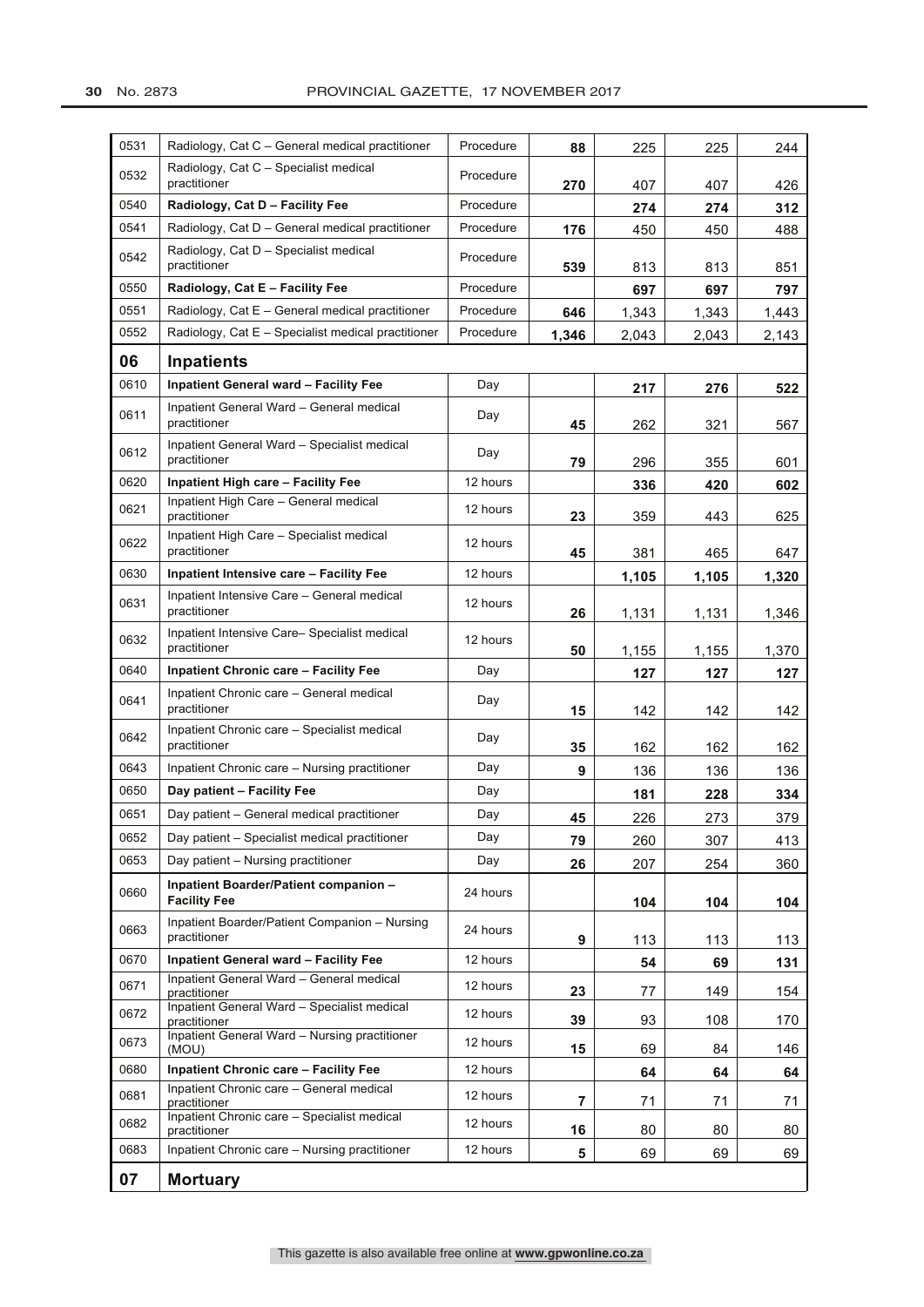| 0710 | <b>Mortuary - Facility Fee</b>                               | Day              |       | 184   | 184   | 209   |
|------|--------------------------------------------------------------|------------------|-------|-------|-------|-------|
| 0720 | Cremation Certificate - Facility Fee                         | Certificate      |       | 184   | 184   | 209   |
| 08   | <b>Pharmaceutical</b>                                        |                  |       |       |       |       |
| 0810 | Medication Fee - Facility Fee                                | Prescriptio<br>n |       | 10    | 10    | 10    |
| 0815 | Pharmaceutical - IP                                          | Item             |       |       |       |       |
| 0816 | Pharmaceutical-TTO                                           | Item             |       |       |       |       |
| 0817 | Pharmaceutical - Chronic OPD                                 | Item             |       |       |       |       |
| 0818 | Pharmaceutical - Oncology IP                                 | Item             |       |       |       |       |
| 0819 | Pharmaceutical - Immune Suppressant Drugs IP                 | Item             |       |       |       |       |
| 0820 | Pharmaceutical Flat Fee - Chronic OPD                        | Item             |       |       |       |       |
| 0825 | Pharmaceutical Flat Fee - IP                                 | Item             |       |       |       |       |
| 0827 | Pharmaceutical - Acute OPD                                   | Item             |       |       |       |       |
| 0828 | Pharmaceutical - Oncology OPD                                | Item             |       |       |       |       |
| 0829 | Pharmaceutical - Immune Suppressant Drugs<br><b>OPD</b>      | Item             |       |       |       |       |
| 0830 | <b>Pharmaceutical Flat Fee Acute OPD</b>                     | Item             |       |       |       |       |
| 0835 | Pharmaceutical - Chronic IP                                  | Item             |       |       |       |       |
| 0836 | Pharmaceutical - Repeat scripts                              | Item             |       |       |       |       |
| 0837 | <b>Pharmaceutical - Travel Medicines</b>                     | Item             |       |       |       |       |
| 09   | <b>Oral Health</b>                                           |                  |       |       |       |       |
| 0910 | Oral Care Cat A - Facility Fee                               | Procedure        |       | 8     | 8     | 9     |
| 0911 | Oral Care Cat A - General medical practitioner               | Procedure        | 12    | 20    | 20    | 21    |
| 0912 | Oral Care Cat A - Specialist medical practitioner            | Procedure        | 14    | 22    | 22    | 23    |
| 0914 | Oral Care Cat A - Allied health practitioner                 | Procedure        | 11    | 19    | 19    | 20    |
| 0920 | Oral Care Cat B - Facility Fee                               | Procedure        |       | 25    | 25    | 29    |
| 0921 | Oral Care Cat B - General medical practitioner               | Procedure        | 28    | 53    | 53    | 57    |
| 0922 | Oral Health Cat B - Specialist medical<br>practitioner       | Procedure        | 44    | 69    | 69    | 73    |
| 0924 | Oral Care Cat B - Allied health practitioner                 | Procedure        | 23    | 48    | 48    | 52    |
| 0930 | Oral Care Cat C - Facility Fee                               | Procedure        |       | 153   | 153   | 175   |
| 0931 | Oral Care Cat C - General medical practitioner               | Procedure        | 169   | 322   | 322   | 344   |
| 0932 | Oral Care Cat C - Specialist medical practitioner            | Procedure        | 290   | 443   | 443   | 465   |
| 0940 | Oral Care Cat D - Facility Fee                               | Procedure        |       | 601   | 601   | 688   |
| 0941 | Oral Care Cat D - General medical practitioner               | Procedure        | 519   | 1,120 | 1,120 | 1,207 |
| 0942 | Oral Care Cat D - Specialist medical practitioner            | Procedure        | 1,064 | 1,665 | 1,665 | 1,752 |
| 0950 | Oral Care Cat E - Facility Fee                               | Procedure        |       | 2,024 | 2,024 | 2,313 |
| 0951 | Oral Care Cat E - General medical practitioner               | Procedure        | 1,745 | 3,769 | 3,769 | 4,058 |
| 0952 | Oral Care Cat E - Specialist medical practitioner            | Procedure        | 3,580 | 5,604 | 5,604 | 5,893 |
| 10   | <b>Consultations</b>                                         |                  |       |       |       |       |
| 1010 | <b>Outpatient Consultation - Facility Fee</b>                | Visit            |       | 27    | 27    | 32    |
| 1011 | Outpatient Consultation - General medical<br>practitioner    | Visit            | 30    | 57    | 57    | 62    |
| 1012 | Outpatient Consultation - Specialist medical<br>practitioner | Visit            | 69    | 96    | 96    | 101   |
| 1013 | Outpatient Consultation - Nursing practitioner               | Visit            | 17    | 44    | 44    | 49    |
| 1014 | Outpatient Consultation - Allied health<br>practitioner      | Visit            | 18    | 45    | 45    | 50    |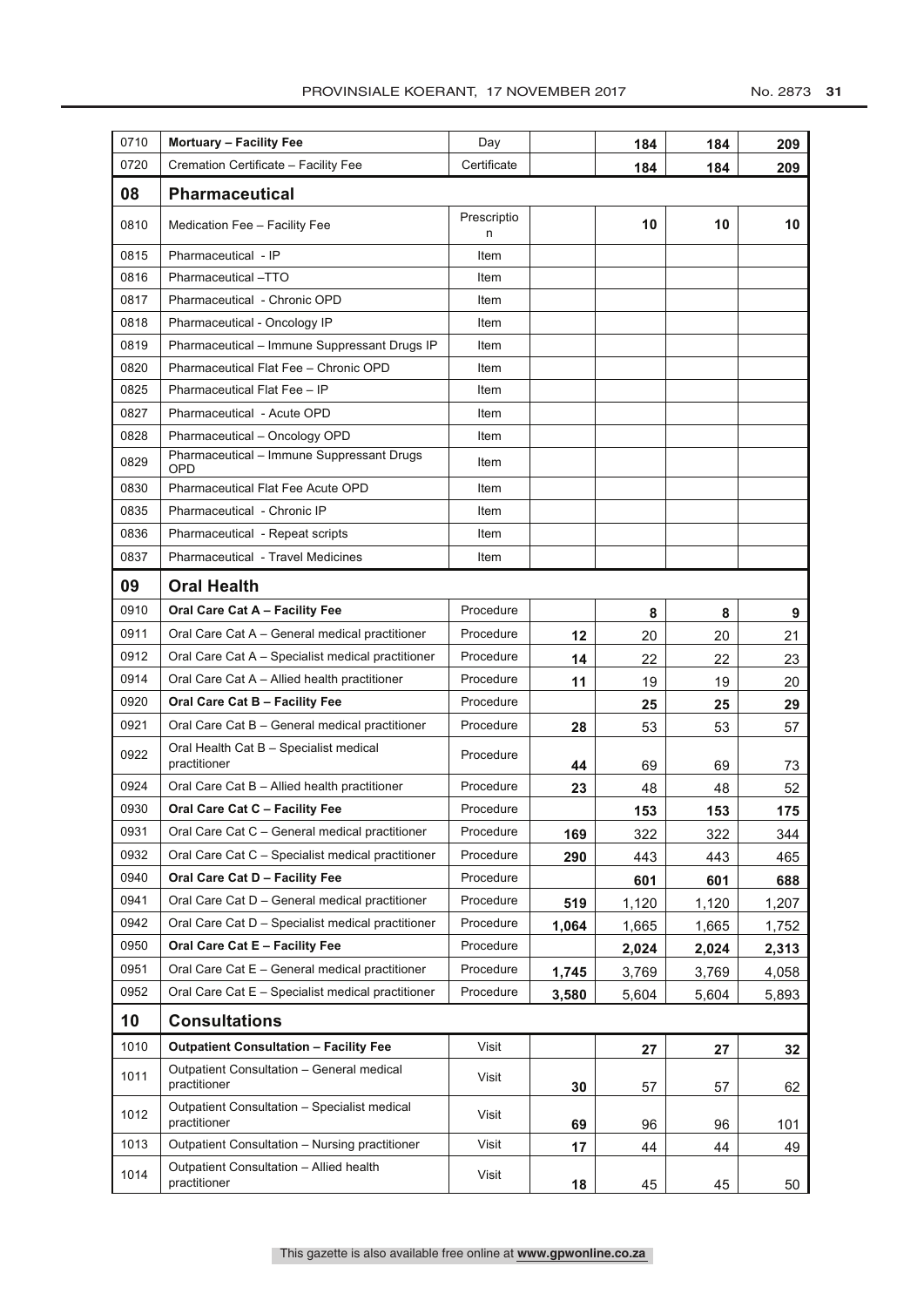### **32** No. 2873 PROVINCIAL GAZETTE, 17 NOVEMBER 2017

| 1020 | <b>Emergency Consultation - Facility Fee</b>                           | Visit     |     | 54    | 54    | 65    |
|------|------------------------------------------------------------------------|-----------|-----|-------|-------|-------|
| 1021 | Emergency Consultation - General medical<br>practitioner               | Visit     | 45  | 99    | 99    | 110   |
| 1022 | Emergency Consultation - Specialist medical<br>practitioner            | Visit     | 103 | 157   | 157   | 168   |
| 1023 | Emergency Consultation - Nursing practitioner                          | Visit     | 26  | 80    | 80    | 91    |
| 1024 | Emergency Consultation - Allied health<br>practitioner                 | Visit     | 27  | 81    | 81    | 92    |
| 1030 | Follow-Up Outpatient Consultation - Facility<br>Fee                    | Visit     |     | 27    | 27    | 32    |
| 1031 | Follow-Up Outpatient Consultation - General<br>medical practitioner    | Visit     | 30  | 57    | 57    | 62    |
| 1032 | Follow-Up Outpatient Consultation - Specialist<br>medical practitioner | Visit     | 69  | 96    | 96    | 101   |
| 1033 | Follow-Up Outpatient Consultation - Nursing<br>practitioner            | Visit     | 17  | 44    | 44    | 49    |
| 1034 | Follow-Up Outpatient Consultation - Allied<br>health practitioner      | Visit     | 18  | 45    | 45    | 50    |
| 11   | <b>Minor Theatre Procedures</b>                                        |           |     |       |       |       |
| 1110 | Minor Procedure Cat A - Facility Fee                                   | Procedure |     | 127   | 127   | 152   |
| 1111 | Minor Procedure Cat A - General medical<br>practitioner                | Procedure | 44  | 171   | 171   | 196   |
| 1112 | Minor Procedure Cat A - Specialist medical<br>practitioner             | Procedure | 85  | 212   | 212   | 237   |
| 1120 | Minor Procedure Cat B - Facility Fee                                   | Procedure |     | 127   | 127   | 152   |
| 1121 | Minor Procedure Cat B - General medical<br>practitioner                | Procedure | 65  | 192   | 192   | 217   |
| 1122 | Minor Procedure Cat B - Specialist medical<br>practitioner             | Procedure | 147 | 274   | 274   | 299   |
| 1130 | Minor Procedure Cat C - Facility Fee                                   | Procedure |     | 127   | 127   | 152   |
| 1131 | Minor Procedure Cat C - General medical<br>practitioner                | Procedure | 103 | 230   | 230   | 255   |
| 1132 | Minor Procedure Cat C - Specialist medical<br>practitioner             | Procedure | 230 | 357   | 357   | 383   |
| 1140 | Minor Procedure Cat D - Facility Fee                                   | Procedure |     | 127   | 127   | 152   |
| 1141 | Minor Procedure Cat D - General medical<br>practitioner                | Procedure | 271 | 398   | 398   | 423   |
| 1142 | Minor Procedure Cat D - Specialist medical<br>practitioner             | Procedure | 611 | 738   | 738   | 763   |
| 12   | <b>Major Theatre Procedures</b>                                        |           |     |       |       |       |
| 1210 | Theatre Procedure Cat A - Facility Fee                                 | Procedure |     | 411   | 602   | 695   |
| 1211 | Theatre Procedure Cat A - General medical<br>practitioner              | Procedure | 44  | 455   | 646   | 739   |
| 1212 | Theatre Procedure Cat A - Specialist medical<br>practitioner           | Procedure | 85  | 496   | 687   | 780   |
| 1220 | Theatre Procedure Cat B - Facility Fee                                 | Procedure |     | 622   | 913   | 1,051 |
| 1221 | Theatre Procedure Cat B - General medical<br>practitioner              | Procedure | 65  | 687   | 978   | 1,116 |
| 1222 | Theatre Procedure Cat B - Specialist medical<br>practitioner           | Procedure | 147 | 769   | 1,060 | 1,198 |
| 1230 | Theatre Procedure Cat C - Facility Fee                                 | Procedure |     | 1,069 | 1,569 | 1,810 |
| 1231 | Theatre Procedure Cat C - General medical<br>practitioner              | Procedure | 103 | 1,172 | 1,672 | 1,913 |

This gazette is also available free online at **www.gpwonline.co.za**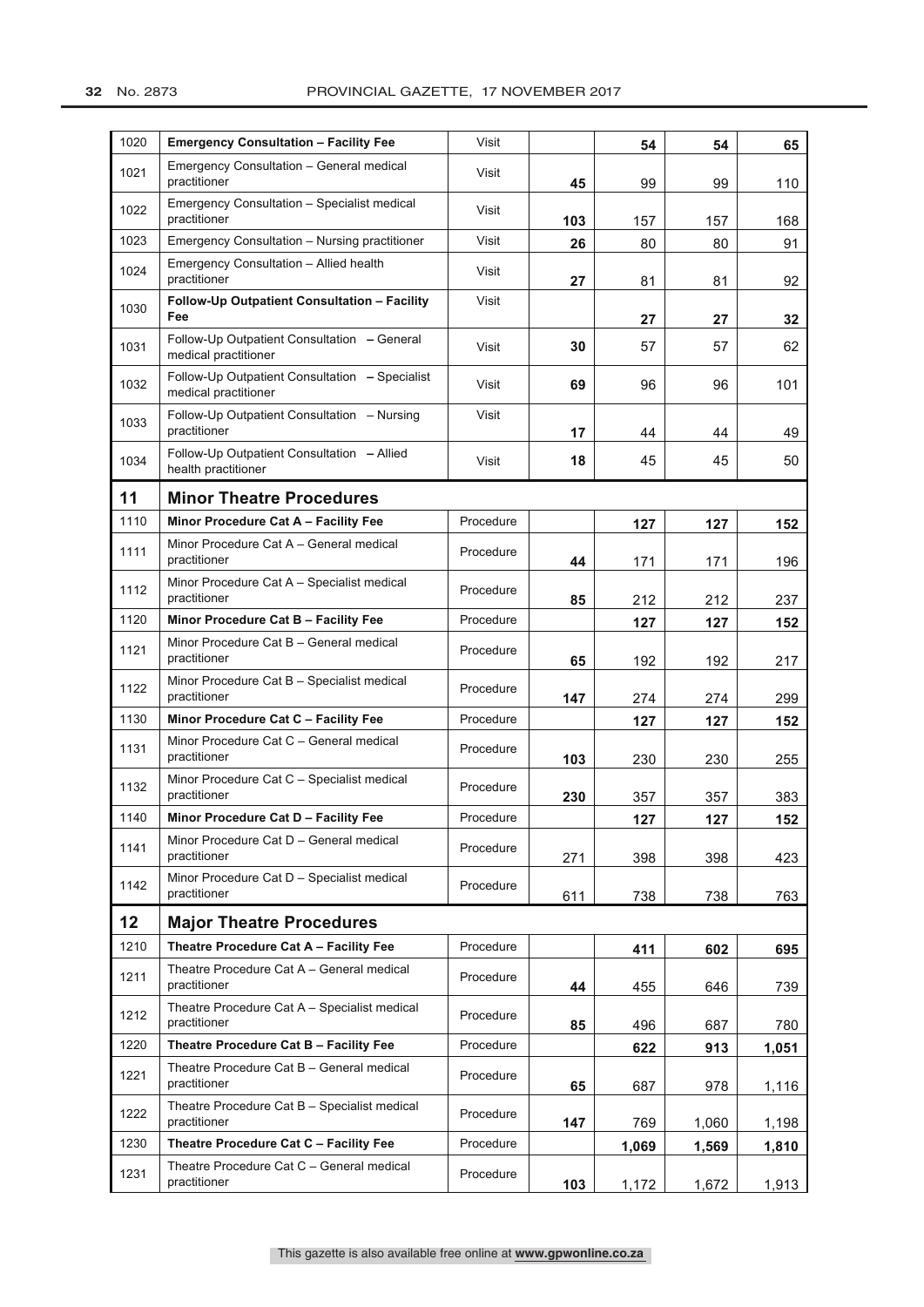| 1232 | Theatre Procedure Cat C - Specialist medical<br>practitioner          | Procedure          | 230          | 1,299 | 1,799 | 2,040 |  |
|------|-----------------------------------------------------------------------|--------------------|--------------|-------|-------|-------|--|
| 1240 | Theatre Procedure Cat D - Facility Fee                                | Procedure          |              | 2,741 | 4,021 | 4,634 |  |
| 1241 | Theatre Procedure Cat D - General medical<br>practitioner             | Procedure          | 271          | 3,012 | 4,292 | 4,905 |  |
| 1242 | Theatre Procedure Cat D - Specialist medical<br>practitioner          | Procedure          | 611          | 3,352 | 4,632 | 5,245 |  |
| 13   | <b>Treatments</b>                                                     |                    |              |       |       |       |  |
| 1310 | <b>Supplementary Health Treatment - Facility</b><br>Fee               | Contact            |              | 17    | 17    | 21    |  |
| 1313 | Supplementary Health Treatment- Nurse<br>practitioner                 | Contact            | 15           | 32    | 32    | 36    |  |
| 1314 | Supplementary Health Treatment - Allied health<br>practitioner        | Contact            | 15           | 32    | 32    | 36    |  |
| 1320 | <b>Supplementary Health Group Treatment -</b><br><b>Facility Fee</b>  | Contact            |              | 14    | 14    | 15    |  |
| 1324 | Supplementary Health Group Treatment - Allied<br>health practitioner  | Contact            | 11           | 25    | 25    | 26    |  |
| 14   | <b>Emergency Medical Services</b>                                     |                    |              |       |       |       |  |
| 1410 | <b>Patient transport service - Facility Fee</b>                       | 100km              |              | 57    | 57    | 57    |  |
| 1420 | Basic life support - Facility Fee                                     | 50km               |              | 156   | 156   | 156   |  |
| 1430 | Intermediate life support - Facility Fee                              | 50km               |              | 210   | 210   | 210   |  |
| 1440 | Advanced life support- Facility Fee                                   | 50km               |              | 350   | 350   | 350   |  |
| 1450 | <b>Emergency service standby - Facility Fee</b>                       | Once-Off           |              | 503   | 503   | 503   |  |
| 1451 | Emergency service standby - General medical<br>practitioner           | Hour               | 675          | 1,178 | 1,178 | 1,178 |  |
| 1452 | Emergency service standby - Specialist medical<br>practitioner        | Hour               | 908          | 1,411 | 1,411 | 1,411 |  |
| 1453 | Emergency service standby - Nursing<br>practitioner                   | Hour               | 383          | 886   | 886   | 886   |  |
| 1454 | Emergency service standby - Emergency care<br>practitioner            | Hour               | N/A          |       |       |       |  |
| 1455 | Emergency service standby - Basic life support<br>practitioner        | Hour               | 158          | 661   | 661   | 661   |  |
| 1456 | Emergency service standby - Intermediate life<br>support practitioner | Hour               | 242          | 745   | 745   | 745   |  |
| 1457 | Emergency service standby - Advanced life<br>support practitioner     | Hour               | 424          | 927   | 927   | 927   |  |
| 1460 | <b>Rescue - Facility Fee</b>                                          | Once-Off           | N<br>/A      | 167   | 167   | 167   |  |
| 1461 | Rescue - General medical practitioner                                 | Incident           | 250          | 417   | 417   | 417   |  |
| 1462 | Rescue - Specialist medical practitioner                              | Incident           | 374          | 541   | 541   | 541   |  |
| 1463 | Rescue - Nursing practitioner                                         | Incident           | 167          | 334   | 334   | 334   |  |
| 1464 | Rescue - Emergency care practitioner                                  | Incident           |              |       |       |       |  |
| 1465 | Rescue - Basic life support practitioner                              | Incident           | 26           | 193   | 193   | 193   |  |
| 1466 | Rescue - Intermediate life support practitioner                       | Incident           | 30           | 197   | 197   | 197   |  |
| 1467 | Rescue - Advanced life support practitioner                           | Incident           | 69           | 236   | 236   | 236   |  |
| 1470 | Emergency transport air services fixed wing                           | Flying Hour        |              | 1,533 | 1,533 | 1,533 |  |
| 1480 | Emergency transport air services helicopter<br>(Single Engine)        | <b>Flying Hour</b> |              | 1,683 | 1,683 | 1,683 |  |
| 1490 | <b>Emergency service standby - Facility Fee</b>                       | Additional<br>50km |              | 232   | 232   | 232   |  |
| 15   | <b>Assistive Devices &amp; Prosthesis</b>                             |                    |              |       |       |       |  |
| 1510 | <b>Assistive Devices</b>                                              | Item               | See Annexure |       |       |       |  |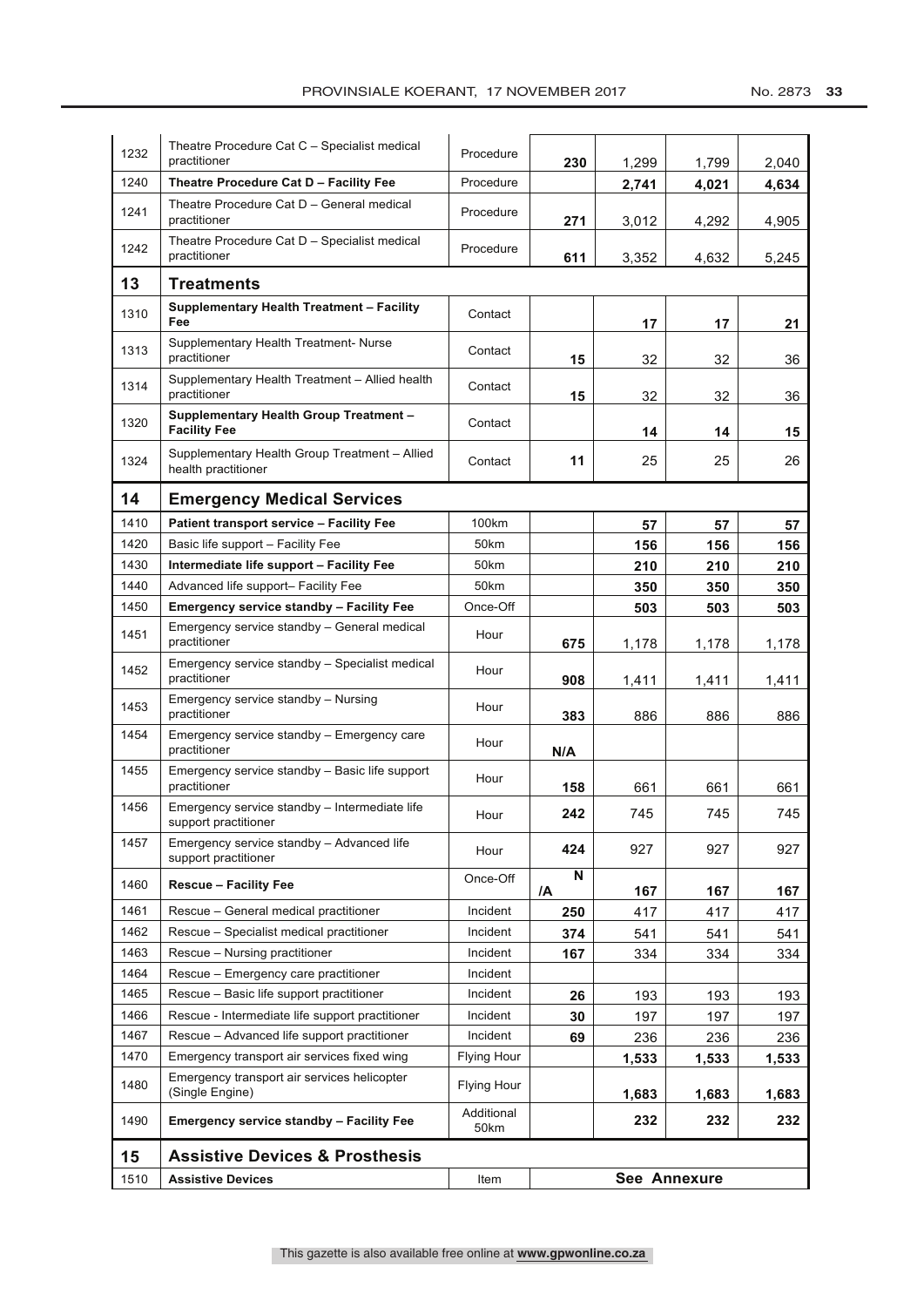| 1520 | <b>Prosthetic Devices</b>                                                     | Item           |       |        |        |        |  |
|------|-------------------------------------------------------------------------------|----------------|-------|--------|--------|--------|--|
| 1530 | <b>Dental laboratory</b>                                                      | Item           |       |        |        |        |  |
| 1540 | Assistive Devices, Prosthesis, Dental and<br><b>Optical - Repairs</b>         | Item           |       |        |        |        |  |
| 1550 | <b>Optical Devices</b>                                                        | Item           |       |        |        |        |  |
| 16   | <b>Cosmetic Surgery</b>                                                       |                |       |        |        |        |  |
| 1610 | <b>Cosmetic Surgery Cat A - Facility Fee</b>                                  | Procedure      |       | 2,884  | 2,884  | 3,294  |  |
| 1611 | Cosmetic Surgery Cat A - General medical<br>practitioner                      | Procedure      | 1.663 | 4,547  | 4,547  | 4,957  |  |
| 1612 | Cosmetic Surgery Cat A - Specialist medical<br>practitioner                   | Procedure      | 2,490 | 5,374  | 5,374  | 5,784  |  |
| 1620 | <b>Cosmetic Surgery Cat B - Facility Fee</b>                                  | Procedure      |       | 6,484  | 6,484  | 7,411  |  |
| 1621 | Cosmetic Surgery Cat B - General medical<br>practitioner                      | Procedure      | 1,970 | 8,454  | 8,454  | 9,381  |  |
| 1622 | Cosmetic Surgery Cat B - Specialist medical<br>practitioner                   | Procedure      | 2,955 | 9,439  | 9,439  | 10,366 |  |
| 1630 | Cosmetic Surgery - Cat C - Facility Fee                                       | Procedure      |       | 10,472 | 10,472 | 11,970 |  |
| 1631 | Cosmetic Surgery Cat C - General medical<br>practitioner                      | Procedure      | 3,330 | 13,802 | 13,802 | 15,300 |  |
| 1632 | Cosmetic Surgery Cat C - Specialist medical<br>practitioner                   | Procedure      | 4,994 | 15,466 | 15,466 | 16,964 |  |
| 1640 | <b>Cosmetic Surgery Cat D - Facility Fee</b>                                  | Procedure      |       | 17,690 | 17,690 | 20,216 |  |
| 1641 | Cosmetic Surgery Cat D - General medical<br>practitioner                      | Procedure      | 3,736 | 21,426 | 21,426 | 23,952 |  |
| 1642 | Cosmetic Surgery Cat D - Specialist medical<br>practitioner                   | Procedure      | 5,497 | 23,187 | 23,187 | 25,713 |  |
| 17   | <b>Laboratory Services (NHLS)</b>                                             |                |       |        |        |        |  |
| 1700 | Drawing of Blood                                                              | Per<br>Contact |       | 11     | 11     | 11     |  |
| 1710 | Laboratory Test                                                               | Varies         |       |        |        |        |  |
| 18   | <b>Radiation Oncology (Refer to proposed list)</b>                            |                |       |        |        |        |  |
| 1800 | <b>Radiation Oncology</b>                                                     | Item           |       |        |        |        |  |
| 19   | <b>Nuclear Medicines</b>                                                      |                |       |        |        |        |  |
| 1900 | Itemisation of Isotopes                                                       | Item           |       |        |        |        |  |
| 1910 | <b>Nuclear Medicine Cat A - Facility Fee</b>                                  | Procedure      |       | 194    | 194    | 194    |  |
| 1912 | Nuclear Medicine Cat A: Specialist medical<br>practitioner                    | Procedure      | 96    | 290    | 290    | 290    |  |
| 1920 | Nuclear Medicine Cat B- Facility Fee                                          | Procedure      |       | 194    | 194    | 194    |  |
| 1922 | Nuclear Medicine Cat-B Specialist medical<br>practitioner                     | Procedure      | 291   | 485    | 485    | 485    |  |
| 1930 | <b>Nuclear Medicine Cat C- Facility Fee</b>                                   | Procedure      |       | 194    | 194    | 194    |  |
| 1932 | Nuclear Medicine Cat C - Specialist medical<br>practitioner                   | Procedure      | 581   | 775    | 775    | 775    |  |
| 1940 | <b>Nuclear Medicine Cat D- Facility Fee</b>                                   | Procedure      |       | 194    | 194    | 194    |  |
| 1942 | Nuclear Medicine Cat-D Specialist medical<br>practitioner                     | Procedure      | 872   | 1,066  | 1,066  | 1,066  |  |
| 1950 | Positron Emission Tomography (PET) Cat E -<br><b>Facility Fee</b>             | Procedure      |       | 377    | 377    | 377    |  |
| 1952 | Positron Emission Tomography (PET) Cat E -<br>Specialist medical practitioner | Procedure      | 1,132 | 1,509  | 1,509  | 1,509  |  |
| 20   | <b>Ambulatory Procedures</b>                                                  |                |       |        |        |        |  |
| 2010 | Ambulatory Procedure Cat A - Facility Fee                                     | Procedure      |       | 41     | 41     | 50     |  |
| 2011 | Ambulatory Procedure Cat A - General medical<br>practitioner                  | Procedure      | 15    | 56     | 56     | 65     |  |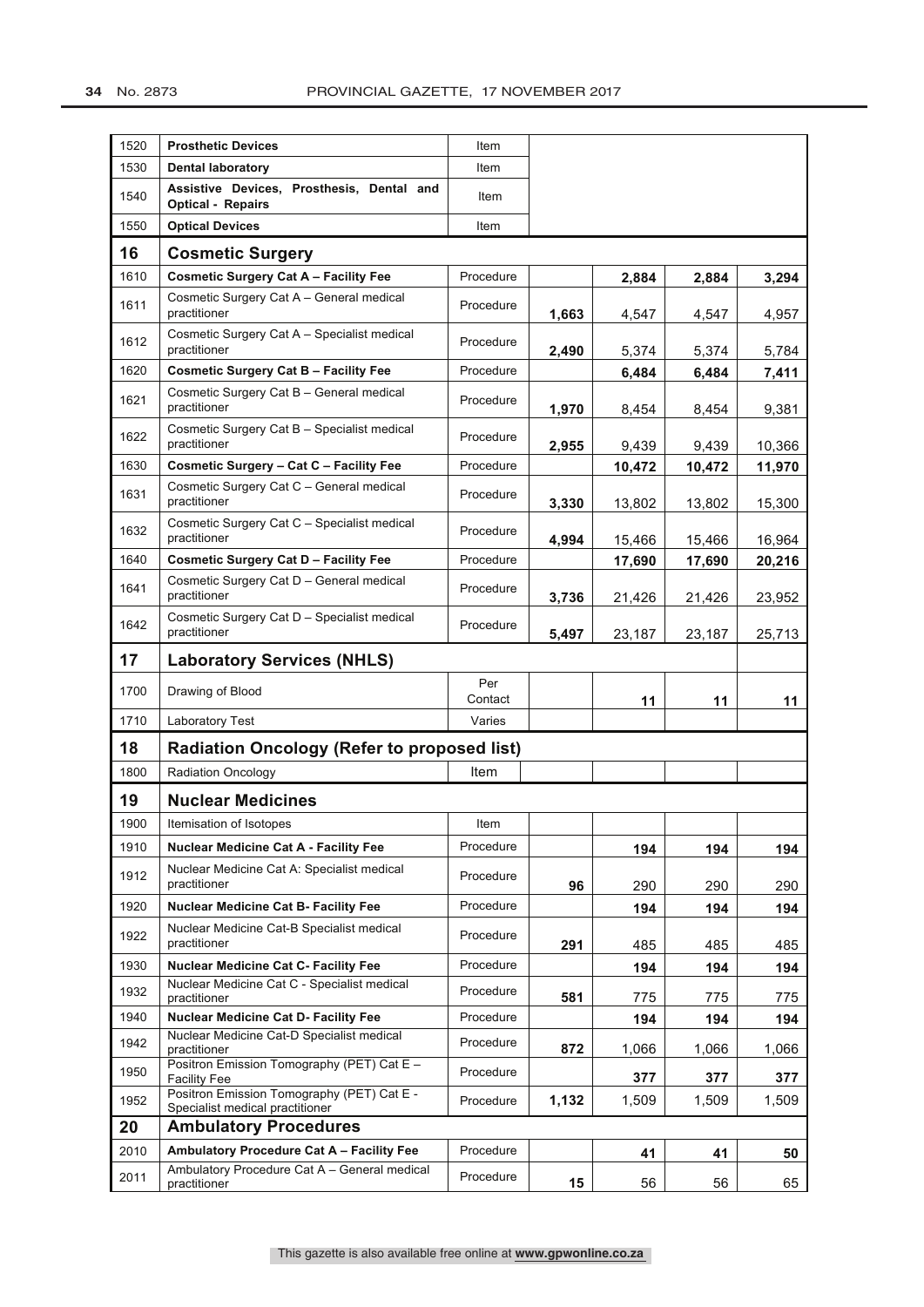| 2012 | Ambulatory Procedure Cat A - Specialist medical<br>practitioner          | Procedure        | 29  | 70                       | 70  | 79  |
|------|--------------------------------------------------------------------------|------------------|-----|--------------------------|-----|-----|
| 2013 | Ambulatory Procedure Cat A - Nursing<br>practitioner                     | Procedure        | 9   | 50                       | 50  | 59  |
| 2014 | Ambulatory Procedure Cat A - Allied Health<br>Worker                     | Procedure        | 9   | 50                       | 50  | 59  |
| 2020 | Ambulatory Procedure Cat B - Facility Fee                                | Procedure        |     | 41                       | 41  | 50  |
| 2021 | Ambulatory Procedure Cat B - General medical<br>practitioner             | Procedure        | 21  | 62                       | 62  | 71  |
| 2022 | Ambulatory Procedure Cat B - Specialist medical<br>practitioner          | Procedure        | 32  | 73                       | 73  | 82  |
| 2023 | Ambulatory Procedure Cat B- Nursing<br>Practitioner                      | Procedure        | 12  | 53                       | 53  | 62  |
| 2024 | Ambulatory Procedure Cat B- Allied Health<br>Worker                      | Procedure        | 12  | 53                       | 53  | 62  |
| 21   | <b>Blood and Blood Products (SANBS etc)</b>                              |                  |     |                          |     |     |
| 2100 | <b>Blood and Blood Products</b>                                          | Varies           |     | <b>Refer to Annexure</b> |     |     |
| 22   | <b>Hyperbaric Oxygen Therapy</b>                                         |                  |     |                          |     |     |
| 2200 | Hyperbaric Oxygen Therapy- Facility Fee<br>(Flat Fee)                    | Session          |     | 141                      | 141 | 141 |
| 2210 | Hyperbaric Oxygen Therapy- Facility Fee                                  | Session          |     | 427                      | 427 | 427 |
| 2211 | Hyperbaric Oxygen therapy - General medical<br>practitioner              | Session          | 180 | 607                      | 607 | 607 |
| 2212 | Hyperbaric Oxygen therapy - Specialist medical<br>practitioner           | Session          | 180 | 607                      | 607 | 607 |
| 2220 | Emergency Hyperbaric Oxygen Therapy -<br><b>Facility Fee</b>             | Session          |     | 430                      | 430 | 430 |
| 2221 | Emergency Hyperbaric Oxygen Therapy -<br>General medical practitioner    | Session          | 263 | 693                      | 693 | 693 |
| 2222 | Emergency Hyperbaric Oxygen Therapy -<br>Specialist medical practitioner | Session          | 263 | 693                      | 693 | 693 |
| 23   | <b>Consumables (Not included in Facility Fee) Buy-outs</b>               |                  |     |                          |     |     |
| 2300 | Consumables not included in the facility fee                             | Item             |     |                          |     |     |
| 24   | <b>Autopsies</b>                                                         |                  |     |                          |     |     |
| 2410 | <b>Autopsy-Facility Fee</b>                                              | Per case         |     | 89                       | 89  | 107 |
| 2411 | Autopsy- General Practitioner                                            | Per case         | 99  | 188                      | 188 | 206 |
| 2412 | Autopsy- Specialist Practitioner                                         | Per case         | 229 | 318                      | 318 | 336 |
| 25   | <b>Port Health and Travel Clinics</b>                                    |                  |     |                          |     |     |
| 2510 | <b>Consultation - Facility Fee</b>                                       | Visit            |     | 107                      | 107 | 107 |
| 2511 | Consultation - General medical practitioner                              | Visit            | 99  | 206                      | 206 | 206 |
| 2513 | Consultation - Nursing practitioner                                      | Visit            | 57  | 164                      | 164 | 164 |
| 2520 | <b>Emergency Consultation - Facility Fee</b>                             | Visit            |     | 216                      | 216 | 216 |
| 2521 | <b>Emergency Consultation - General medical</b><br>practitioner          | Visit            | 150 | 366                      | 366 | 366 |
| 2523 | <b>Emergency Consultation - Nursing practitioner</b>                     | Visit            | 87  | 303                      | 303 | 303 |
| 0810 | Medication Fee - Facility Fee                                            | Prescripti<br>on |     | 32                       | 32  | 40  |
| 0837 | Pharmaceutical - Travel Medicines                                        | Item             |     |                          |     |     |
|      |                                                                          |                  |     |                          |     |     |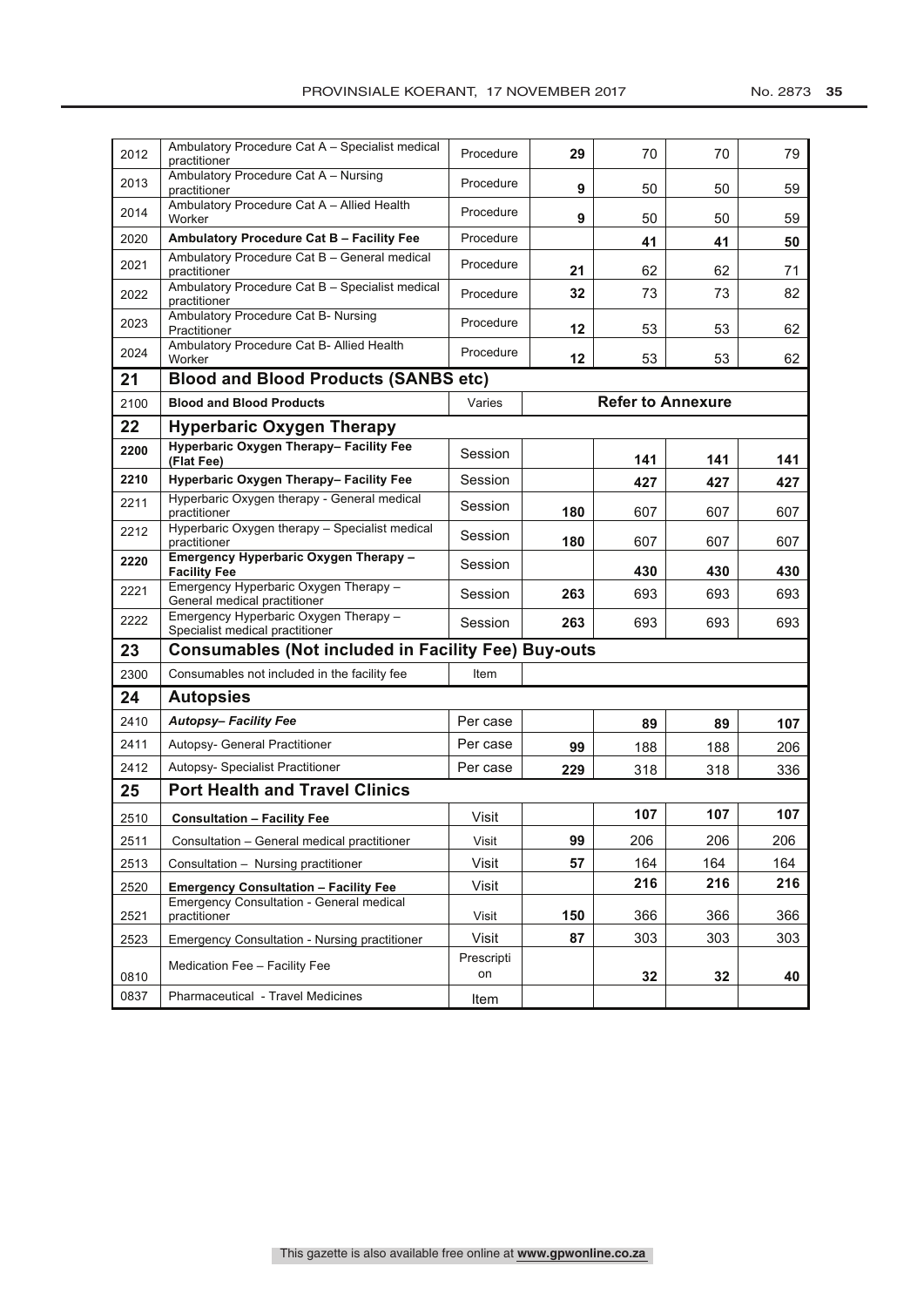## APPROVED UPFS 2017 FEE SCHEDULE FOR H2 PATIENTS

## EFFECTIVE 01ST APRIL 2017

|      |                                                          |              |                             | <b>FACILITY FEE</b> |                        |                    |
|------|----------------------------------------------------------|--------------|-----------------------------|---------------------|------------------------|--------------------|
|      |                                                          |              | <b>Professio</b><br>nal Fee | LEVEL 1             | LEVEL <sub>2</sub>     | LEVEL <sub>3</sub> |
| CODE | <b>DESCRIPTION</b>                                       | <b>BASIS</b> | R                           | R                   | R                      | R                  |
|      |                                                          |              |                             | C                   | с                      | с                  |
| 01   | <b>Anaesthetics</b>                                      |              |                             |                     |                        |                    |
| 0111 | Anaesthetics Cat A - General medical<br>practitioner     | Procedure    | 40                          |                     |                        |                    |
| 0112 | Anaesthetics Cat A - Specialist medical<br>practitioner  | Procedure    | 65                          |                     |                        |                    |
| 0121 | Anaesthetics Cat B - General medical<br>practitioner     | Procedure    | 70                          |                     |                        |                    |
| 0122 | Anaesthetics Cat B - Specialist medical<br>practitioner  | Procedure    | 110                         |                     |                        |                    |
| 0131 | Anaesthetics Cat C - General medical<br>practitioner     | Procedure    | 255                         |                     |                        |                    |
| 0132 | Anaesthetics Cat C - Specialist medical<br>practitioner  | Procedure    | 380                         |                     |                        |                    |
| 02   | <b>Confinement</b>                                       |              |                             |                     |                        |                    |
| 0210 | <b>Natural Birth - Facility Fee</b>                      | Incident     |                             |                     |                        |                    |
| 0211 | Natural Birth - General medical practitioner             | Incident     |                             |                     |                        |                    |
| 0212 | Natural Birth - Specialist medical practitioner          | Incident     |                             |                     |                        |                    |
| 0213 | Natural Birth - Nursing practitioner                     | Incident     |                             |                     |                        |                    |
| 0220 | <b>Caesarean Section - Facility Fee</b>                  | Incident     |                             |                     | <b>Free Healthcare</b> |                    |
| 0221 | Caesarean Section - General medical<br>practitioner      | Incident     |                             |                     |                        |                    |
| 0222 | Caesarean Section - Specialist medical<br>practitioner   | Incident     |                             |                     |                        |                    |
| 03   | <b>Dialysis</b>                                          |              |                             |                     |                        |                    |
| 0310 | <b>Haemo - Facility Fee</b>                              | Weekly       |                             | 280                 | 280                    | 325                |
| 0311 | Haemo-dialysis - General medical practitioner            | Weekly       | 55                          | 335                 | 335                    | 380                |
| 0312 | Haemo-dialysis - Specialist medical practitioner         | Weekly       | 65                          | 345                 | 345                    | 390                |
| 0313 | Haemo-dialysis- Nursing Practitioner                     | Weekly       | 45                          | 325                 | 325                    | 370                |
| 0320 | <b>Peritoneal Dialysis - Facility Fee</b>                | Session      |                             | 45                  | 45                     | 50                 |
| 0321 | Peritoneal Dialysis - General medical practitioner       | Session      | 10                          | 55                  | 55                     | 60                 |
| 0322 | Peritoneal Dialysis - Specialist medical<br>practitioner | Session      | 10                          | 55                  | 55                     | 60                 |
| 0323 | Peritoneal Dialysis - Nursing practitioner               | Session      | 5                           | 50                  | 50                     | 55                 |
| 0330 | <b>Plasmapheresis - Facility Fee</b>                     | Session      |                             | 280                 | 280                    | 325                |
| 0331 | Plasmapheresis - General medical practitioner            | Session      | 55                          | 335                 | 335                    | 380                |
| 0332 | Plasmapheresis - Specialist medical practitioner         | Session      | 65                          | 345                 | 345                    | 390                |
| 04   | <b>Medical Reports</b>                                   |              |                             |                     |                        |                    |
| 0410 | <b>Medical Report - Facility Fee</b>                     | Report       |                             | 136                 | 136                    | 166                |
| 0411 | Medical Report - General medical practitioner            | Report       | 256                         | 392                 | 392                    | 422                |
| 0412 | Medical Report - Specialist medical practitioner         | Report       | 392                         | 528                 | 528                    | 558                |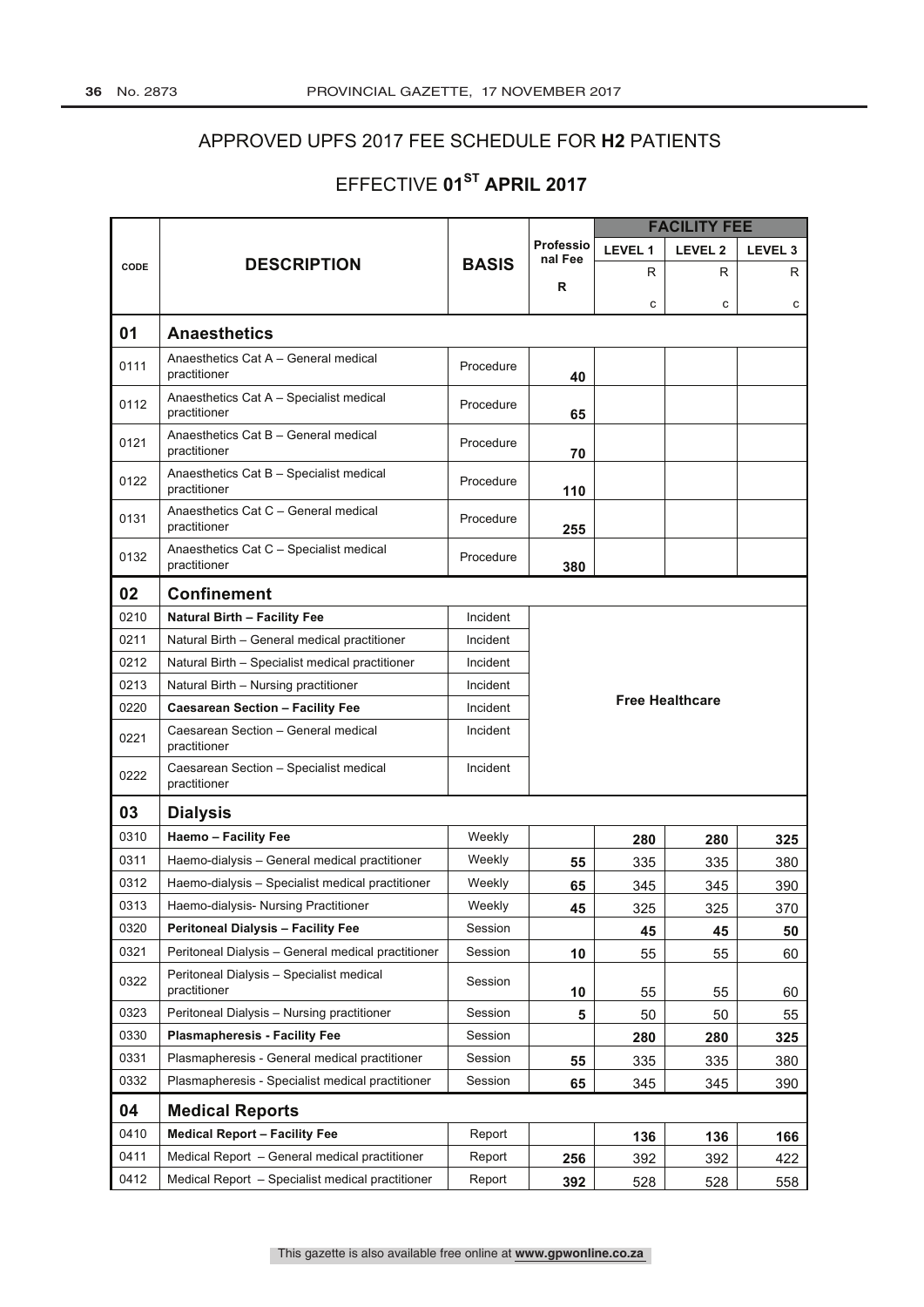| 0420 | <b>Copies of Medical Report – Facility Fee</b>                                                                        | Copy      |       | 136   | 136   | 166   |
|------|-----------------------------------------------------------------------------------------------------------------------|-----------|-------|-------|-------|-------|
| 0421 | Copies of Medical Report, records, X-Rays,<br>completion of certificates / Forms - General<br>medical practitioner    | Copy      | 127   | 263   | 263   | 293   |
| 0422 | Copies of Medical Report, records, X-Rays,<br>completion of certificates / Forms - Specialist<br>medical practitioner | Copy      | 197   | 333   | 333   | 363   |
| 0425 | Copies of X-rays films, ultrasounds etc.                                                                              | Copy      | 127   | 263   | 263   | 293   |
| 0430 | Functional Assessment Report – Facility Fee                                                                           | Report    |       | 272   | 272   | 332   |
| 0431 | Functional Assessment Report - General<br>medical practitioner                                                        | Report    | 768   | 1,040 | 1,040 | 1,100 |
| 0432 | Functional Assessment Report - Specialist<br>medical practitioner                                                     | Report    | 1,568 | 1,840 | 1,840 | 1,900 |
| 0434 | Functional Assessment Report - Allied health<br>practitioner                                                          | Report    | 768   | 1,040 | 1,040 | 1,100 |
| 0440 | Copies of Specialized Radiology (MRI, CT &<br>Nuclear)                                                                | Copy      |       | 1,000 | 1,000 | 1,000 |
| 05   | Imaging                                                                                                               |           |       |       |       |       |
| 0510 | Radiology, Cat A – Facility Fee                                                                                       | Procedure |       | 15    | 15    | 15    |
| 0511 | Radiology, Cat A - General medical practitioner                                                                       | Procedure | 15    | 30    | 30    | 30    |
| 0512 | Radiology, Cat A – Specialist medical practitioner                                                                    | Procedure | 25    | 40    | 40    | 40    |
| 0514 | Radiology, Cat A – Allied health practitioner                                                                         | Procedure | 15    | 30    | 30    | 30    |
| 0520 | Radiology, Cat B - Facility Fee                                                                                       | Procedure |       | 40    | 40    | 45    |
| 0521 | Radiology, Cat B - General medical practitioner                                                                       | Procedure | 40    | 80    | 80    | 85    |
| 0522 | Radiology, Cat B – Specialist medical practitioner                                                                    | Procedure | 75    | 115   | 115   | 120   |
| 0524 | Radiology, Cat B - Allied health practitioner                                                                         | Procedure | 35    | 75    | 75    | 80    |
| 0530 | Radiology, Cat C - Facility Fee                                                                                       | Procedure |       | 90    | 90    | 105   |
| 0531 | Radiology, Cat C - General medical practitioner                                                                       | Procedure | 60    | 150   | 150   | 165   |
| 0532 | Radiology, Cat C - Specialist medical<br>practitioner                                                                 | Procedure | 180   | 270   | 270   | 285   |
| 0540 | Radiology, Cat D - Facility Fee                                                                                       | Procedure |       | 180   | 180   | 210   |
| 0541 | Radiology, Cat D - General medical practitioner                                                                       | Procedure | 115   | 295   | 295   | 325   |
| 0542 | Radiology, Cat D - Specialist medical<br>practitioner                                                                 | Procedure | 360   | 540   | 540   | 570   |
| 0550 | Radiology, Cat E - Facility Fee                                                                                       | Procedure |       | 465   | 465   | 530   |
| 0551 | Radiology, Cat E - General medical practitioner                                                                       | Procedure | 430   | 895   | 895   | 960   |
| 0552 | Radiology, Cat E - Specialist medical practitioner                                                                    | Procedure | 900   | 1,365 | 1,365 | 1,430 |
| 06   | <b>Inpatients</b><br>$(7%$ per day)                                                                                   |           |       |       |       |       |
| 0610 | <b>Inpatient General ward - Facility Fee</b>                                                                          | Day       |       | 50    | 65    | 120   |
| 0611 | Inpatient General Ward - General medical<br>practitioner                                                              | Day       | 10    | 60    | 75    | 135   |
| 0612 | Inpatient General Ward - Specialist medical<br>practitioner                                                           | Day       | 20    | 70    | 85    | 140   |
| 0620 | <b>Inpatient High care - Facility Fee</b>                                                                             | 12 hours  |       | 80    | 100   | 140   |
| 0621 | Inpatient High Care - General medical<br>practitioner                                                                 | 12 hours  | 5     | 85    | 105   | 145   |
| 0622 | Inpatient High Care - Specialist medical<br>practitioner                                                              | 12 hours  | 10    | 90    | 110   | 150   |
| 0630 | <b>Inpatient Intensive care - Facility Fee</b>                                                                        | 12 hours  |       | 260   | 260   | 310   |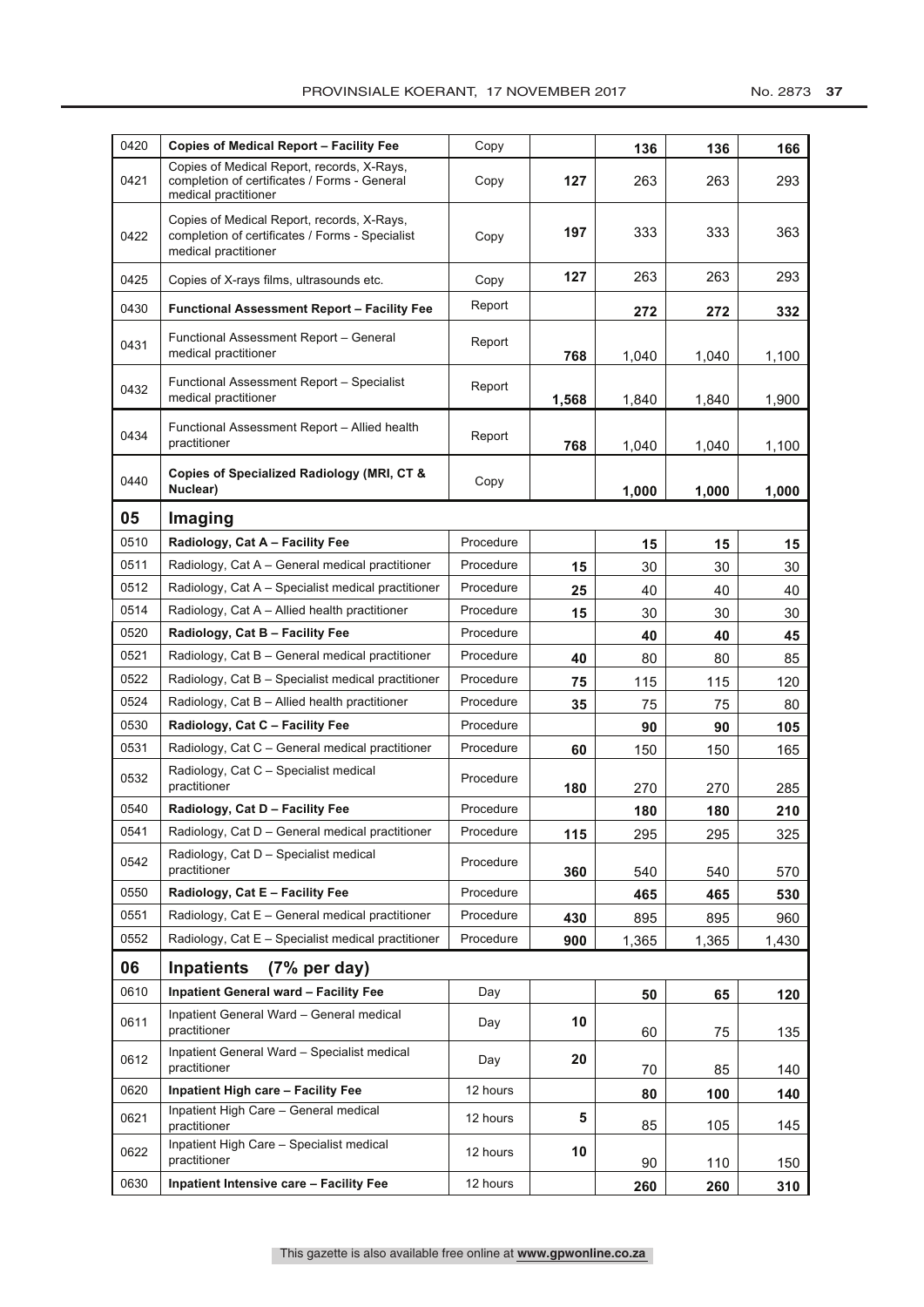| 0631 | Inpatient Intensive Care - General medical<br>practitioner    | 12 hours         | 5  | 265 | 265 | 315 |
|------|---------------------------------------------------------------|------------------|----|-----|-----|-----|
| 0632 | Inpatient Intensive Care- Specialist medical<br>practitioner  | 12 hours         | 10 | 270 | 270 | 340 |
| 0640 | <b>Inpatient Chronic care - Facility Fee</b>                  | Day              |    | 30  | 30  | 30  |
| 0641 | Inpatient Chronic care - General medical<br>practitioner      | Day              | 5  | 35  | 35  | 35  |
| 0642 | Inpatient Chronic care - Specialist medical<br>practitioner   | Day              | 10 | 40  | 40  | 40  |
| 0643 | Inpatient Chronic care - Nursing practitioner                 | Day              | 5  | 35  | 35  | 35  |
| 0650 | Day patient - Facility Fee                                    | Day              |    | 40  | 55  | 80  |
| 0651 | Day patient - General medical practitioner                    | Day              | 10 | 50  | 65  | 90  |
| 0652 | Day patient – Specialist medical practitioner                 | Day              | 20 | 60  | 75  | 100 |
| 0653 | Day patient – Nursing practitioner                            | Day              | 5  | 45  | 60  | 85  |
| 0660 | Inpatient Boarder/Patient companion -<br><b>Facility Fee</b>  | Day              |    | 25  | 25  | 25  |
| 0663 | Inpatient Boarder/Patient Companion - Nursing<br>practitioner | Day              | 5  | 30  | 30  | 30  |
| 0670 | <b>Inpatient General ward - Facility Fee</b>                  | 12 hours         |    | 25  | 30  | 60  |
| 0671 | Inpatient General Ward - General medical<br>practitioner      | 12 hours         | 5  | 30  | 35  | 65  |
| 0672 | Inpatient General Ward - Specialist medical<br>practitioner   | 12 hours         | 10 | 35  | 40  | 70  |
| 0673 | Inpatient General Ward - Nursing practitioner<br>(MOU)        | 12 hours         | 5  | 30  | 35  | 65  |
| 0680 | <b>Inpatient Chronic care - Facility Fee</b>                  | 12 hours         |    | 15  | 15  | 15  |
| 0681 | Inpatient Chronic care - General medical<br>practitioner      | 12 hours         | 5  | 20  | 20  | 20  |
| 0682 | Inpatient Chronic care - Specialist medical<br>practitioner   | 12 hours         | 5  | 20  | 20  | 20  |
| 0683 | Inpatient Chronic care - Nursing practitioner                 | 12 hours         | 5  | 20  | 20  | 20  |
| 07   | <b>Mortuary</b>                                               |                  |    |     |     |     |
| 0710 | <b>Mortuary - Facility Fee</b>                                | Day              |    | 184 | 184 | 209 |
| 0720 | Cremation Certificate - Facility Fee                          | Certificate      |    | 184 | 184 | 209 |
| 08   | <b>Pharmaceutical</b>                                         |                  |    |     |     |     |
| 0810 | Medication Fee - Facility Fee                                 | Prescriptio<br>n |    | 5   | 5   | 10  |
| 0815 | Item Fee                                                      | Item             |    |     |     |     |
| 0816 | Pharmaceutical -TTO                                           | Item             |    |     |     |     |
| 0817 | Pharmaceutical - Chronic                                      | Item             |    |     |     |     |
| 0818 | Pharmaceutical - Oncology                                     | Item             |    |     |     |     |
| 0819 | Pharmaceutical - Immune Suppressant Drugs                     | Item             |    |     |     |     |
| 0820 | Pharmaceutical Flat Fee - OPD                                 | Item             |    |     |     |     |
| 0825 | Pharmaceutical Flat Fee - IP                                  | Item             |    |     |     |     |
| 0827 | Pharmaceutical - Acute OPD                                    | Item             |    |     |     |     |
| 0828 | Pharmaceutical - Oncology OPD                                 | Item             |    |     |     |     |
| 0829 | Pharmaceutical - Immune Suppressant Drugs<br>OPD              | Item             |    |     |     |     |
| 0830 | Pharmaceutical Flat Fee Acute OPD                             | Item             |    |     |     |     |
| 0835 | Pharmaceutical - Chronic IP                                   | Item             |    |     |     |     |
| 0836 | Pharmaceutical - Repeat scripts                               | Item             |    |     |     |     |
| 0837 | Pharmaceutical - Travel Medicines                             | Item             |    |     |     |     |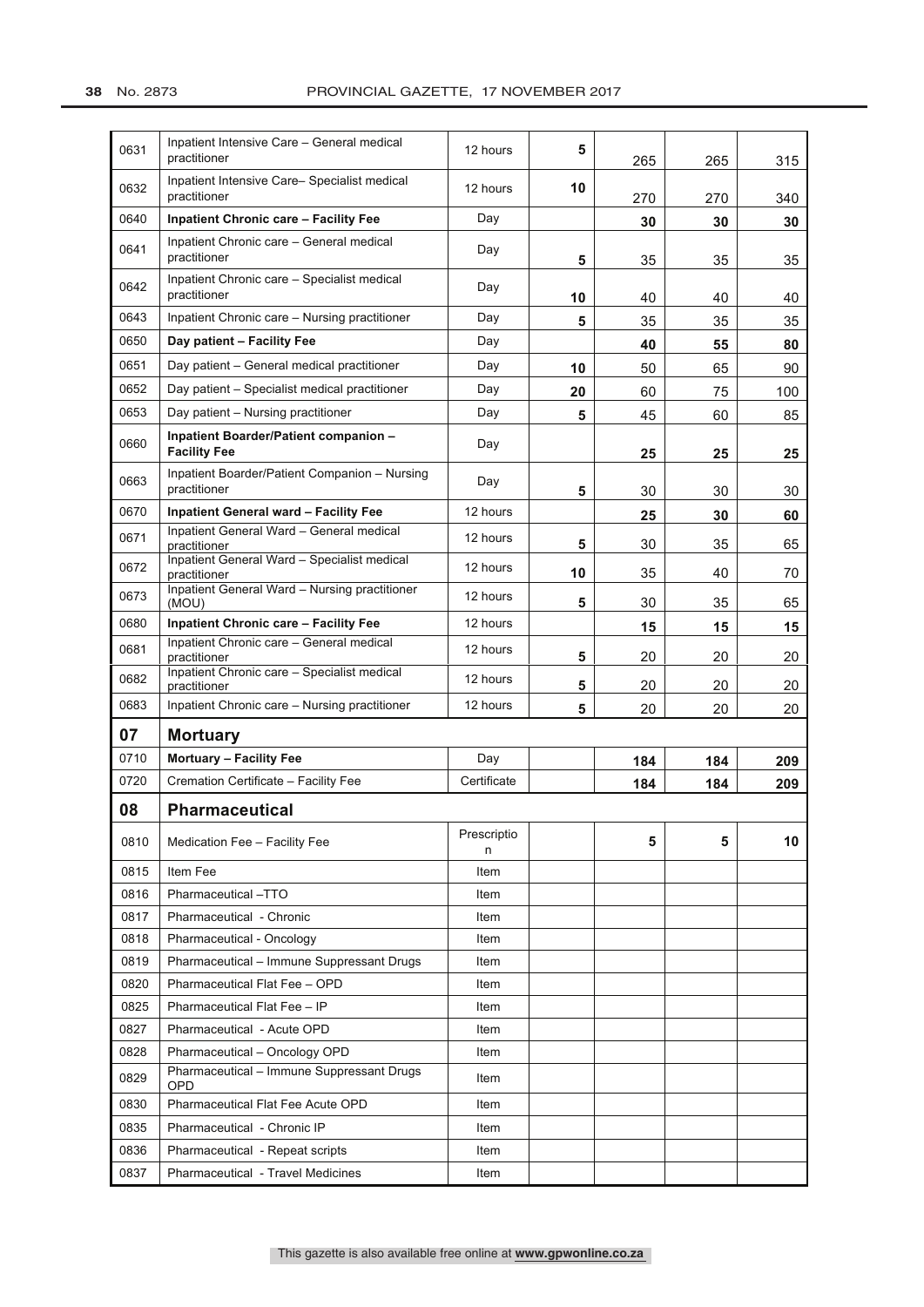| 09   | <b>Oral Health</b>                                                     |           |       |       |       |       |  |  |
|------|------------------------------------------------------------------------|-----------|-------|-------|-------|-------|--|--|
| 0910 | Oral Care Cat A - Facility Fee                                         | Procedure |       | 5     | 5     | 5     |  |  |
| 0911 | Oral Care Cat A - General medical practitioner                         | Procedure | 10    | 15    | 15    | 15    |  |  |
| 0912 | Oral Care Cat A - Specialist medical practitioner                      | Procedure | 10    | 15    | 15    | 15    |  |  |
| 0914 | Oral Care Cat A - Allied health practitioner                           | Procedure | 5     | 10    | 10    | 10    |  |  |
| 0920 | Oral Care Cat B - Facility Fee                                         | Procedure |       | 15    | 15    | 20    |  |  |
| 0921 | Oral Care Cat B - General medical practitioner                         | Procedure | 20    | 35    | 35    | 40    |  |  |
| 0922 | Oral Health Cat B - Specialist medical<br>practitioner                 | Procedure | 30    | 45    | 45    | 50    |  |  |
| 0924 | Oral Care Cat B - Allied health practitioner                           | Procedure | 15    | 30    | 30    | 35    |  |  |
| 0930 | Oral Care Cat C - Facility Fee                                         | Procedure |       | 100   | 100   | 115   |  |  |
| 0931 | Oral Care Cat C - General medical practitioner                         | Procedure | 115   | 215   | 215   | 230   |  |  |
| 0932 | Oral Care Cat C - Specialist medical practitioner                      | Procedure | 195   | 295   | 295   | 310   |  |  |
| 0940 | Oral Care Cat D - Facility Fee                                         | Procedure |       | 400   | 400   | 460   |  |  |
| 0941 | Oral Care Cat D - General medical practitioner                         | Procedure | 345   | 745   | 745   | 805   |  |  |
| 0942 | Oral Care Cat D - Specialist medical practitioner                      | Procedure | 710   | 1,110 | 1,110 | 1,170 |  |  |
| 0950 | Oral Care Cat E - Facility Fee                                         | Procedure |       | 1,350 | 1,350 | 1,540 |  |  |
| 0951 | Oral Care Cat E - General medical practitioner                         | Procedure | 1,165 | 2,515 | 2,515 | 2,705 |  |  |
| 0952 | Oral Care Cat E - Specialist medical practitioner                      | Procedure | 2,385 | 3,735 | 3,735 | 3,925 |  |  |
| 10   | <b>Consultations 20%</b>                                               |           |       |       |       |       |  |  |
| 1010 | <b>Outpatient Consultation - Facility Fee</b>                          | Visit     |       | 20    | 20    | 20    |  |  |
| 1011 | Outpatient Consultation - General medical<br>practitioner              | Visit     | 20    | 40    | 40    | 40    |  |  |
| 1012 | Outpatient Consultation - Specialist medical<br>practitioner           | Visit     | 45    | 65    | 65    | 65    |  |  |
| 1013 | Outpatient Consultation - Nursing practitioner                         | Visit     | 10    | 30    | 30    | 30    |  |  |
| 1014 | Outpatient Consultation - Allied health<br>practitioner                | Visit     | 10    | 30    | 30    | 30    |  |  |
| 1020 | <b>Emergency Consultation - Facility Fee</b>                           | Visit     |       | 35    | 35    | 45    |  |  |
| 1021 | Emergency Consultation - General medical<br>practitioner               | Visit     | 30    | 65    | 65    | 75    |  |  |
| 1022 | Emergency Consultation - Specialist medical<br>practitioner            | Visit     | 70    | 105   | 105   | 115   |  |  |
| 1023 | Emergency Consultation - Nursing practitioner                          | Visit     | 15    | 50    | 50    | 60    |  |  |
| 1024 | Emergency Consultation - Allied health<br>practitioner                 | Visit     | 20    | 55    | 55    | 65    |  |  |
| 1030 | Follow-Up Outpatient Consultation - Facility<br>Fee                    | Visit     |       | 20    | 20    | 20    |  |  |
| 1031 | Follow-Up Outpatient Consultation - General<br>medical practitioner    | Visit     | 20    | 40    | 40    | 40    |  |  |
| 1032 | Follow-Up Outpatient Consultation - Specialist<br>medical practitioner | Visit     | 45    | 65    | 65    | 65    |  |  |
| 1033 | Follow-Up Outpatient Consultation - Nursing<br>practitioner            | Visit     | 10    | 30    | 30    | 30    |  |  |
| 1034 | Follow-Up Outpatient Consultation - Allied<br>health practitioner      | Visit     | 10    | 30    | 30    | 30    |  |  |
| 11   | <b>Minor Theatre Procedures</b>                                        |           |       |       |       |       |  |  |
| 1110 | Minor Procedure Cat A - Facility Fee                                   | Procedure |       | 85    | 85    | 100   |  |  |
| 1111 | Minor Procedure Cat A - General medical<br>practitioner                | Procedure | 30    | 115   | 115   | 130   |  |  |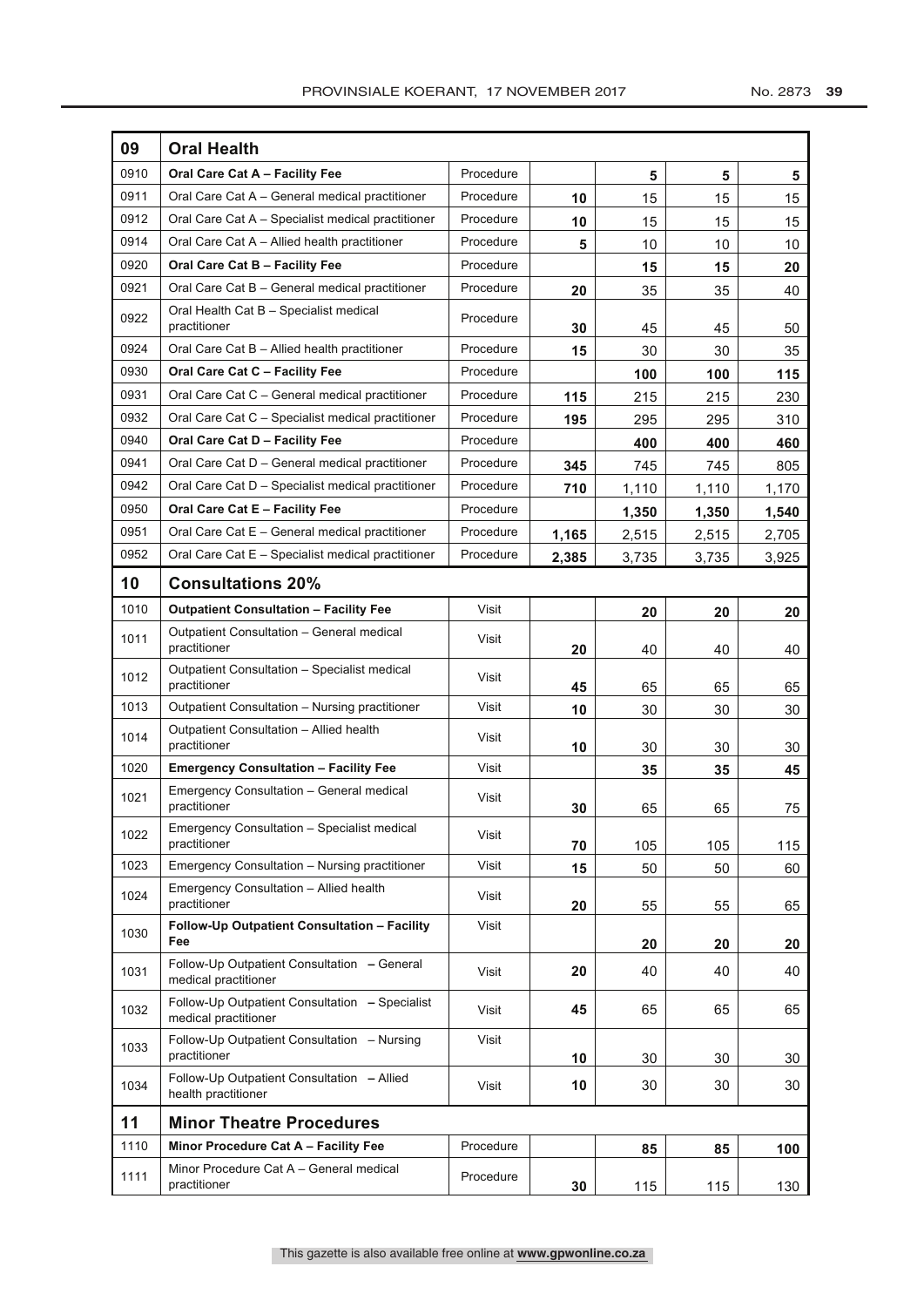| 1112 | Minor Procedure Cat A - Specialist medical<br>practitioner           | Procedure | 55  | 140   | 140   | 155   |
|------|----------------------------------------------------------------------|-----------|-----|-------|-------|-------|
| 1120 | Minor Procedure Cat B - Facility Fee                                 | Procedure |     | 85    | 85    | 100   |
| 1121 | Minor Procedure Cat B - General medical<br>practitioner              | Procedure | 45  | 130   | 130   | 145   |
| 1122 | Minor Procedure Cat B - Specialist medical<br>practitioner           | Procedure | 100 | 185   | 185   | 200   |
| 1130 | Minor Procedure Cat C - Facility Fee                                 | Procedure |     | 85    | 85    | 100   |
| 1131 | Minor Procedure Cat C - General medical<br>practitioner              | Procedure | 70  | 155   | 155   | 170   |
| 1132 | Minor Procedure Cat C - Specialist medical<br>practitioner           | Procedure | 155 | 240   | 240   | 255   |
| 1140 | Minor Procedure Cat D - Facility Fee                                 | Procedure |     | 85    | 85    | 100   |
| 1141 | Minor Procedure Cat D - General medical<br>practitioner              | Procedure | 180 | 265   | 265   | 285   |
| 1142 | Minor Procedure Cat D - Specialist medical<br>practitioner           | Procedure | 405 | 490   | 490   | 505   |
| 12   | <b>Major Theatre Procedures</b>                                      |           |     |       |       |       |
| 1210 | Theatre Procedure Cat A - Facility Fee                               | Procedure |     | 275   | 400   | 465   |
| 1211 | Theatre Procedure Cat A - General medical<br>practitioner            | Procedure | 30  | 305   | 430   | 495   |
| 1212 | Theatre Procedure Cat A - Specialist medical<br>practitioner         | Procedure | 55  | 330   | 455   | 520   |
| 1220 | Theatre Procedure Cat B - Facility Fee                               | Procedure |     | 415   | 610   | 700   |
| 1221 | Theatre Procedure Cat B - General medical<br>practitioner            | Procedure | 45  | 459   | 655   | 745   |
| 1222 | Theatre Procedure Cat B - Specialist medical<br>practitioner         | Procedure | 100 | 515   | 710   | 800   |
| 1230 | Theatre Procedure Cat C - Facility Fee                               | Procedure |     | 715   | 1,045 | 1,205 |
| 1231 | Theatre Procedure Cat C - General medical<br>practitioner            | Procedure | 70  | 785   | 1,115 | 1,275 |
| 1232 | Theatre Procedure Cat C - Specialist medical<br>practitioner         | Procedure | 155 | 870   | 1,200 | 1,360 |
| 1240 | Theatre Procedure Cat D - Facility Fee                               | Procedure |     | 1,830 | 2,680 | 3,090 |
| 1241 | Theatre Procedure Cat D - General medical<br>practitioner            | Procedure | 180 | 2,010 | 2,860 | 3,270 |
| 1242 | Theatre Procedure Cat D - Specialist medical<br>practitioner         | Procedure | 405 | 2,235 | 3,085 | 3,495 |
| 13   | <b>Treatments</b>                                                    |           |     |       |       |       |
| 1310 | <b>Supplementary Health Treatment - Facility</b><br>Fee              | Contact   |     | 10    | 10    | 15    |
| 1313 | Supplementary Health Treatment- Nurse<br>practitioner                | Contact   | 10  | 20    | 20    | 25    |
| 1314 | Supplementary Health Treatment - Allied health<br>practitioner       | Contact   | 10  | 20    | 20    | 25    |
| 1320 | <b>Supplementary Health Group Treatment -</b><br><b>Facility Fee</b> | Contact   |     | 10    | 10    | 10    |
| 1324 | Supplementary Health Group Treatment - Allied<br>health practitioner | Contact   | 5   | 15    | 15    | 15    |
| 14   | <b>Emergency Medical Services</b>                                    |           |     |       |       |       |
| 1410 | <b>Patient transport service - Facility Fee</b>                      | 100km     |     | 40    | 40    | 40    |
| 1420 | Basic life support - Facility Fee                                    | 50km      |     | 105   | 105   | 105   |
| 1430 | Intermediate life support - Facility Fee                             | 50km      |     | 140   | 140   | 140   |
|      |                                                                      |           |     |       |       |       |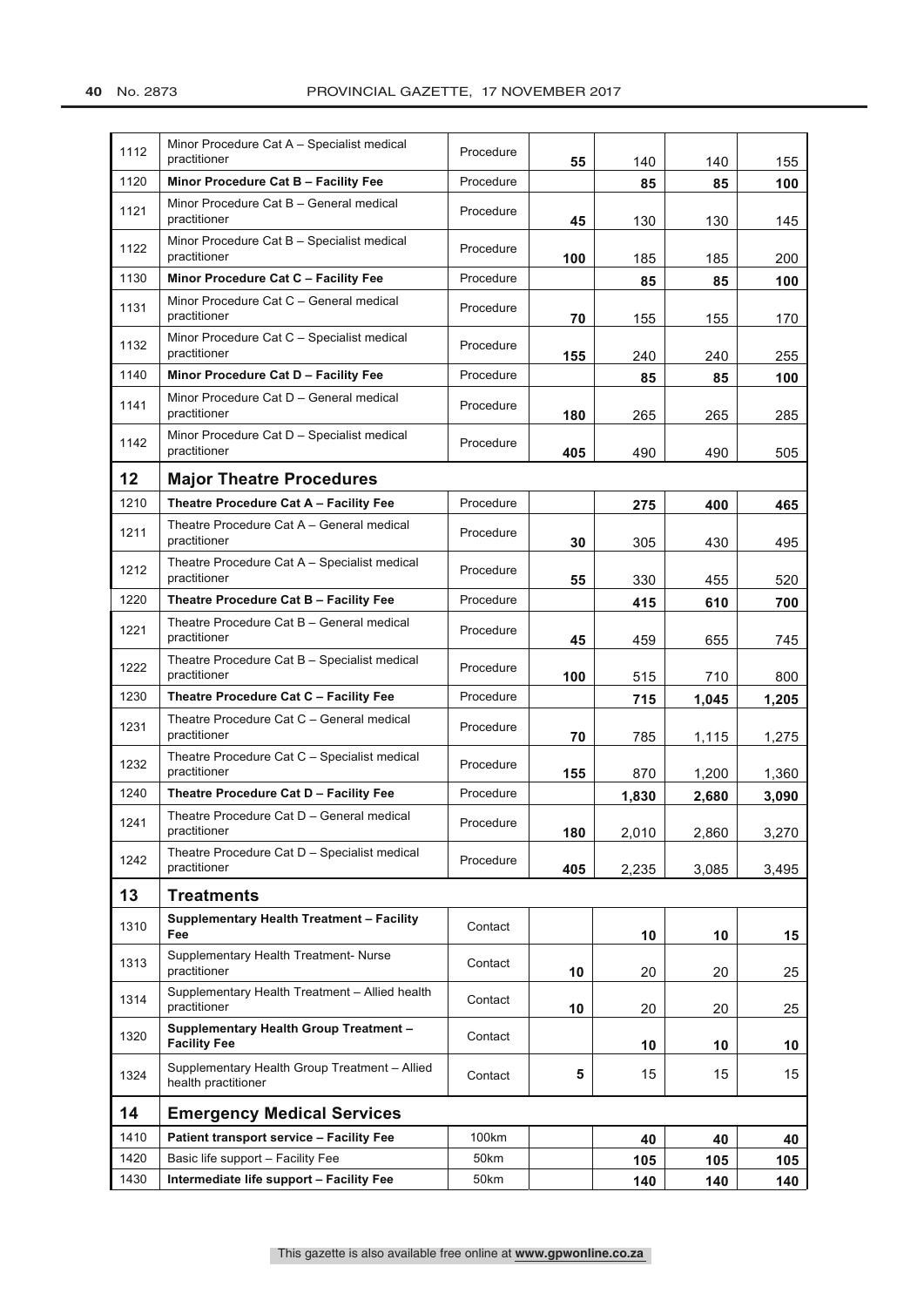| 1440 |                                                                       |                    |         |        |                     |                |  |  |  |
|------|-----------------------------------------------------------------------|--------------------|---------|--------|---------------------|----------------|--|--|--|
|      | Advanced life support- Facility Fee                                   | 50km               |         | 235    | 235                 | 235            |  |  |  |
| 1450 | <b>Emergency service standby - Facility Fee</b>                       | Once-Off           |         | 503    | 503                 | 503            |  |  |  |
| 1451 | Emergency service standby - General medical<br>practitioner           | Hour               | 675     | 1,178  | 1,178               | 1,178          |  |  |  |
| 1452 | Emergency service standby - Specialist medical<br>practitioner        | Hour               | 908     | 1,411  | 1,411               | 1,411          |  |  |  |
| 1453 | Emergency service standby - Nursing<br>practitioner                   | Hour               | 383     | 886    | 886                 | 886            |  |  |  |
| 1454 | Emergency service standby - Emergency care<br>practitioner            | Hour               | N/A     |        |                     |                |  |  |  |
| 1455 | Emergency service standby - Basic life support<br>practitioner        | Hour               | 158     | 661    | 661                 | 661            |  |  |  |
| 1456 | Emergency service standby - Intermediate life<br>support practitioner | Hour               | 242     | 754    | 754                 | 754            |  |  |  |
| 1457 | Emergency service standby - Advanced life<br>support practitioner     | Hour               | 424     | 927    | 927                 | 927            |  |  |  |
| 1460 | <b>Rescue - Facility Fee</b>                                          | Once-Off           |         | 110    | 110                 | 110            |  |  |  |
| 1461 | Rescue - General medical practitioner                                 | Incident           | 165     | 275    | 275                 | 275            |  |  |  |
| 1462 | Rescue - Specialist medical practitioner                              | Incident           | 250     | 360    | 360                 | 360            |  |  |  |
| 1463 | Rescue - Nursing practitioner                                         | Incident           | 110     | 220    | 220                 | 220            |  |  |  |
| 1464 | Rescue - Emergency care practitioner                                  | Incident           | N/<br>A |        |                     |                |  |  |  |
| 1465 | Rescue – Basic life support practitioner                              | Incident           | 15      | 125    | 125                 | 125            |  |  |  |
| 1466 | Rescue - Intermediate life support practitioner                       | Incident           | 20      | 130    | 130                 | 130            |  |  |  |
| 1467 | Rescue - Advanced life support practitioner                           | Incident           | 45      | 155    | 155                 | 155            |  |  |  |
| 1470 | Emergency transport air services fixed wing                           | <b>Flying Hour</b> |         | 1,020  | 1,020               | 1,020          |  |  |  |
| 1480 | Emergency transport air services helicopter<br>(Single Engine)        | <b>Flying Hour</b> |         | 1,120  | 1,120               | 1,120          |  |  |  |
| 1490 | <b>Emergency service standby - Facility Fee</b>                       | Additional<br>50km |         | 232    | 232                 | 232            |  |  |  |
| 15   | <b>Assistive Devices &amp; Prosthesis</b>                             |                    |         |        |                     |                |  |  |  |
| 1510 | <b>Assistive Devices</b>                                              | Item               |         |        |                     |                |  |  |  |
| 1520 | <b>Prosthetic Devices</b>                                             |                    |         |        |                     |                |  |  |  |
|      |                                                                       | Item               |         |        |                     |                |  |  |  |
| 1530 | <b>Dental laboratory</b>                                              | Item               |         |        |                     |                |  |  |  |
| 1540 | Assistive Devices, Prosthesis, Dental and<br><b>Optical - Repairs</b> | Item               |         |        | <b>See Annexure</b> |                |  |  |  |
| 1550 | <b>Optical Devices</b>                                                | Item               |         |        |                     |                |  |  |  |
| 16   | <b>Cosmetic Surgery</b>                                               |                    |         |        |                     |                |  |  |  |
| 1610 | <b>Cosmetic Surgery Cat A - Facility Fee</b>                          | Procedure          |         | 2.884  | 2,884               |                |  |  |  |
| 1611 | Cosmetic Surgery Cat A - General medical<br>practitioner              | Procedure          | 1,663   | 4,547  | 4,547               | 3,294<br>4,957 |  |  |  |
| 1612 | Cosmetic Surgery Cat A - Specialist medical<br>practitioner           | Procedure          | 2,490   | 5,374  | 5,374               | 5,784          |  |  |  |
| 1620 | <b>Cosmetic Surgery Cat B - Facility Fee</b>                          | Procedure          |         | 6,484  | 6,484               | 7,411          |  |  |  |
| 1621 | Cosmetic Surgery Cat B - General medical<br>practitioner              | Procedure          | 1,970   | 8,454  | 8,454               | 9,381          |  |  |  |
| 1622 | Cosmetic Surgery Cat B - Specialist medical<br>practitioner           | Procedure          | 2,955   | 9,439  | 9,439               | 10,366         |  |  |  |
| 1630 | Cosmetic Surgery - Cat C - Facility Fee                               | Procedure          |         | 10,472 | 10,472              | 11,970         |  |  |  |
| 1631 | Cosmetic Surgery Cat C - General medical<br>practitioner              | Procedure          | 3,330   | 13,802 | 13,802              | 15,300         |  |  |  |
| 1632 | Cosmetic Surgery Cat C - Specialist medical<br>practitioner           | Procedure          | 4,994   | 15,466 | 15,466              | 16,964         |  |  |  |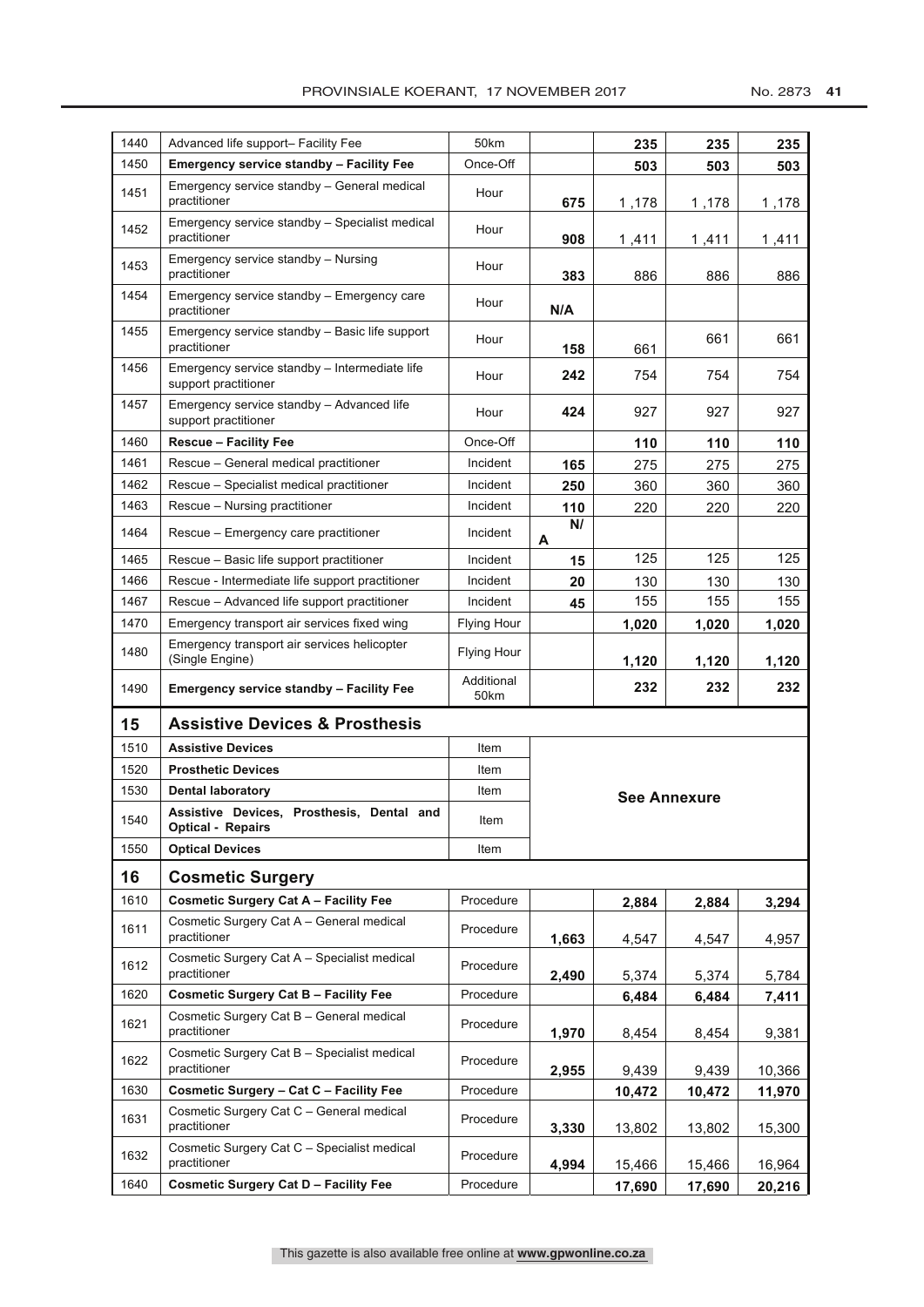42 No. 2873

| 1641 | Cosmetic Surgery Cat D - General medical<br>practitioner                                                      | Procedure      | 3,736 | 21,426                   | 21,426 | 23,952 |
|------|---------------------------------------------------------------------------------------------------------------|----------------|-------|--------------------------|--------|--------|
| 1642 | Cosmetic Surgery Cat D - Specialist medical<br>practitioner                                                   | Procedure      | 5,497 | 23,187                   | 23,187 | 25,713 |
| 17   | <b>Laboratory Services (NHLS)</b>                                                                             |                |       |                          |        |        |
| 1700 | Drawing of Blood                                                                                              | Per<br>Contact |       | 5                        | 5      | 5      |
| 1710 | Laboratory Test                                                                                               | Varies         |       |                          |        |        |
| 18   | <b>Radiation Oncology (Refer to proposed list)</b>                                                            |                |       |                          |        |        |
| 1800 | <b>Radiation Oncology</b>                                                                                     | Item           |       |                          |        |        |
| 19   | <b>Nuclear Medicines</b>                                                                                      |                |       |                          |        |        |
| 1900 | Itemisation of Isotopes                                                                                       | Item           |       |                          |        |        |
| 1910 | <b>Nuclear Medicine Cat A - Facility Fee</b>                                                                  | Procedure      |       | 130                      | 130    | 130    |
| 1912 | Nuclear Medicine Cat A: Specialist medical<br>practitioner                                                    | Procedure      | 65    | 195                      | 195    | 195    |
| 1920 | <b>Nuclear Medicine Cat B- Facility Fee</b>                                                                   | Procedure      |       | 130                      | 130    | 130    |
| 1922 | Nuclear Medicine Cat-B Specialist medical<br>practitioner                                                     | Procedure      | 195   | 325                      | 325    | 325    |
| 1930 | <b>Nuclear Medicine Cat C- Facility Fee</b>                                                                   | Procedure      |       | 130                      | 130    | 130    |
| 1932 | Nuclear Medicine Cat C - Specialist medical<br>practitioner                                                   | Procedure      | 385   | 515                      | 515    | 515    |
| 1940 | Nuclear Medicine Cat D- Facility Fee                                                                          | Procedure      |       | 130                      | 130    | 130    |
| 1942 | Nuclear Medicine Cat-D Specialist medical<br>practitioner                                                     | Procedure      | 580   | 710                      | 710    | 710    |
| 1950 | Positron Emission Tomography (PET) Cat E -<br><b>Facility Fee</b>                                             | Procedure      |       | 250                      | 250    | 250    |
| 1952 | Positron Emission Tomography (PET) Cat E -<br>Specialist medical practitioner                                 | Procedure      | 755   | 1,005                    | 1,005  | 1,005  |
| 20   | <b>Ambulatory Procedures</b>                                                                                  |                |       |                          |        |        |
| 2010 | Ambulatory Procedure Cat A - Facility Fee                                                                     | Procedure      |       | 25                       | 25     | 35     |
| 2011 | Ambulatory Procedure Cat A - General medical<br>practitioner                                                  | Procedure      | 10    | 35                       | 35     | 45     |
| 2012 | Ambulatory Procedure Cat A - Specialist medical<br>practitioner                                               | Procedure      | 20    | 45                       | 45     | 55     |
| 2013 | Ambulatory Procedure Cat A - Nursing<br>practitioner                                                          | Procedure      | 5     | 30                       | 30     | 40     |
| 2014 | Ambulatory Procedure Cat A - Allied Health<br>Worker                                                          | Procedure      | 5     | 30                       | 30     | 40     |
| 2020 | Ambulatory Procedure Cat B - Facility Fee                                                                     | Procedure      |       | 25                       | 25     | 35     |
| 2021 | Ambulatory Procedure Cat B - General medical<br>practitioner                                                  | Procedure      | 15    | 40                       | 40     | 50     |
| 2022 | Ambulatory Procedure Cat B - Specialist medical<br>practitioner                                               | Procedure      | 20    | 45                       | 45     | 55     |
| 2023 | Ambulatory Procedure Cat B- Nursing<br>Practitioner                                                           | Procedure      | 10    | 35                       | 35     | 45     |
| 2024 | Ambulatory Procedure Cat B- Allied Health<br>Worker                                                           | Procedure      | 10    | 35                       | 35     | 45     |
| 21   | <b>Blood and Blood Products (SANBS etc)</b>                                                                   |                |       |                          |        |        |
| 2100 | <b>Blood and Blood Products</b>                                                                               | Varies         |       | <b>Refer to Annexure</b> |        |        |
| 22   | <b>Hyperbaric Oxygen Therapy</b>                                                                              |                |       |                          |        |        |
| 2200 | Hyperbaric Oxygen Therapy- Facility Fee<br>(Flat Fee)                                                         | Session        |       | 95                       | 95     | 95     |
| 2210 | Hyperbaric Oxygen Therapy- Facility Fee                                                                       | Session        |       | 285                      | 285    | 285    |
| 2211 | Hyperbaric Oxygen therapy - General medical<br>practitioner<br>Hyperbaric Oxygen therapy - Specialist medical | Session        | 120   | 405                      | 405    | 405    |
| 2212 | practitioner                                                                                                  | Session        | 120   | 405                      | 405    | 405    |
| 2220 | Emergency Hyperbaric Oxygen Therapy -<br><b>Facility Fee</b>                                                  | Session        |       | 285                      | 285    | 285    |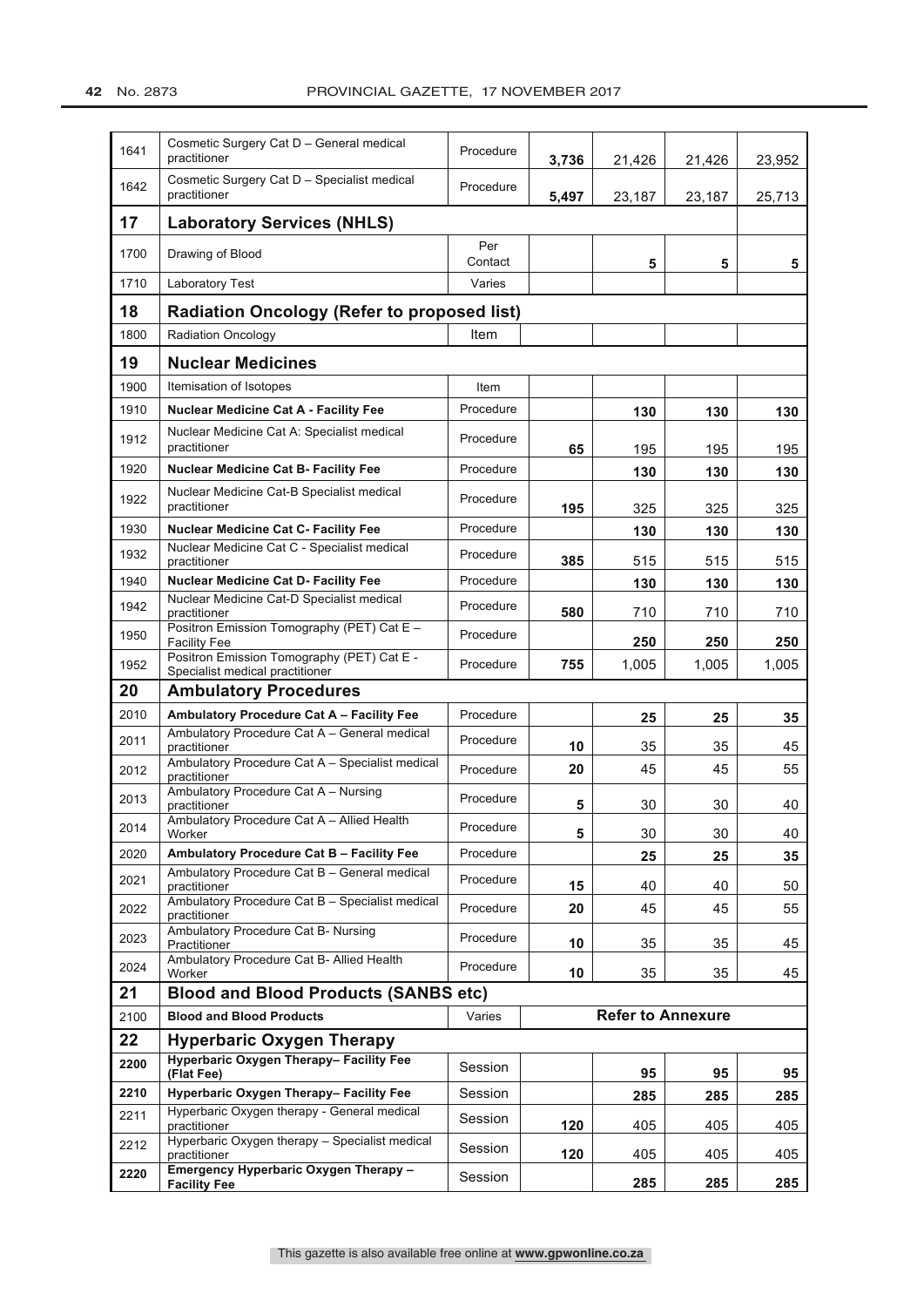| 2221 | Emergency Hyperbaric Oxygen Therapy -<br>General medical practitioner             | Session          | 175 | 460                          | 460 | 460 |
|------|-----------------------------------------------------------------------------------|------------------|-----|------------------------------|-----|-----|
| 2222 | Emergency Hyperbaric Oxygen Therapy -<br>Specialist medical practitioner          | Session          | 175 | 460                          | 460 | 460 |
| 23   | Consumables (Not included in Facility Fee) Buy-outs (5% increase for buy<br>outs) |                  |     |                              |     |     |
| 2300 | Consumables not included in the facility fee                                      | Item             |     | Included in Consultation Fee |     |     |
| 24   | <b>Autopsies</b>                                                                  |                  |     |                              |     |     |
| 2410 | <b>Autopsy-Facility Fee</b>                                                       | Per case         |     | 89                           | 89  | 107 |
| 2411 | Autopsy- General Practitioner                                                     | Per case         | 99  | 188                          | 188 | 206 |
| 2412 | <b>Autopsy- Specialist Practitioner</b>                                           | Per case         | 229 | 318                          | 318 | 336 |
| 25   | <b>Port Health and Travel Clinics</b>                                             |                  |     |                              |     |     |
| 2510 | <b>Consultation - Facility Fee</b>                                                | Visit            |     | 107                          | 107 | 107 |
| 2511 | Consultation - General medical practitioner                                       | Visit            | 99  | 206                          | 206 | 206 |
| 2513 | Consultation - Nursing practitioner                                               | Visit            | 57  | 164                          | 164 | 164 |
| 2520 | <b>Emergency Consultation - Facility Fee</b>                                      | Visit            |     | 216                          | 216 | 216 |
| 2521 | <b>Emergency Consultation - General medical</b><br>practitioner                   | Visit            | 150 | 366                          | 366 | 366 |
| 2523 | <b>Emergency Consultation - Nursing practitioner</b>                              | Visit            | 87  | 303                          | 303 | 303 |
| 0810 | Medication Fee - Facility Fee                                                     | Prescripti<br>on |     | 32                           | 32  | 40  |
| 0837 | Pharmaceutical - Travel Medicines                                                 | Item             |     |                              |     |     |

## APPROVED UPFS 2017 FEE SCHEDULE FOR **H1** PATIENTS

## **EFFECTIVE 01<sup>st</sup> APRIL 2017**

|      |                                                         |              | <b>FACILITY FEE</b>                |                |                        |                |  |
|------|---------------------------------------------------------|--------------|------------------------------------|----------------|------------------------|----------------|--|
|      |                                                         |              | Professio<br>nal Fee               | <b>LEVEL 1</b> | <b>LEVEL 2</b>         | <b>LEVEL 3</b> |  |
| CODE | <b>DESCRIPTION</b>                                      | <b>BASIS</b> |                                    | R              | R                      | R.             |  |
|      |                                                         |              | R                                  | c              | c                      | C              |  |
| 01   | <b>Anaesthetics</b>                                     |              |                                    |                |                        |                |  |
| 0111 | Anaesthetics Cat A - General medical<br>practitioner    | Procedure    |                                    |                |                        |                |  |
| 0112 | Anaesthetics Cat A - Specialist medical<br>practitioner | Procedure    |                                    |                |                        |                |  |
| 0121 | Anaesthetics Cat B - General medical<br>practitioner    | Procedure    | Included in Consultation Fee OP/IP |                |                        |                |  |
| 0122 | Anaesthetics Cat B - Specialist medical<br>practitioner | Procedure    |                                    |                |                        |                |  |
| 0131 | Anaesthetics Cat C - General medical<br>practitioner    | Procedure    |                                    |                |                        |                |  |
| 0132 | Anaesthetics Cat C - Specialist medical<br>practitioner | Procedure    |                                    |                |                        |                |  |
| 02   | <b>Confinement</b>                                      |              |                                    |                |                        |                |  |
| 0210 | <b>Natural Birth - Facility Fee</b>                     | Incident     |                                    |                |                        |                |  |
| 0211 | Natural Birth - General medical practitioner            | Incident     |                                    |                | <b>Free Healthcare</b> |                |  |
| 0212 | Natural Birth - Specialist medical practitioner         | Incident     |                                    |                |                        |                |  |
| 0213 | Natural Birth - Nursing practitioner                    | Incident     |                                    |                |                        |                |  |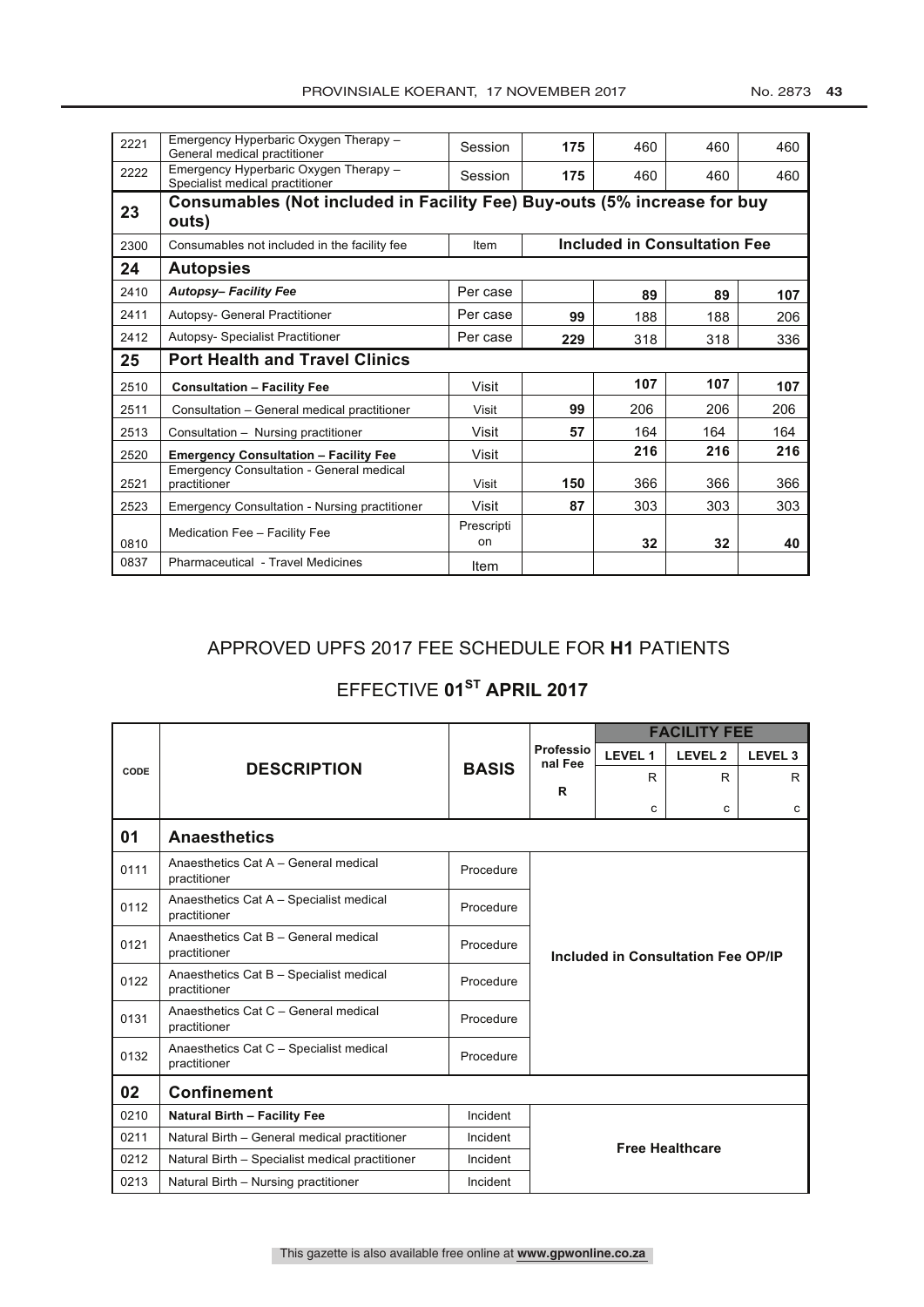| 0220 | <b>Caesarean Section - Facility Fee</b>                                                                               | Incident  |       |                                    |       |       |
|------|-----------------------------------------------------------------------------------------------------------------------|-----------|-------|------------------------------------|-------|-------|
| 0221 | Caesarean Section - General medical<br>practitioner                                                                   | Incident  |       |                                    |       |       |
| 0222 | Caesarean Section - Specialist medical<br>practitioner                                                                | Incident  |       |                                    |       |       |
| 03   | Dialysis (equivalent to<br>consultation)                                                                              |           |       |                                    |       |       |
| 0310 | <b>Haemo - Facility Fee</b>                                                                                           | Weekly    |       | 20                                 | 20    | 20    |
| 0311 | Haemo-dialysis - General medical practitioner                                                                         | Weekly    | 20    | 40                                 | 40    | 40    |
| 0312 | Haemo-dialysis - Specialist medical practitioner                                                                      | Weekly    | 45    | 65                                 | 65    | 65    |
| 0313 | Haemo-dialysis- Nursing Practitioner                                                                                  | Weekly    | 10    | 30                                 | 30    | 30    |
| 0320 | <b>Peritoneal Dialysis - Facility Fee</b>                                                                             | Session   |       | 20                                 | 20    | 25    |
| 0321 | Peritoneal Dialysis - General medical practitioner                                                                    | Session   | 5     | 25                                 | 25    | 30    |
| 0322 | Peritoneal Dialysis - Specialist medical<br>practitioner                                                              | Session   | 5     | 25                                 | 25    | 30    |
| 0323 | Peritoneal Dialysis - Nursing practitioner                                                                            | Session   | 5     | 25                                 | 25    | 30    |
| 0330 | <b>Plasmapheresis - Facility Fee</b>                                                                                  | Session   |       | 20                                 | 20    | 20    |
| 0331 | Plasmapheresis - General medical practitioner                                                                         | Session   | 20    | 40                                 | 40    | 40    |
| 0332 | Plasmapheresis - Specialist medical practitioner                                                                      | Session   | 45    | 65                                 | 65    | 65    |
| 04   | <b>Medical Reports</b>                                                                                                |           |       |                                    |       |       |
| 0410 | <b>Medical Report - Facility Fee</b>                                                                                  | Report    |       | 136                                | 136   | 166   |
| 0411 | Medical Report - General medical practitioner                                                                         | Report    | 256   | 392                                | 392   | 422   |
| 0412 | Medical Report - Specialist medical practitioner                                                                      | Report    | 392   | 528                                | 528   | 558   |
| 0420 | <b>Copies of Medical Report - Facility Fee</b>                                                                        | Copy      |       | 136                                | 136   | 166   |
| 0421 | Copies of Medical Report, records, X-Rays,<br>completion of certificates / Forms - General<br>medical practitioner    | Copy      | 127   | 263                                | 263   | 293   |
| 0422 | Copies of Medical Report, records, X-Rays,<br>completion of certificates / Forms - Specialist<br>medical practitioner | Copy      | 197   | 333                                | 333   | 363   |
| 0425 | Copies of X-rays films, ultrasounds etc.                                                                              | Copy      | 127   | 263                                | 263   | 293   |
| 0430 | <b>Functional Assessment Report</b>                                                                                   | Report    |       | 272                                | 272   | 332   |
| 0431 | Functional Assessment Report - General<br>medical practitioner                                                        | Report    | 768   | 1,040                              | 1,040 | 1,100 |
| 0432 | Functional Assessment Report - Specialist<br>medical practitioner                                                     | Report    | 1,568 | 1,840                              | 1,840 | 1,900 |
| 0434 | Functional Assessment Report - Allied health<br>practitioner                                                          | Report    | 768   | 1,040                              | 1,040 | 1,100 |
| 0440 | Copies of Specialized Radiology (MRI, CT &<br>Nuclear)                                                                | Copy      |       | 1,000                              | 1,000 | 1,000 |
| 05   | Imaging                                                                                                               |           |       |                                    |       |       |
| 0510 | Radiology, Cat A - Facility Fee                                                                                       | Procedure |       |                                    |       |       |
| 0511 | Radiology, Cat A - General medical practitioner                                                                       | Procedure |       |                                    |       |       |
| 0512 | Radiology, Cat A – Specialist medical practitioner                                                                    | Procedure |       |                                    |       |       |
| 0514 | Radiology, Cat A – Allied health practitioner                                                                         | Procedure |       |                                    |       |       |
| 0520 | Radiology, Cat B - Facility Fee                                                                                       | Procedure |       | Included in Consultation Fee OP/IP |       |       |
| 0521 | Radiology, Cat B - General medical practitioner                                                                       | Procedure |       |                                    |       |       |
| 0522 | Radiology, Cat B - Specialist medical practitioner                                                                    | Procedure |       |                                    |       |       |
| 0524 | Radiology, Cat B - Allied health practitioner                                                                         | Procedure |       |                                    |       |       |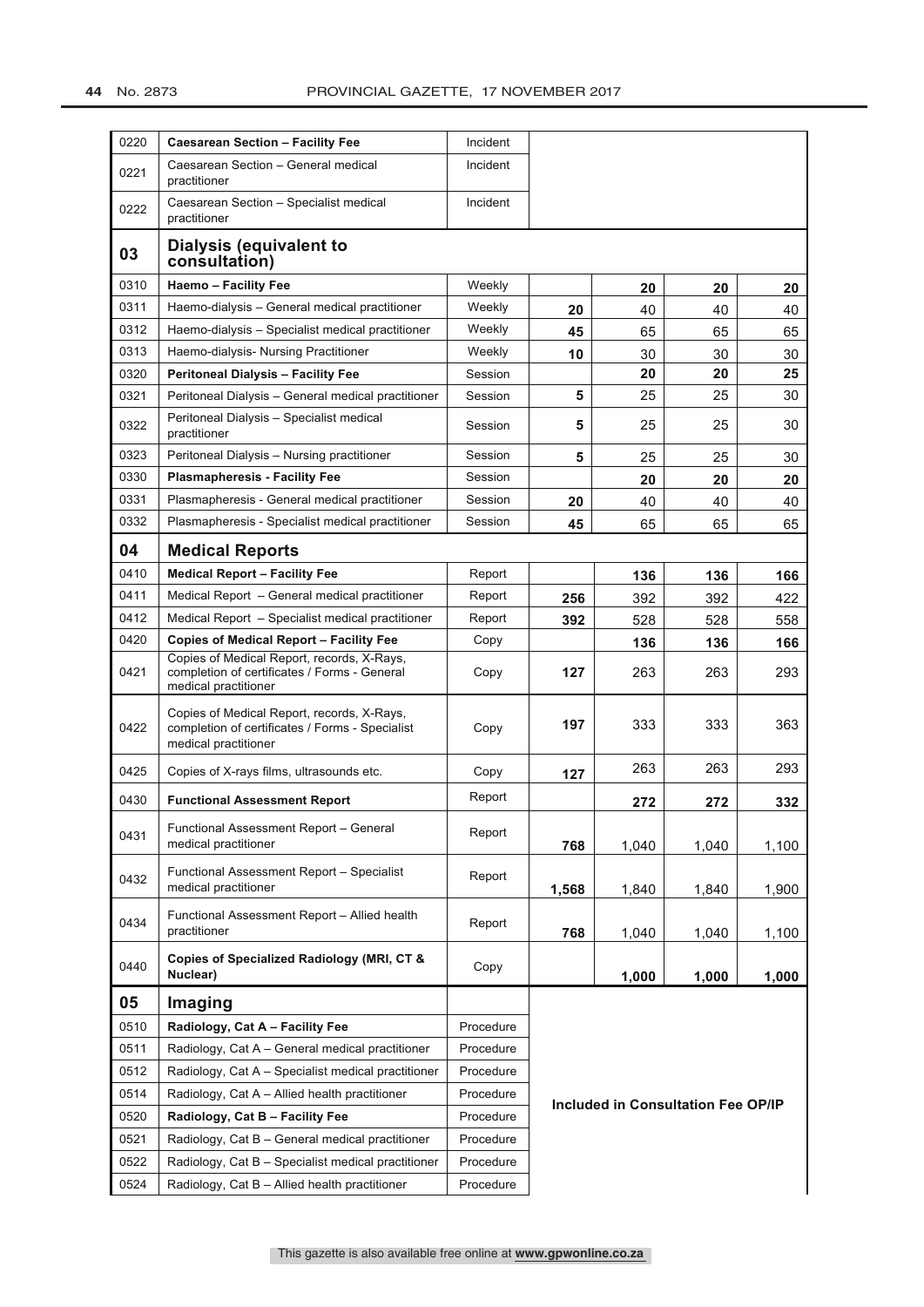| 0530 | Radiology, Cat C - Facility Fee                               | Procedure        |    |     |     |     |
|------|---------------------------------------------------------------|------------------|----|-----|-----|-----|
| 0531 | Radiology, Cat C – General medical practitioner               | Procedure        |    |     |     |     |
| 0532 | Radiology, Cat C - Specialist medical<br>practitioner         | Procedure        |    |     |     |     |
| 0540 | Radiology, Cat D - Facility Fee                               | Procedure        |    |     |     |     |
| 0541 | Radiology, Cat D - General medical practitioner               | Procedure        |    |     |     |     |
| 0542 | Radiology, Cat D - Specialist medical<br>practitioner         | Procedure        |    |     |     |     |
| 0550 | Radiology, Cat E - Facility Fee                               | Procedure        |    |     |     |     |
| 0551 | Radiology, Cat E - General medical practitioner               | Procedure        |    |     |     |     |
| 0552 | Radiology, Cat E - Specialist medical practitioner            | Procedure        |    |     |     |     |
| 06   | <b>Inpatients</b><br>$(7\%$ per 30 days)                      |                  |    |     |     |     |
| 0610 | <b>Inpatient General ward - Facility Fee</b>                  | 30 Days          |    | 50  | 65  | 120 |
| 0611 | Inpatient General Ward - General medical<br>practitioner      | 30 Days          | 10 | 60  | 75  | 130 |
| 0612 | Inpatient General Ward - Specialist medical<br>practitioner   | 30 Days          | 20 | 70  | 85  | 140 |
| 0620 | <b>Inpatient High care - Facility Fee</b>                     | 30 Days          |    | 50  | 65  | 120 |
| 0621 | Inpatient High Care - General medical<br>practitioner         | 30 Days          | 10 | 60  | 75  | 135 |
| 0622 | Inpatient High Care - Specialist medical<br>practitioner      | 30 Days          | 20 | 70  | 85  | 140 |
| 0630 | Inpatient Intensive care - Facility Fee                       | 30 Days          |    | 50  | 65  | 120 |
| 0631 | Inpatient Intensive Care - General medical<br>practitioner    | 30 Days          | 10 | 60  | 75  | 135 |
| 0632 | Inpatient Intensive Care-Specialist medical<br>practitioner   | 30 Days          | 20 | 70  | 85  | 140 |
| 0640 | <b>Inpatient Chronic care - Facility Fee</b>                  | 30 Days          |    | 30  | 30  | 30  |
| 0641 | Inpatient Chronic care - General medical<br>practitioner      | 30 Days          | 5  | 35  | 35  | 35  |
| 0642 | Inpatient Chronic care - Specialist medical<br>practitioner   | 30 Days          | 10 | 40  | 40  | 40  |
| 0643 | Inpatient Chronic care – Nursing practitioner                 | 30 Days          | 5  | 35  | 35  | 35  |
| 0650 | Day patient - Facility Fee                                    | 30 Days          |    | 40  | 55  | 80  |
| 0651 | Day patient - General medical practitioner                    | 30 Days          | 10 | 50  | 65  | 90  |
| 0652 | Day patient - Specialist medical practitioner                 | 30 Days          | 20 | 60  | 75  | 100 |
| 0653 | Day patient - Nursing practitioner                            | 30 Days          | 5  | 45  | 60  | 85  |
| 0660 | Inpatient Boarder/Patient companion -<br><b>Facility Fee</b>  | 30 Days          |    | 25  | 25  | 25  |
| 0663 | Inpatient Boarder/Patient Companion - Nursing<br>practitioner | 30 Days          | 5  | 30  | 30  | 30  |
| 07   | <b>Mortuary</b>                                               |                  |    |     |     |     |
| 0710 | <b>Mortuary - Facility Fee</b>                                | Day              |    | 184 | 184 | 209 |
| 0720 | Cremation Certificate - Facility Fee                          | Certificate      |    | 184 | 184 | 209 |
| 08   | Pharmaceutical                                                |                  |    |     |     |     |
| 0810 | Medication Fee - Facility Fee                                 | Prescriptio<br>n |    |     |     |     |
| 0815 | Item Fee                                                      | Item             |    |     |     |     |
| 0816 | Pharmaceutical-TTO                                            | Item             |    |     |     |     |
|      |                                                               |                  |    |     |     |     |
| 0817 | Pharmaceutical - Chronic<br>Pharmaceutical - Oncology         | Item             |    |     |     |     |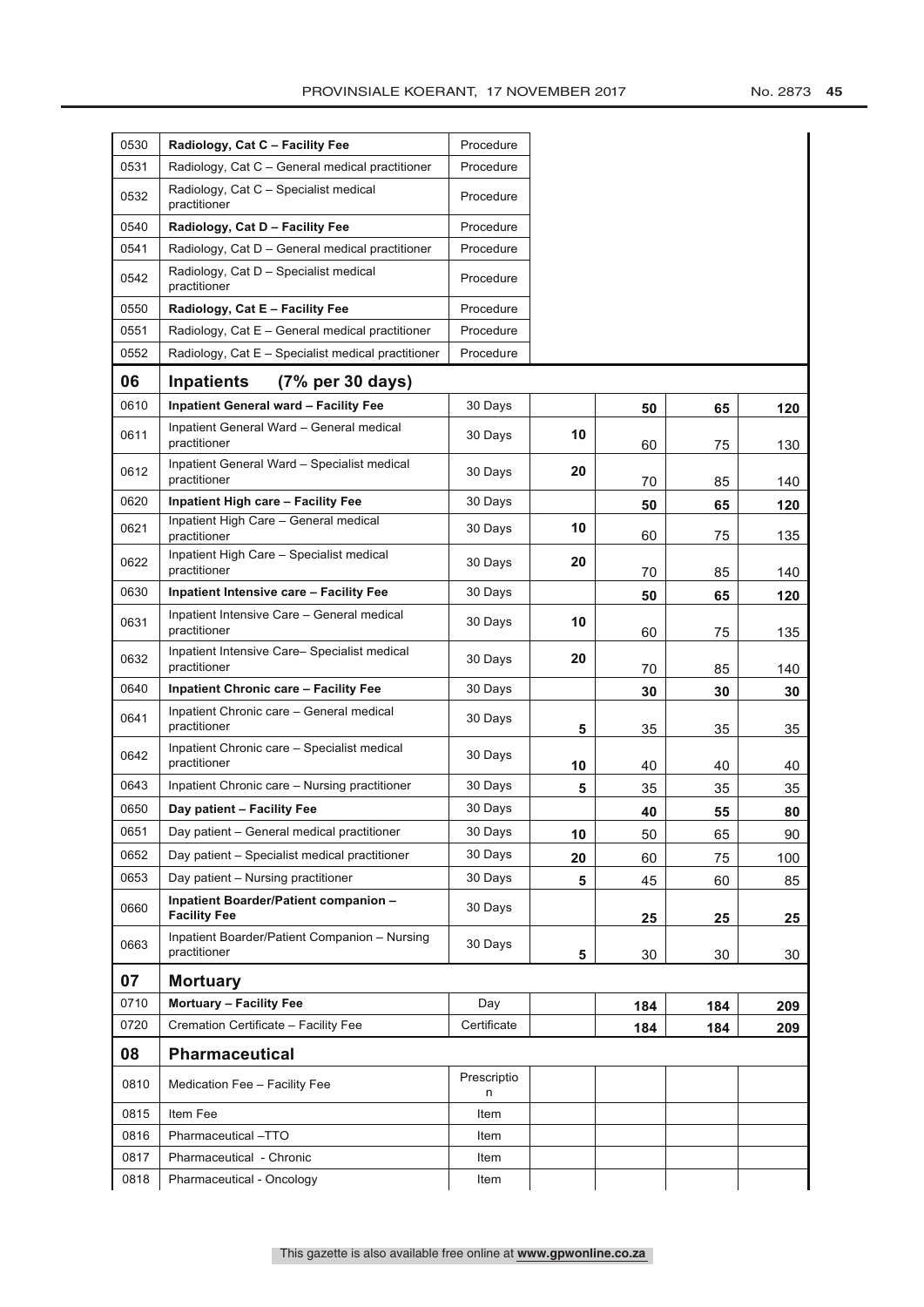| 0819 | Pharmaceutical - Immune Suppressant Drugs                    | Item      |    |    |    |    |
|------|--------------------------------------------------------------|-----------|----|----|----|----|
| 0820 | Pharmaceutical Flat Fee - OPD                                | Item      |    |    |    |    |
| 0825 | Pharmaceutical Flat Fee - IP                                 | Item      |    |    |    |    |
| 0827 | Pharmaceutical - Acute OPD                                   | Item      |    |    |    |    |
| 0828 | Pharmaceutical - Oncology OPD                                | Item      |    |    |    |    |
| 0829 | Pharmaceutical - Immune Suppressant Drugs<br>OPD             | Item      |    |    |    |    |
| 0830 | <b>Pharmaceutical Flat Fee Acute OPD</b>                     | Item      |    |    |    |    |
| 0835 | Pharmaceutical - Chronic IP                                  | Item      |    |    |    |    |
| 0836 | Pharmaceutical - Repeat scripts                              | Item      |    |    |    |    |
| 0837 | <b>Pharmaceutical - Travel Medicines</b>                     | Item      |    |    |    |    |
| 09   | Oral Health - (Equivalent to<br><b>Consultation Fee)</b>     |           |    |    |    |    |
| 0910 | Oral Care Cat A - Facility Fee                               | Procedure |    | 20 | 20 | 20 |
| 0911 | Oral Care Cat A - General medical practitioner               | Procedure | 20 | 40 | 40 | 40 |
| 0912 | Oral Care Cat A - Specialist medical practitioner            | Procedure | 45 | 65 | 65 | 65 |
| 0914 | Oral Care Cat A - Allied health practitioner                 | Procedure | 10 | 30 | 30 | 30 |
| 0920 | Oral Care Cat B - Facility Fee                               | Procedure |    | 20 | 20 | 20 |
| 0921 | Oral Care Cat B - General medical practitioner               | Procedure | 20 | 40 | 40 | 40 |
| 0922 | Oral Health Cat B - Specialist medical<br>practitioner       | Procedure | 45 | 65 | 65 | 65 |
| 0924 | Oral Care Cat B - Allied health practitioner                 | Procedure | 10 | 30 | 30 | 30 |
| 0930 | Oral Care Cat C - Facility Fee                               | Procedure |    | 20 | 20 | 20 |
| 0931 | Oral Care Cat C - General medical practitioner               | Procedure | 20 | 40 | 40 | 40 |
| 0932 | Oral Care Cat C - Specialist medical practitioner            | Procedure | 45 | 65 | 65 | 65 |
| 0940 | Oral Care Cat D - Facility Fee                               | Procedure |    | 20 | 20 | 20 |
| 0941 | Oral Care Cat D - General medical practitioner               | Procedure | 20 | 40 | 40 | 40 |
| 0942 | Oral Care Cat D - Specialist medical practitioner            | Procedure | 45 | 65 | 65 | 65 |
| 0950 | Oral Care Cat E - Facility Fee                               | Procedure |    | 20 | 20 | 20 |
| 0951 | Oral Care Cat E - General medical practitioner               | Procedure | 20 | 40 | 40 | 40 |
| 0952 | Oral Care Cat E - Specialist medical practitioner            | Procedure | 45 | 65 | 65 | 65 |
| 10   | <b>Consultations 20%</b>                                     |           |    |    |    |    |
| 1010 | <b>Outpatient Consultation - Facility Fee</b>                | Visit     |    | 20 | 20 | 20 |
| 1011 | Outpatient Consultation - General medical<br>practitioner    | Visit     | 20 | 40 | 40 | 40 |
| 1012 | Outpatient Consultation - Specialist medical<br>practitioner | Visit     | 45 | 65 | 65 | 65 |
| 1013 | Outpatient Consultation - Nursing practitioner               | Visit     | 10 | 30 | 30 | 30 |
| 1014 | Outpatient Consultation - Allied health<br>practitioner      | Visit     | 10 | 30 | 30 | 30 |
| 1020 | <b>Emergency Consultation - Facility Fee</b>                 | Visit     |    | 20 | 20 | 20 |
| 1021 | Emergency Consultation - General medical<br>practitioner     | Visit     | 20 | 40 | 40 | 40 |
| 1022 | Emergency Consultation - Specialist medical<br>practitioner  | Visit     | 45 | 65 | 65 | 65 |
| 1023 | Emergency Consultation - Nursing practitioner                | Visit     | 10 | 30 | 30 | 30 |
| 1024 | Emergency Consultation - Allied health<br>practitioner       | Visit     | 10 | 30 | 30 | 30 |
| 1030 | Follow-Up Outpatient Consultation - Facility<br>Fee          | Visit     |    | 20 | 20 | 20 |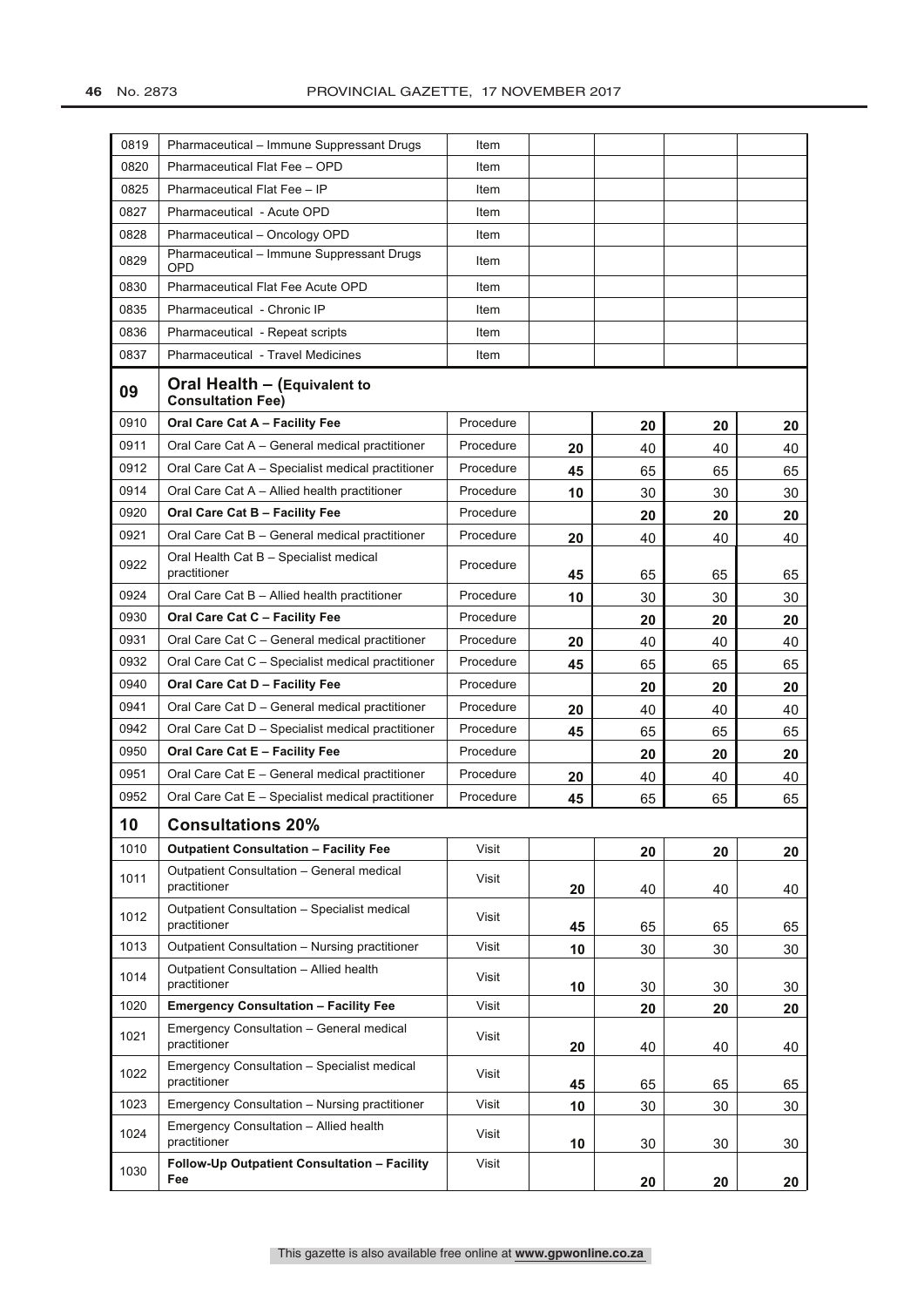### PROVINSIALE KOERANT, 17 NOVEMBER 2017 No. 2873 47

| 1031 | Follow-Up Outpatient Consultation - General<br>medical practitioner    | Visit     | 20                                 | 40 | 40                              | 40 |  |
|------|------------------------------------------------------------------------|-----------|------------------------------------|----|---------------------------------|----|--|
| 1032 | Follow-Up Outpatient Consultation - Specialist<br>medical practitioner | Visit     | 45                                 | 65 | 65                              | 65 |  |
| 1033 | Follow-Up Outpatient Consultation - Nursing<br>practitioner            | Visit     | 10                                 | 30 | 30                              | 30 |  |
| 1034 | Follow-Up Outpatient Consultation - Allied<br>health practitioner      | Visit     | 10                                 | 30 | 30                              | 30 |  |
| 11   | <b>Minor Theatre Procedures</b>                                        |           |                                    |    |                                 |    |  |
| 1110 | Minor Procedure Cat A - Facility Fee                                   | Procedure |                                    |    |                                 |    |  |
| 1111 | Minor Procedure Cat A - General medical<br>practitioner                | Procedure |                                    |    |                                 |    |  |
| 1112 | Minor Procedure Cat A - Specialist medical<br>practitioner             | Procedure |                                    |    |                                 |    |  |
| 1120 | Minor Procedure Cat B - Facility Fee                                   | Procedure |                                    |    |                                 |    |  |
| 1121 | Minor Procedure Cat B - General medical<br>practitioner                | Procedure | Included in Consultation Fee OP/IP |    |                                 |    |  |
| 1122 | Minor Procedure Cat B - Specialist medical<br>practitioner             | Procedure |                                    |    |                                 |    |  |
| 1130 | Minor Procedure Cat C - Facility Fee                                   | Procedure |                                    |    |                                 |    |  |
| 1131 | Minor Procedure Cat C - General medical<br>practitioner                | Procedure |                                    |    |                                 |    |  |
| 1132 | Minor Procedure Cat C - Specialist medical<br>practitioner             | Procedure |                                    |    |                                 |    |  |
| 1140 | Minor Procedure Cat D - Facility Fee                                   | Procedure |                                    |    |                                 |    |  |
| 1141 | Minor Procedure Cat D - General medical<br>practitioner                | Procedure |                                    |    |                                 |    |  |
|      | Minor Procedure Cat D - Specialist medical                             |           |                                    |    |                                 |    |  |
| 1142 | practitioner                                                           | Procedure |                                    |    |                                 |    |  |
| 12   | <b>Major Theatre Procedures</b>                                        |           |                                    |    |                                 |    |  |
| 1210 | Theatre Procedure Cat A - Facility Fee                                 | Procedure |                                    |    |                                 |    |  |
| 1211 | Theatre Procedure Cat A - General medical<br>practitioner              | Procedure |                                    |    |                                 |    |  |
| 1212 | Theatre Procedure Cat A - Specialist medical<br>practitioner           | Procedure |                                    |    |                                 |    |  |
| 1220 | Theatre Procedure Cat B - Facility Fee                                 | Procedure |                                    |    |                                 |    |  |
| 1221 | Theatre Procedure Cat B - General medical<br>practitioner              | Procedure |                                    |    |                                 |    |  |
| 1222 | Theatre Procedure Cat B - Specialist medical<br>practitioner           | Procedure |                                    |    |                                 |    |  |
| 1230 | Theatre Procedure Cat C - Facility Fee                                 | Procedure |                                    |    | Included in Consultation Fee IP |    |  |
| 1231 | Theatre Procedure Cat C - General medical<br>practitioner              | Procedure |                                    |    |                                 |    |  |
| 1232 | Theatre Procedure Cat C - Specialist medical<br>practitioner           | Procedure |                                    |    |                                 |    |  |
| 1240 | Theatre Procedure Cat D - Facility Fee                                 | Procedure |                                    |    |                                 |    |  |
| 1241 | Theatre Procedure Cat D - General medical<br>practitioner              | Procedure |                                    |    |                                 |    |  |
| 1242 | Theatre Procedure Cat D - Specialist medical<br>practitioner           | Procedure |                                    |    |                                 |    |  |
| 13   | Treatments                                                             |           |                                    |    |                                 |    |  |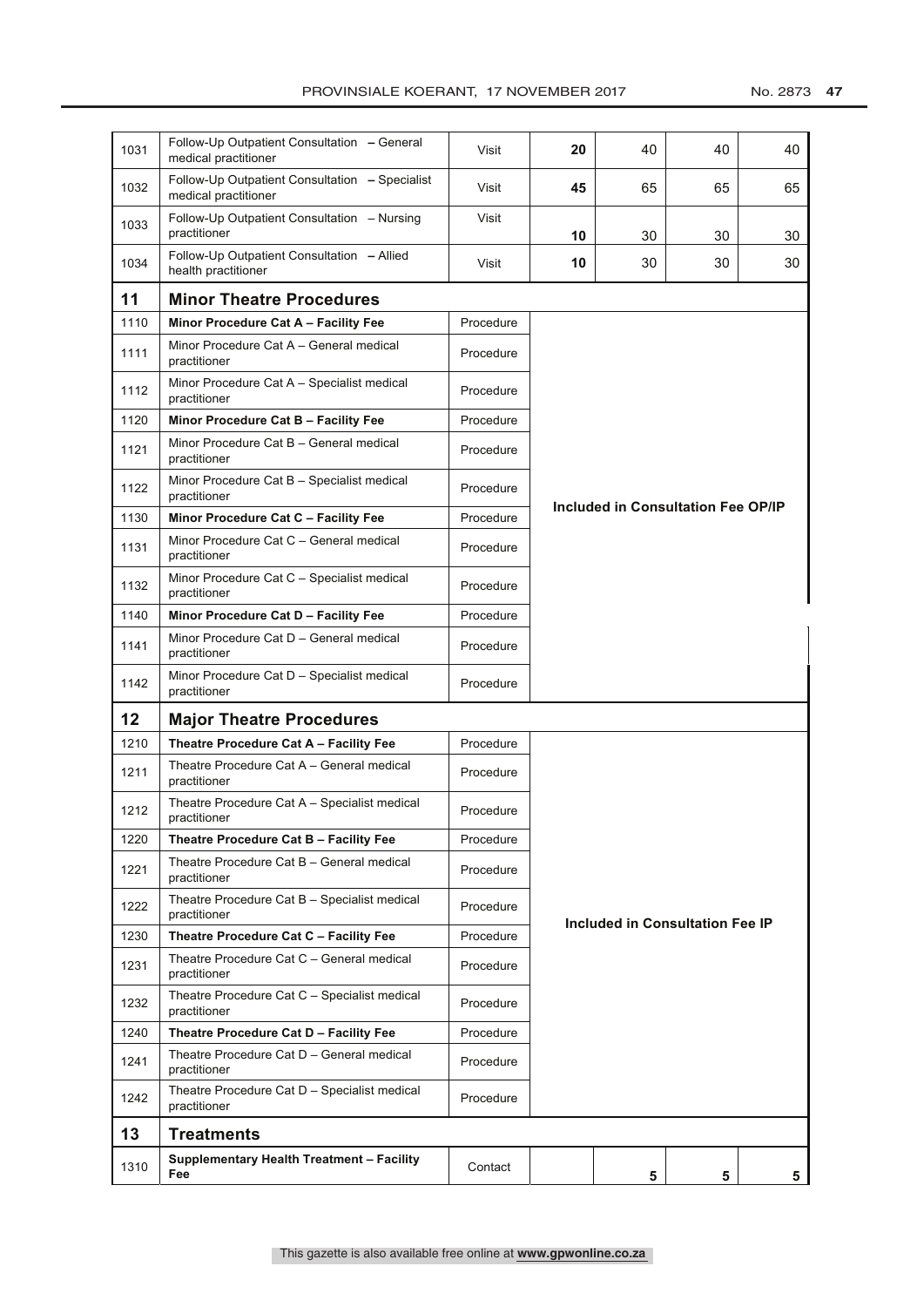| 1313 | Supplementary Health Treatment- Nurse<br>practitioner                 | Contact            | 5     | 10    | 10                                        | 10    |
|------|-----------------------------------------------------------------------|--------------------|-------|-------|-------------------------------------------|-------|
| 1314 | Supplementary Health Treatment - Allied health<br>practitioner        | Contact            | 5     | 10    | 10                                        | 10    |
| 1320 | <b>Supplementary Health Group Treatment -</b><br><b>Facility Fee</b>  | Contact            |       | 5     | 5                                         | 5     |
| 1324 | Supplementary Health Group Treatment - Allied<br>health practitioner  | Contact            | 5     | 10    | 10                                        | 10    |
| 14   | <b>Emergency Medical Services</b>                                     |                    |       |       |                                           |       |
| 1410 | <b>Patient transport service - Facility Fee</b>                       | 100km              |       | 20    | 20                                        | 20    |
| 1420 | Basic life support - Facility Fee                                     | 50 <sub>km</sub>   |       | 50    | 50                                        | 50    |
| 1430 | Intermediate life support - Facility Fee                              | 50km               |       | 70    | 70                                        | 70    |
| 1440 | Advanced life support- Facility Fee                                   | 50km               |       | 115   | 115                                       | 115   |
| 1450 | <b>Emergency service standby - Facility Fee</b>                       | Once-Off           |       | 503   | 503                                       | 503   |
| 1451 | Emergency service standby - General medical<br>practitioner           | Hour               | 675   | 1,178 | 1,178                                     | 1,178 |
| 1452 | Emergency service standby - Specialist medical<br>practitioner        | Hour               | 908   | 1,411 | 1,411                                     | 1,411 |
| 1453 | Emergency service standby - Nursing<br>practitioner                   | Hour               | 383   | 886   | 886                                       | 886   |
| 1454 | Emergency service standby - Emergency care<br>practitioner            | Hour               | N/A   |       |                                           |       |
| 1455 | Emergency service standby - Basic life support<br>practitioner        | Hour               | 158   | 661   | 661                                       | 661   |
| 1456 | Emergency service standby - Intermediate life<br>support practitioner | Hour               | 242   | 745   | 745                                       | 745   |
| 1457 | Emergency service standby - Advanced life<br>support practitioner     | Hour               | 424   | 927   | 927                                       | 927   |
| 1460 | <b>Rescue - Facility Fee</b>                                          | Once-Off           |       | 55    | 55                                        | 55    |
| 1461 | Rescue - General medical practitioner                                 | Incident           | 85    | 140   | 140                                       | 140   |
| 1462 | Rescue - Specialist medical practitioner                              | Incident           | 125   | 180   | 180                                       | 180   |
| 1463 | Rescue - Nursing practitioner                                         | Incident           | 55    | 110   | 110                                       | 110   |
| 1464 | Rescue - Emergency care practitioner                                  | Incident           | N/A   |       |                                           |       |
| 1465 | Rescue - Basic life support practitioner                              | Incident           | 10    | 65    | 65                                        | 65    |
| 1466 | Rescue - Intermediate life support practitioner                       | Incident           | 10    | 65    | 65                                        | 65    |
| 1467 | Rescue - Advanced life support practitioner                           | Incident           | 25    | 90    | 90                                        | 90    |
| 1470 | Emergency transport air services fixed wing                           | <b>Flying Hour</b> |       | 510   | 510                                       | 510   |
| 1480 | Emergency transport air services helicopter<br>(Single Engine)        | <b>Flying Hour</b> |       | 560   | 560                                       | 560   |
| 1490 | <b>Emergency service standby - Facility Fee</b>                       | Additional<br>50km |       | 232   | 232                                       | 232   |
| 15   | <b>Assistive Devices &amp; Prosthesis</b>                             |                    |       |       |                                           |       |
| 1510 | <b>Assistive Devices</b>                                              | Item               |       |       |                                           |       |
| 1520 | <b>Prosthetic Devices</b>                                             | Item               |       |       |                                           |       |
| 1530 | <b>Dental laboratory</b>                                              | Item               |       |       | <b>Included in Consultation Fee OP/IP</b> |       |
| 1540 | Assistive Devices, Prosthesis, Dental and<br><b>Optical - Repairs</b> | Item               |       |       |                                           |       |
| 1550 | <b>Optical Devices</b>                                                | Item               |       |       |                                           |       |
| 16   | <b>Cosmetic Surgery</b>                                               |                    |       |       |                                           |       |
| 1610 | <b>Cosmetic Surgery Cat A - Facility Fee</b>                          | Procedure          |       | 2,884 | 2,884                                     | 3,294 |
| 1611 | Cosmetic Surgery Cat A - General medical<br>practitioner              | Procedure          | 1,663 | 4,547 | 4,547                                     | 4,957 |
|      |                                                                       |                    |       |       |                                           |       |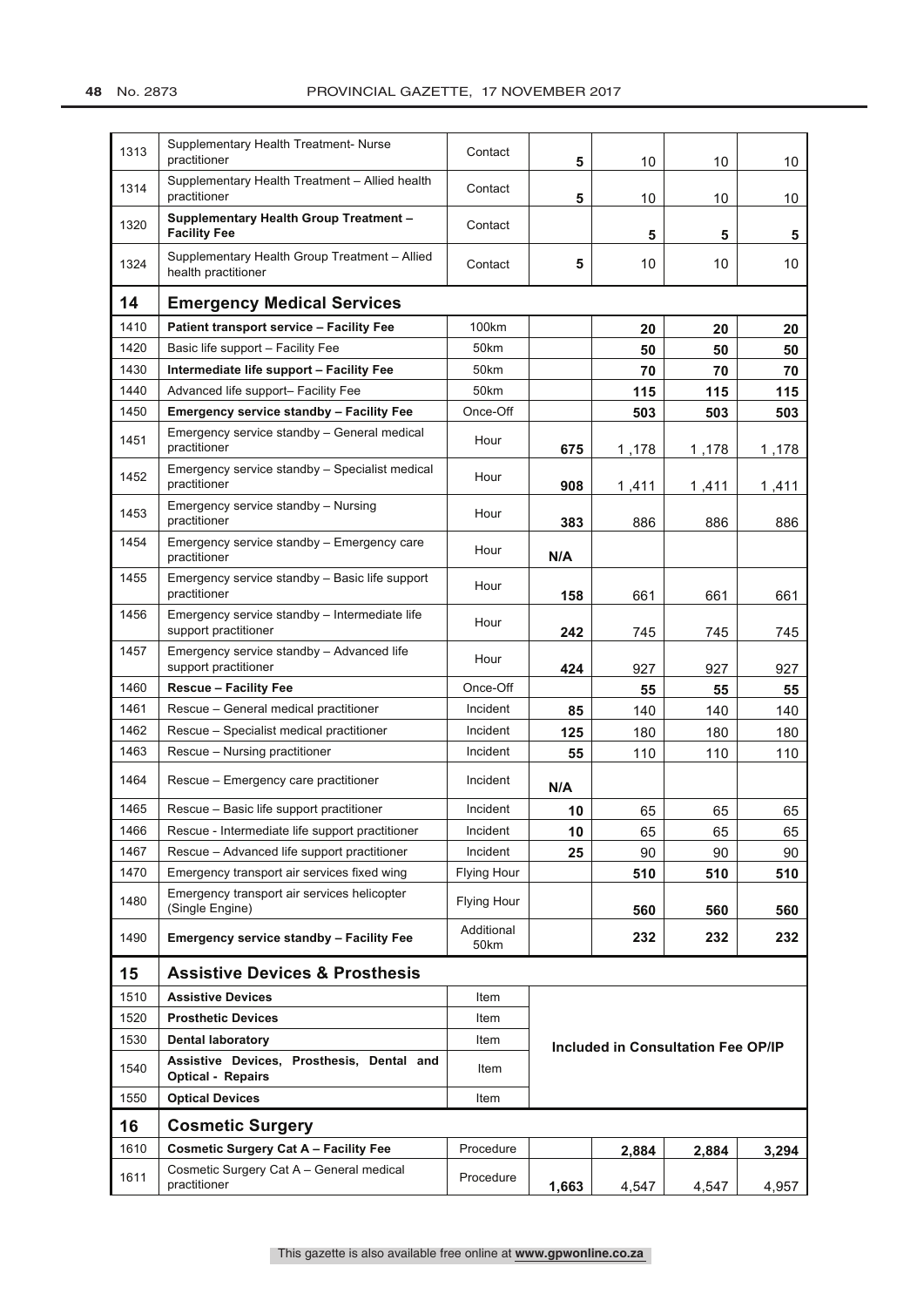| 1612 | Cosmetic Surgery Cat A - Specialist medical                                   | Procedure      |       |                                           |        |        |
|------|-------------------------------------------------------------------------------|----------------|-------|-------------------------------------------|--------|--------|
| 1620 | practitioner<br><b>Cosmetic Surgery Cat B - Facility Fee</b>                  | Procedure      | 2,490 | 5,374<br>6,484                            | 5,374  | 5,784  |
|      | Cosmetic Surgery Cat B - General medical                                      |                |       |                                           | 6,484  | 7,411  |
| 1621 | practitioner                                                                  | Procedure      | 1,970 | 8,454                                     | 8,454  | 9,381  |
| 1622 | Cosmetic Surgery Cat B - Specialist medical<br>practitioner                   | Procedure      | 2,955 | 9,439                                     | 9,439  | 10,366 |
| 1630 | Cosmetic Surgery - Cat C - Facility Fee                                       | Procedure      |       | 10,472                                    | 10,472 | 11,970 |
| 1631 | Cosmetic Surgery Cat C - General medical<br>practitioner                      | Procedure      | 3,330 | 13,802                                    | 13,802 | 15,300 |
| 1632 | Cosmetic Surgery Cat C - Specialist medical<br>practitioner                   | Procedure      | 4,994 | 15,466                                    | 15,466 | 16,964 |
| 1640 | <b>Cosmetic Surgery Cat D - Facility Fee</b>                                  | Procedure      |       | 17,690                                    | 17,690 | 20,216 |
| 1641 | Cosmetic Surgery Cat D - General medical<br>practitioner                      | Procedure      | 3,736 | 21,426                                    | 21,426 | 23,952 |
| 1642 | Cosmetic Surgery Cat D - Specialist medical<br>practitioner                   | Procedure      | 5,497 | 23,187                                    | 23,187 | 25,713 |
| 17   | <b>Laboratory Services (NHLS)</b>                                             |                |       |                                           |        |        |
| 1700 | Drawing of Blood                                                              | Per<br>Contact |       |                                           |        |        |
| 1710 | Laboratory Test                                                               | Varies         |       | <b>Included in Consultation Fee OP/IP</b> |        |        |
| 18   | <b>Radiation Oncology (Refer to proposed list)</b>                            |                |       |                                           |        |        |
| 1800 | <b>Radiation Oncology</b>                                                     | Item           |       | Included in Consultation Fee OP/IP        |        |        |
| 19   | <b>Nuclear Medicines</b>                                                      |                |       |                                           |        |        |
| 1900 | Itemisation of Isotopes                                                       | Item           |       |                                           |        |        |
| 1910 | <b>Nuclear Medicine Cat A - Facility Fee</b>                                  | Procedure      |       |                                           |        |        |
| 1912 | Nuclear Medicine Cat A: Specialist medical<br>practitioner                    | Procedure      |       |                                           |        |        |
| 1920 | <b>Nuclear Medicine Cat B- Facility Fee</b>                                   | Procedure      |       |                                           |        |        |
| 1922 | Nuclear Medicine Cat-B Specialist medical<br>practitioner                     | Procedure      |       |                                           |        |        |
| 1930 | <b>Nuclear Medicine Cat C- Facility Fee</b>                                   | Procedure      |       | <b>Included in Consultation Fee OP/IP</b> |        |        |
| 1932 | Nuclear Medicine Cat C - Specialist medical<br>practitioner                   | Procedure      |       |                                           |        |        |
| 1940 | Nuclear Medicine Cat D- Facility Fee                                          | Procedure      |       |                                           |        |        |
| 1942 | Nuclear Medicine Cat-D Specialist medical<br>practitioner                     | Procedure      |       |                                           |        |        |
| 1950 | Positron Emission Tomography (PET) Cat E -<br><b>Facility Fee</b>             | Procedure      |       |                                           |        |        |
| 1952 | Positron Emission Tomography (PET) Cat E -<br>Specialist medical practitioner | Procedure      |       |                                           |        |        |
| 20   | <b>Ambulatory Procedures</b>                                                  |                |       |                                           |        |        |
| 2010 | Ambulatory Procedure Cat A - Facility Fee                                     | Procedure      |       |                                           |        |        |
| 2011 | Ambulatory Procedure Cat A - General medical<br>practitioner                  | Procedure      |       |                                           |        |        |
| 2012 | Ambulatory Procedure Cat A - Specialist medical<br>practitioner               | Procedure      |       |                                           |        |        |
| 2013 | Ambulatory Procedure Cat A - Nursing<br>practitioner                          | Procedure      |       |                                           |        |        |
| 2014 | Ambulatory Procedure Cat A - Allied Health<br>Worker                          | Procedure      |       |                                           |        |        |
| 2020 | Ambulatory Procedure Cat B - Facility Fee                                     | Procedure      |       |                                           |        |        |
| 2021 | Ambulatory Procedure Cat B - General medical<br>practitioner                  | Procedure      |       | Included in Consultation Fee OP/IP        |        |        |
| 2022 | Ambulatory Procedure Cat B - Specialist medical<br>practitioner               | Procedure      |       |                                           |        |        |
| 2023 | Ambulatory Procedure Cat B- Nursing<br>Practitioner                           | Procedure      |       |                                           |        |        |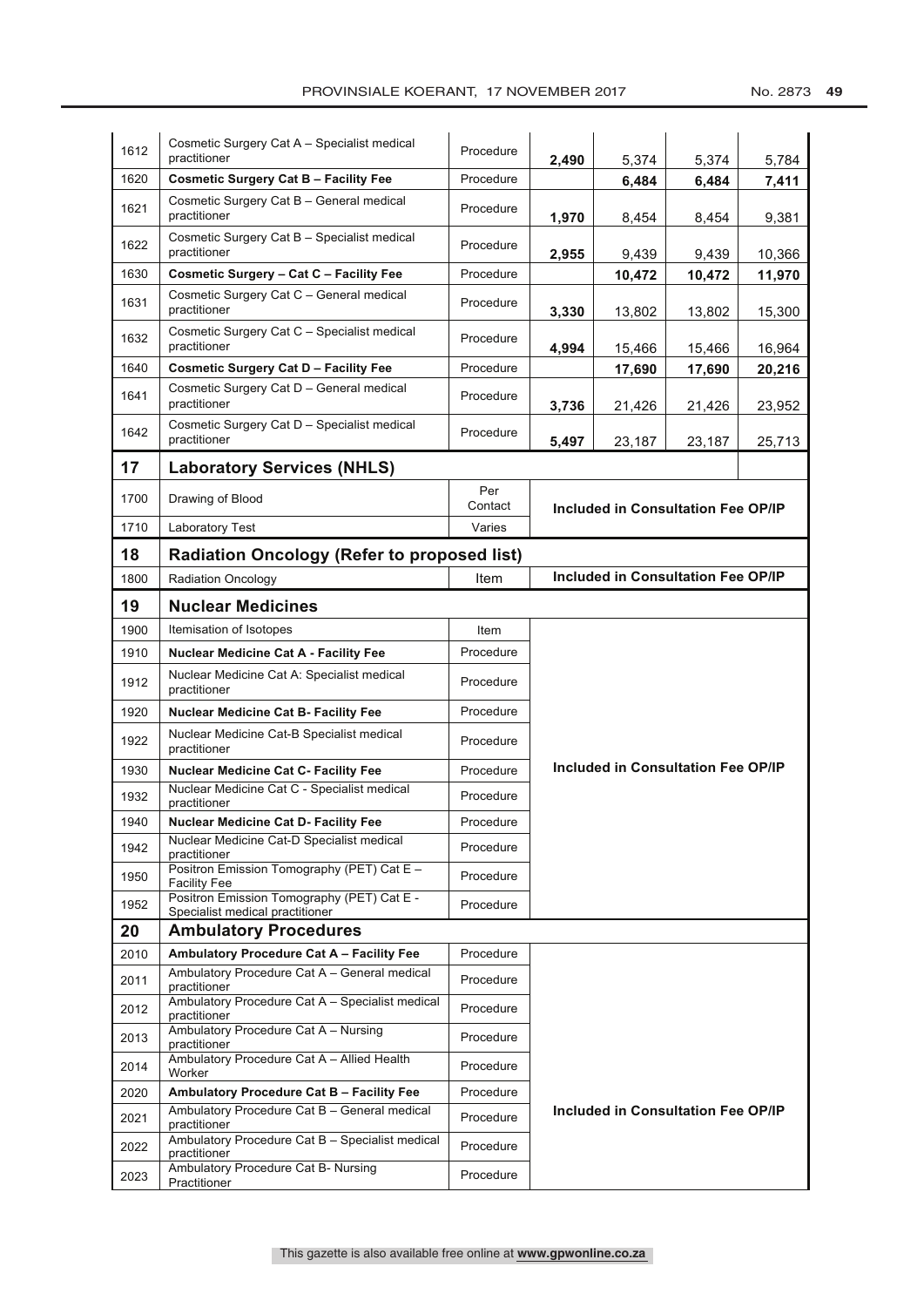| 2024 | Ambulatory Procedure Cat B- Allied Health<br>Worker                      | Procedure    |     |                                           |     |     |
|------|--------------------------------------------------------------------------|--------------|-----|-------------------------------------------|-----|-----|
| 21   | <b>Blood and Blood Products (SANBS etc)</b>                              |              |     |                                           |     |     |
| 2100 | <b>Blood and Blood Products</b>                                          | Varies       |     | <b>Included in Consultation Fee OP/IP</b> |     |     |
| 22   | <b>Hyperbaric Oxygen Therapy (Equivalent to Consultation Fee)</b>        |              |     |                                           |     |     |
| 2200 | Hyperbaric Oxygen Therapy- Facility Fee<br>(Flat Fee)                    | Session      |     | 20                                        | 20  | 20  |
| 2210 | Hyperbaric Oxygen Therapy- Facility Fee                                  | Session      |     | 20                                        | 20  | 20  |
| 2211 | Hyperbaric Oxygen therapy - General medical<br>practitioner              | Session      | 20  | 40                                        | 40  | 40  |
| 2212 | Hyperbaric Oxygen therapy - Specialist medical<br>practitioner           | Session      | 45  | 65                                        | 65  | 65  |
| 2220 | Emergency Hyperbaric Oxygen Therapy -<br><b>Facility Fee</b>             | Session      |     | 20                                        | 20  | 20  |
| 2221 | Emergency Hyperbaric Oxygen Therapy -<br>General medical practitioner    | Session      | 20  | 40                                        | 40  | 40  |
| 2222 | Emergency Hyperbaric Oxygen Therapy -<br>Specialist medical practitioner | Session      | 45  | 65                                        | 65  | 65  |
| 23   | <b>Consumables (Not included in Facility Fee) Buy-outs</b>               |              |     |                                           |     |     |
|      |                                                                          |              |     |                                           |     |     |
| 2300 | Consumables not included in the facility fee                             | Item         |     | <b>Included in Consultation Fee OP/IP</b> |     |     |
| 24   | <b>Autopsies</b>                                                         |              |     |                                           |     |     |
| 2410 | <b>Autopsy-Facility Fee</b>                                              | Per case     |     | 89                                        | 89  | 107 |
| 2411 | Autopsy- General Practitioner                                            | Per case     | 99  | 188                                       | 188 | 206 |
| 2412 | Autopsy- Specialist Practitioner                                         | Per case     | 229 | 318                                       | 318 | 336 |
| 25   | <b>Port Health and Travel Clinics</b>                                    |              |     |                                           |     |     |
| 2510 | <b>Consultation - Facility Fee</b>                                       | Visit        |     | 107                                       | 107 | 107 |
| 2511 | Consultation - General medical practitioner                              | Visit        | 99  | 206                                       | 206 | 206 |
| 2513 | Consultation - Nursing practitioner                                      | Visit        | 57  | 164                                       | 164 | 164 |
| 2520 | <b>Emergency Consultation - Facility Fee</b>                             | Visit        |     | 216                                       | 216 | 216 |
| 2521 | Emergency Consultation - General medical<br>practitioner                 | Visit        | 150 | 366                                       | 366 | 366 |
| 2523 | <b>Emergency Consultation - Nursing practitioner</b>                     | Visit        | 87  | 303                                       | 303 | 303 |
| 0810 | Medication Fee - Facility Fee                                            | Prescription |     | 32                                        | 32  | 40  |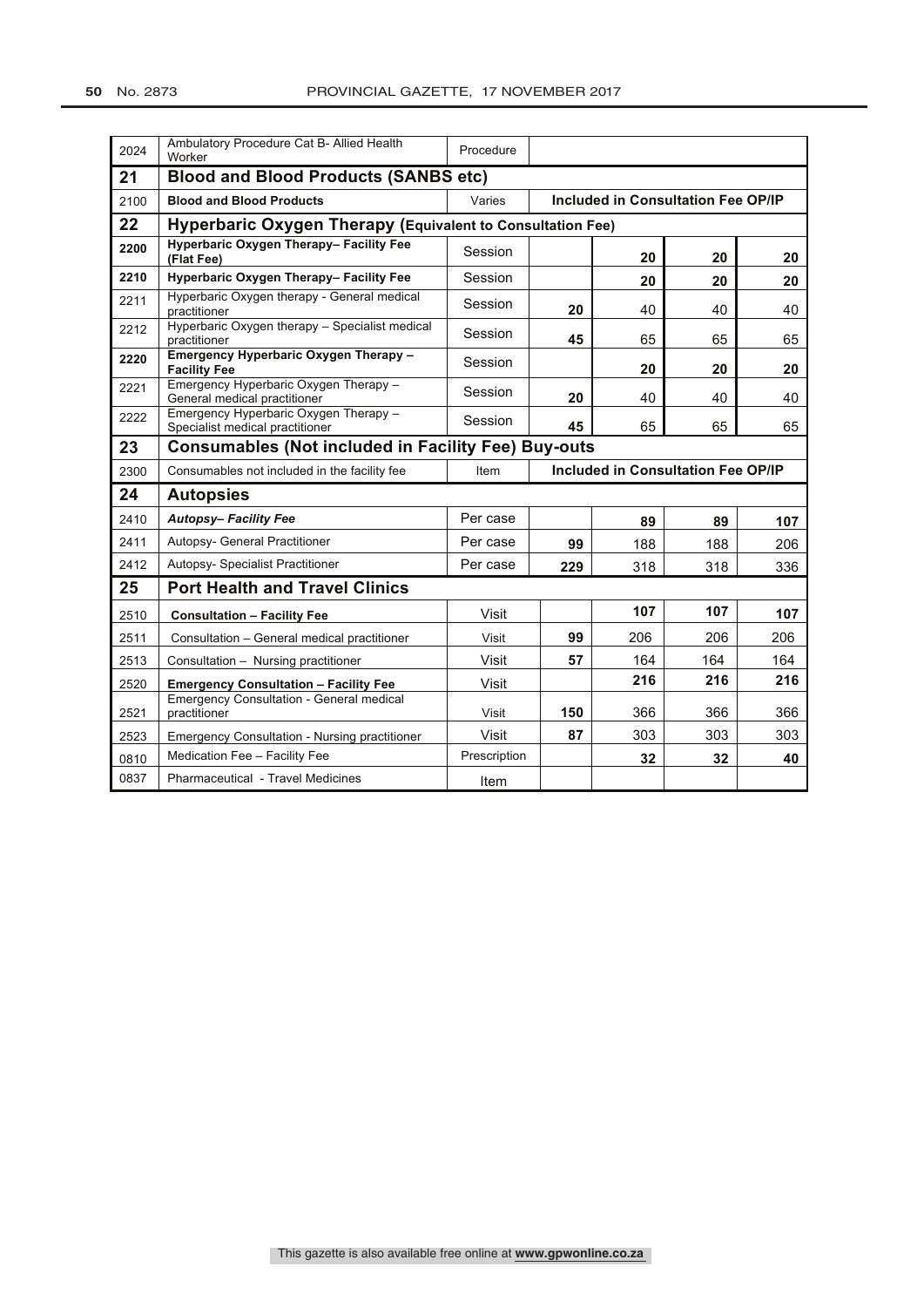## Local Authority Notices • Plaaslike Owerheids Kennisgewings

### **LOCAL AUTHORITY NOTICE 131 OF 2017**

## **NELPSRUIT AMENDMENT SCHEME 1982**

The Mbombela Local Municipality hereby, in terms of Section 125 of the Town Planning and Townships Ordiance (Ordinance 15 of 1986) declares that it has approved an amendment scheme, being an amendment of the Nelspruit Town Planning Scheme, 1989, comprising of the same land as included in the Township of Boschrand.

Map 3's and the same scheme clauses of the amendment scheme are filed at the Offices of the Municipal Manager, Mbombela Local Municipality, Civic Centre, Nel Street, Nelspruit and are open for inspection at all reasonable times.

The amendment scheme is Known as Nelspruit Amendment Scheme 1809 and shall come into operation on date of publication hereof.

A copy of this notice will be provided in Afrikaans or Siswati to anyone requesting such in writing, within 30 days of this notice.